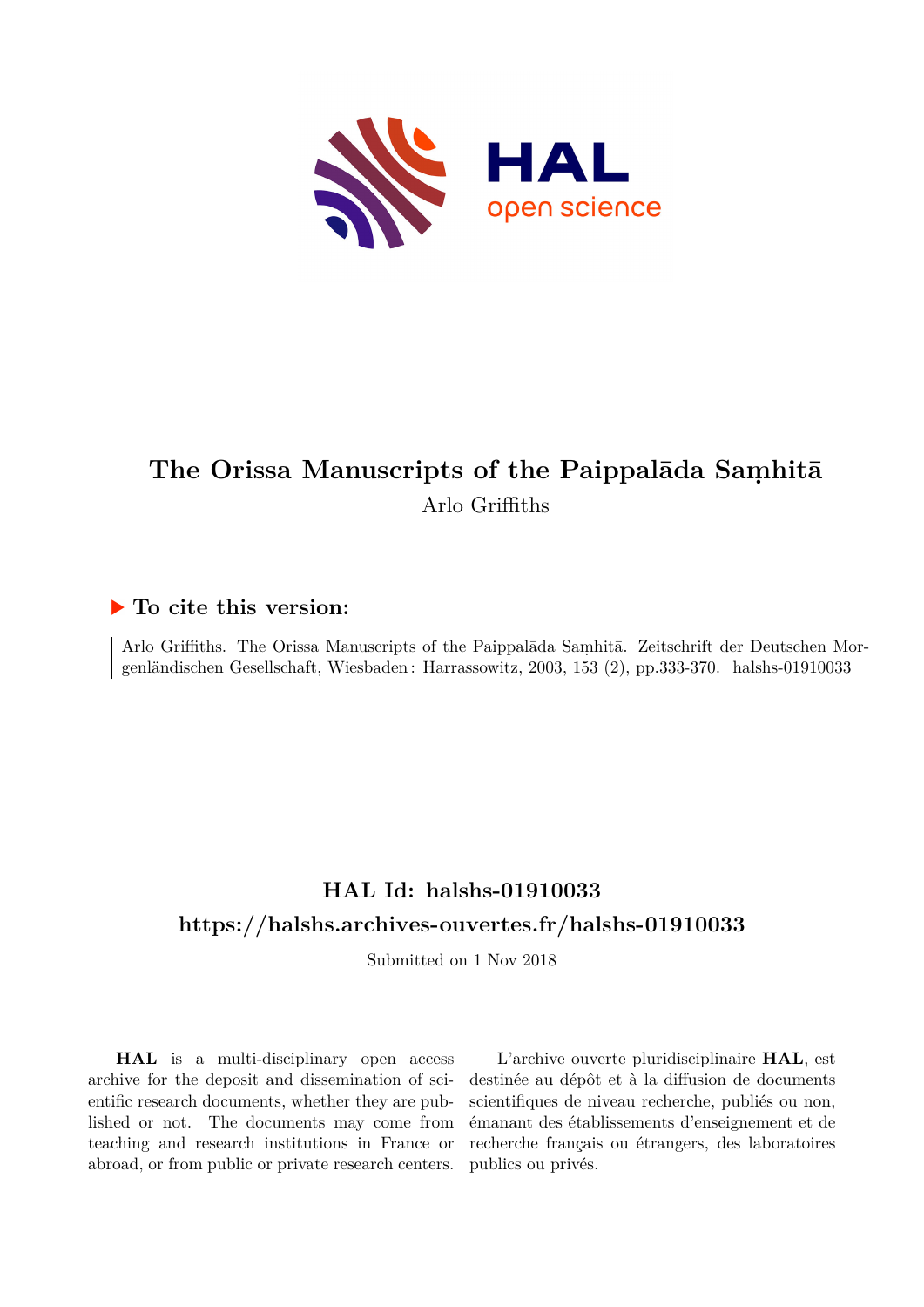# **The Orissa Manuscripts of the Paippalāda Saṃhitā**

#### By ARLO GRIFFITHS, Leiden

## Introduction

It is now more than 45 years ago that the late DURGAMOHAN BHATTA made his "Announcement of a Rare Find", i.e. the discovery among certain Orissa-Brahmins of palm-leaf manuscripts of the Atharva Veda in its Paippalāda recension (1957). An edition of the first kāṇḍa of the Paippalāda Saṃhitā (PS) appeared in 1964, and was followed in 1970 by the posthumous publication of kāṇḍas 2–4, seen through the press by DURGAMOHAN BHATTACHARYYA'S SON DIPAK BHATTACHARYA, In 1997, twenty-seven years later, DIPAK BHATTACHARYA was able to continue the task he had inherited from his father by the publication of an edition of the first fifteen kāṇḍas of the text, which also contained a revised edition of the first four kāṇḍas.1

To date, the last 5 kāṇḍas of this eminently important Vedic text remain available for study only in the unreliable form of the 'edited text' as prepared by BARRET (1936, 1938, 1940) on the basis of the notoriously corrupt Kashmir manuscript. By contrast with this Kashmir ms. of the PS, which one century ago was considered important enough for leading Vedic scholars  $B$ LOOMFIELD<sup>2</sup> and  $G$ ARBE (1901) to have it reproduced in a magnificent facsimile edition (an initiative which up to this point has remained almost unique in Vedic studies), the Orissa mss. of the same text have hardly received any description at all, not to speak of published facsimiles (besides the 2 barely legible folio-sides which have been reproduced in B

<sup>&</sup>lt;sup>1</sup> I am obliged to ABHIJIT GHOSH, HARUNAGA ISAACSON and WALTER SLAJE, who read an earlier draft of this paper, and gave several important suggestions for its improvement.

 $2$  In 1899, BLOOMFIELD wrote (p. 184): "In the entire domain of Indian manuscript tradition there is no single manuscript which claims so much interest as the unique birch-bark manuscript of the Kashmirian Atharva-Veda …". For various details about this manuscript, see ROTH 1875 and 1880; WHITNEY/LANMAN 1905, pp. lxxx ff.; BARRET 1905-1940; and WITZEL 1973-1976.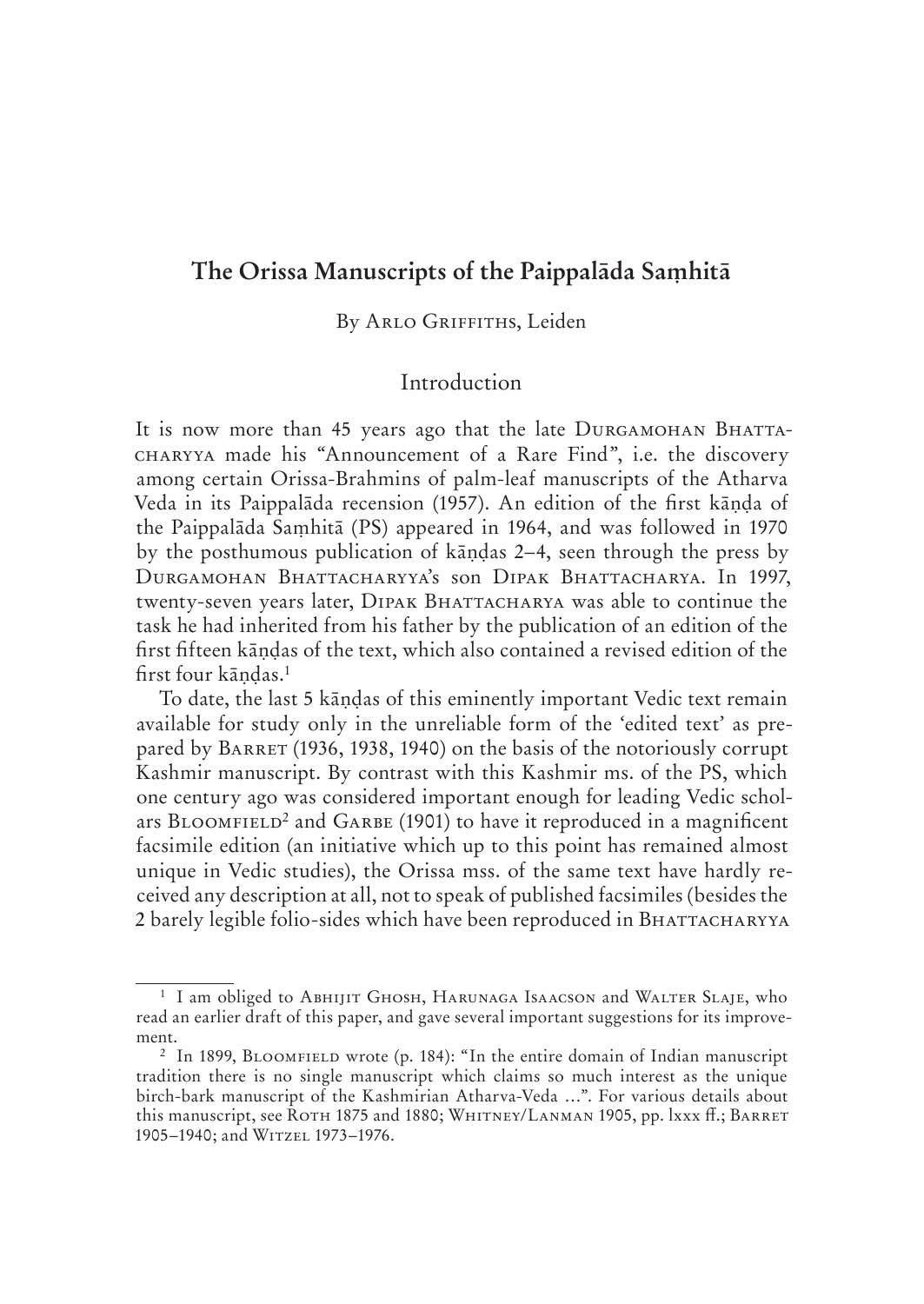1964, p. xlii, and the 7 folio-sides reproduced by ZYSK 1993, p.  $6<sup>3</sup>$ ). It is regrettable that so little is known about the Orissa mss., their idiosyncrasies, and the (historical) information that can be gleaned from their colophons: almost all such matters are treated as irrelevant (or simply neglected) in the BHATTACHARYA edition.

Following the initiative of MICHAEL WITZEL, who went to Orissa in 1983 (see WITZEL 1985b; now also WITZEL/GRIFFITHS 2002), I have in recent years made a concerted effort to collect as much manuscript material as possible for the PS (and other Paippalāda texts), and with this aim I have made three fieldtrips to Orissa.<sup>4</sup> Up to now, I have been able to collect two or more new manuscript sources for every kāṇḍa of the Saṃhitā, and it is my hope that they will be helpful towards a re-edition of the text, a better understanding of the Paippalāda Atharvavedic tradition (in Orissa), and Orissa Vedic traditions in general.

The purposes of the present paper are:

- (1) to present to the reader the general characteristics and some specific peculiarities of the Orissa PS mss. (also with respect to how they are dated).
- (2) to offer a survey of all the Orissa PS mss. that are available at present, including those on which the BHATTACHARYA edition  $(1997- ...)$  is based, along with information about each specific ms. that might be relevant (provenance, date, relationship to other mss., etc.).
- (3) to provide a fairly comprehensive bibliography of publications relevant for the user of the Orissa mss. of the PS, as well as other (Vedic) manuscripts from Orissa.

In what follows I first provide – for ready reference – an overview of the available mss. and their sigla (in tables 1 and 2). I then give a brief explanation of the to some extent idiosyncratic dating systems which we find in the

<sup>3</sup> These are taken from the ms. which I refer to as **Pa** in this paper, and elsewhere. It was previously referred to as P by MICHAEL WITZEL. The dating "seventeenth century" quoted by ZYSK is incorrect (see below, under Pa).

<sup>4</sup> In the winter of 1998–1999, the rainy season of 1999, and again in the winter of 2000–2001. Only right before my second fieldtrip, in July 1999, during a brief stay in Pune, was I informed by Prof. KASHIKAR that he had made a similar fieldtrip (on behalf of the C.A.S.S., Univ. of Pune) to Orissa in the late 1960s. Through the kind services of Prof. BAHULKAR, I had – toward the end of my last field-trip – in January 2001 received a copy of Prof. KASHIKAR's then still unpublished fieldreport, which has now been made accessible as KASHIKAR 2002.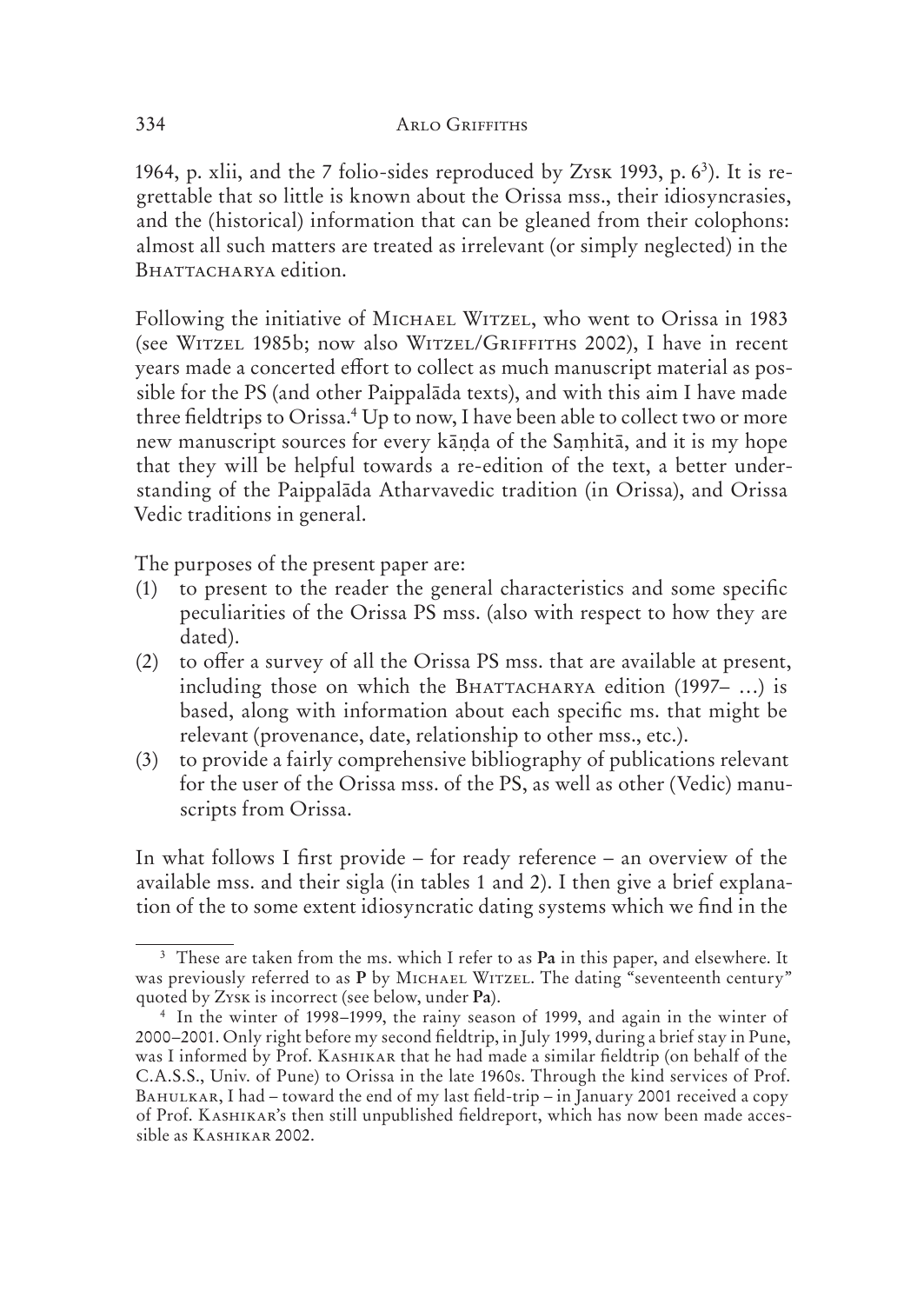post-colophons of these mss., and continue with a discussion of the peculiarities (of script, orthography and otherwise) with which the user of these mss. is confronted.

The main part of this paper consists of descriptions of the available mss., with information on where they were found, their relative importance, their date etc., and whatever colophons etc. might be given. An appendix follows with brief descriptions, prepared on site at the Orissa State Museum, of a few more manuscripts of which reproductions are not available at present.

This is the place to thank the authorities of the Orissa State Museum (Bhubaneswar), as well as the individuals Ānandacandra Paṇḍā (village Jiuḷi, Dt. Mayurbhanj), Āditya Kumār Praharāj (Baripada), Dr. Jagabandhu Miśra (Puri), Dr. Rāmacandra Miśra (Puri), Viśvanātha Upādhyāya and Kāśīnātha Upādhyāya (village Ekcaliya, Dt. Khordha), and especially Harihara Upādhyāya with his son Candramaṇi Upādhyāya (village Kuruṃcaini, Dt. Cuttack) for giving me access to the manuscripts in their possession.

#### An Overview of the Manuscripts

The sigla<sup>5</sup> for the various manuscripts are given in the first column of the two tables. Diagonally shaded cells indicate that the available copy is not complete for the given kāṇḍa. I have further, according to my present understanding of the geographical spread of the Paippalāda tradition, given a rough indication of the provenance of the ms., either from Central or from Northern Orissa.

#### *Bhattacharya's Manuscripts (table 1)*

The PS manuscripts collected by DURGAMOHAN BHATTACHARYYA (see BHATTACHARYYA 1964, pp. xviii–xix), and used by DIPAK BHATTACHARYA for his 1997 edition (see pp. xv-xvii) are most clearly listed by ZEHNDER 1999, pp. 19–20. This table is based on  $Z_{\rm E$ *HNDER's* $(p. 19).$ 

<sup>5</sup> The system of using the first two letters (or the first *akṣara*) of the place of provenance of the ms. as its siglum has been taken over from DURGAMOHAN BHATTACHARYYA, except where the provenance is unknown (**JM** and **RM**, the initials of the respective owners), and with the additional exception of the mss. from the Orissa State Museum (often of unknown provenance), which are referred to by their catalog number.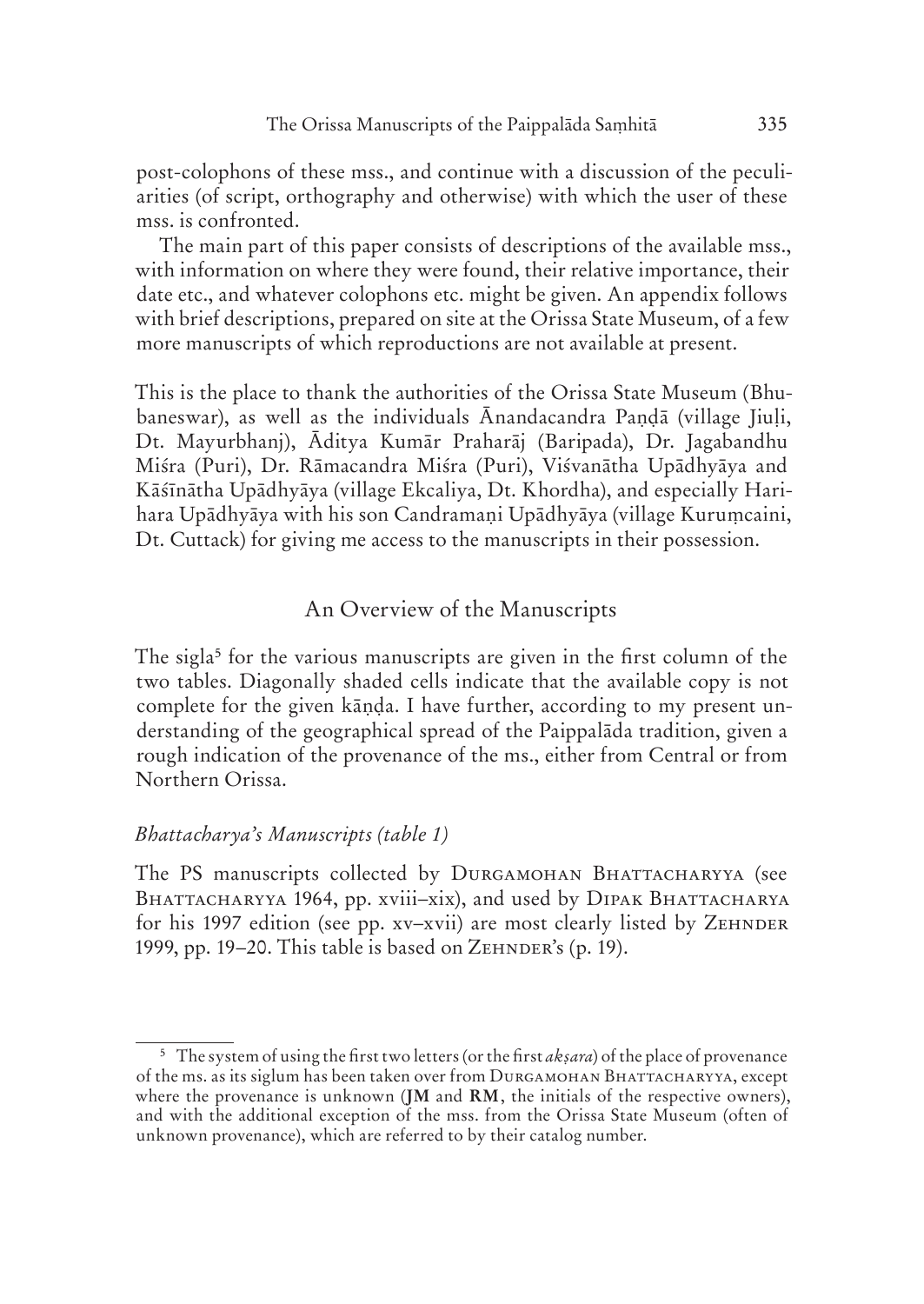| Siglum          | Provenance | $\mathbf{1}$ | $\overline{2}$ | 3 | $\overline{4}$ | 5 | 6 | $\overline{7}$ | 8 |  |  |  |  | 9 10 11 12 13 14 15 16 17 18 19 20 |  |
|-----------------|------------|--------------|----------------|---|----------------|---|---|----------------|---|--|--|--|--|------------------------------------|--|
| Ja1             | Central    |              |                |   |                |   |   |                |   |  |  |  |  |                                    |  |
| Ja2             | Central    |              |                |   |                |   |   |                |   |  |  |  |  |                                    |  |
| Ja3             | Central    |              |                |   |                |   |   |                |   |  |  |  |  |                                    |  |
| Ma1             | Northern   |              |                |   |                |   |   |                |   |  |  |  |  |                                    |  |
| $Ma2-a$         | Northern   |              |                |   |                |   |   |                |   |  |  |  |  |                                    |  |
| $Ma2-b6$        | Northern   |              |                |   |                |   |   |                |   |  |  |  |  |                                    |  |
| Ma <sub>3</sub> | Northern   |              |                |   |                |   |   |                |   |  |  |  |  |                                    |  |
| Ma4             | Northern   |              |                |   |                |   |   |                |   |  |  |  |  |                                    |  |
| Ma5             | Northern   |              |                |   |                |   |   |                |   |  |  |  |  |                                    |  |
| $M\bar{a}1^7$   | Northern   |              |                |   |                |   |   |                |   |  |  |  |  |                                    |  |
| $M\bar{a}2$     | Northern   |              |                |   |                |   |   |                |   |  |  |  |  |                                    |  |
| Vā              | Central    |              |                |   |                |   |   |                |   |  |  |  |  |                                    |  |

|--|--|

#### *Manuscripts Available with the Author (table 2)*

Not included in the table are the very carelessly written modern copies of ms. Pa, collected by MICHAEL WITZEL in 1983 (Pa<sub>c</sub>, covering kāṇḍas 2-15, 17–18). Nor have I included another copy of **Pa**, which covers PS 13–15 and 19.1–42 (and was referred to as  $Gu_c$  in GRIFFITHS/LUBOTSKY 1999).  $Pa_c^s$  and Gu<sub>c</sub><sup>9</sup> have by now become minimally important, in view of the availability of more reliable mss. from Orissa.

<sup>6</sup> This ms. has been described (from second generation xeroxes, with reproduction of a facsimile) by LOPEZ 2000, pp.  $105-107$ .

<sup>&</sup>lt;sup>7</sup> This ms. has been described (from second generation xeroxes, with reproduction of a facsimile) by LOPEZ 2000, pp. 102-104.

<sup>&</sup>lt;sup>8</sup> This ms. has been described (with reproduction of a facsimile) by LOPEZ 2000, pp. 108-109. The information given by LOPEZ on the provenance and scribe of this ms. is incorrect. Whereas WITZEL took photographs of (parts of)  $Pa_c^3$  exemplar  $Pa$  at the Kāñcikāmakoṭi Maṭha in Puri (where it was being used at the time), by permission of the then Veda-teacher/Pūjārī K.B. Upādhyāya, the xeroxes of Pa<sub>c</sub> were made by WITZEL in Baripada, the domicile of the scribe of this apograph, schoolteacher A. K. Praharāj. Both apograph and exemplar are currently in the possession of A. K. Praharāj.

<sup>9</sup> The portion of this ms. covering PS 13–15 has been described (with reproduction of a facsimile) by LOPEZ 2000, pp.  $110-111$ .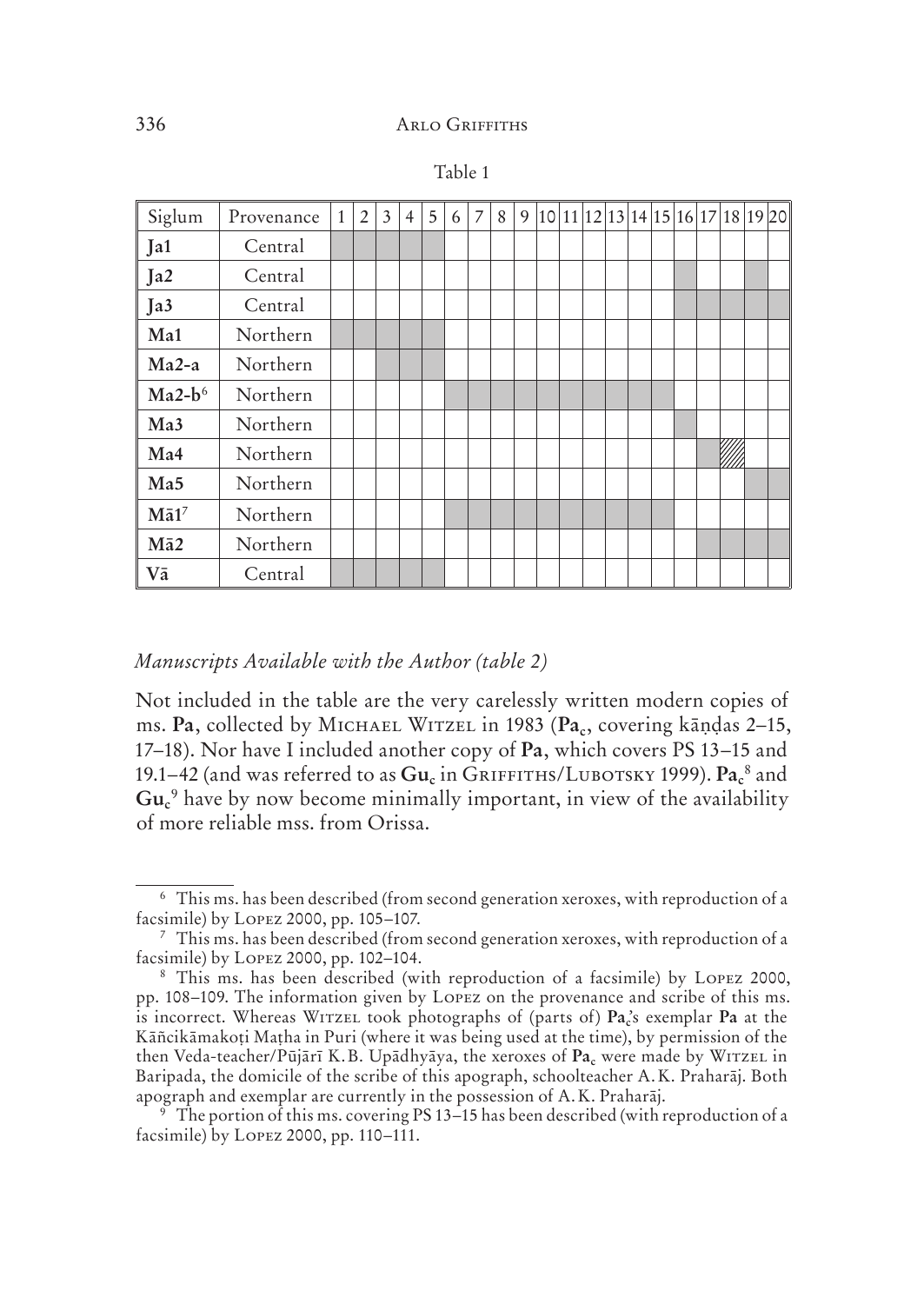| Siglum          | Provenance | $\mathbf{1}$ | $\overline{2}$ | 3 | $\overline{4}$ | 5 | 6 | $\overline{7}$ | 8 | 9 |  |  |  |  |  | 10 11 12 13 14 15 16 17 18 19 20 |
|-----------------|------------|--------------|----------------|---|----------------|---|---|----------------|---|---|--|--|--|--|--|----------------------------------|
| Ek1             | Central    |              |                |   |                |   |   |                |   |   |  |  |  |  |  |                                  |
| Ek2             | Central    |              |                |   |                |   |   |                |   |   |  |  |  |  |  |                                  |
| Ji1             | Northern   |              |                |   |                |   |   |                |   |   |  |  |  |  |  |                                  |
| Ji2             | Northern   |              |                |   |                |   |   |                |   |   |  |  |  |  |  |                                  |
| Ji3             | Northern   |              |                |   |                |   |   |                |   |   |  |  |  |  |  |                                  |
| Ji4             | Northern   |              |                |   |                |   |   |                |   |   |  |  |  |  |  |                                  |
| JM1             | Central    |              |                |   |                |   |   |                |   |   |  |  |  |  |  |                                  |
| JM <sub>2</sub> | Central    |              |                |   |                |   |   |                |   |   |  |  |  |  |  |                                  |
| JM3             | Central    |              |                |   |                |   |   |                |   |   |  |  |  |  |  |                                  |
| JM4             | Central    |              |                |   |                |   |   |                |   |   |  |  |  |  |  |                                  |
| JM <sub>5</sub> | Central    |              |                |   |                |   |   |                |   |   |  |  |  |  |  |                                  |
| Ku1             | Central    |              |                |   |                |   |   |                |   |   |  |  |  |  |  |                                  |
| Ku <sub>2</sub> | Central    |              |                |   |                |   |   |                |   |   |  |  |  |  |  |                                  |
| Ku3             | Central    |              |                |   |                |   |   |                |   |   |  |  |  |  |  |                                  |
| $Pa^{10}$       | Northern   |              |                |   |                |   |   |                |   |   |  |  |  |  |  |                                  |
| RM              | Central    |              |                |   |                |   |   |                |   |   |  |  |  |  |  |                                  |
| V/71            | Northern   |              |                |   |                |   |   |                |   |   |  |  |  |  |  |                                  |
| V/121           | Northern   |              |                |   |                |   |   |                |   |   |  |  |  |  |  |                                  |
| V/122           | Northern   |              |                |   |                |   |   |                |   |   |  |  |  |  |  |                                  |
| V/123           | Northern   |              |                |   |                |   |   |                |   |   |  |  |  |  |  |                                  |
| V/126           | Northern   |              |                |   |                |   |   |                |   |   |  |  |  |  |  |                                  |
| V/153           | unknown    |              |                |   |                |   |   |                |   |   |  |  |  |  |  |                                  |

Table 2

<sup>&</sup>lt;sup>10</sup> This is a complete set of several (probably 4 or 5) mss., together offering the whole of PS. The individual parts could be referred to separately as **Pa1**, **Pa2**, etc. For the time being, I lump them together as one manuscript, and mention only those kāṇḍas for which photographs are in fact available.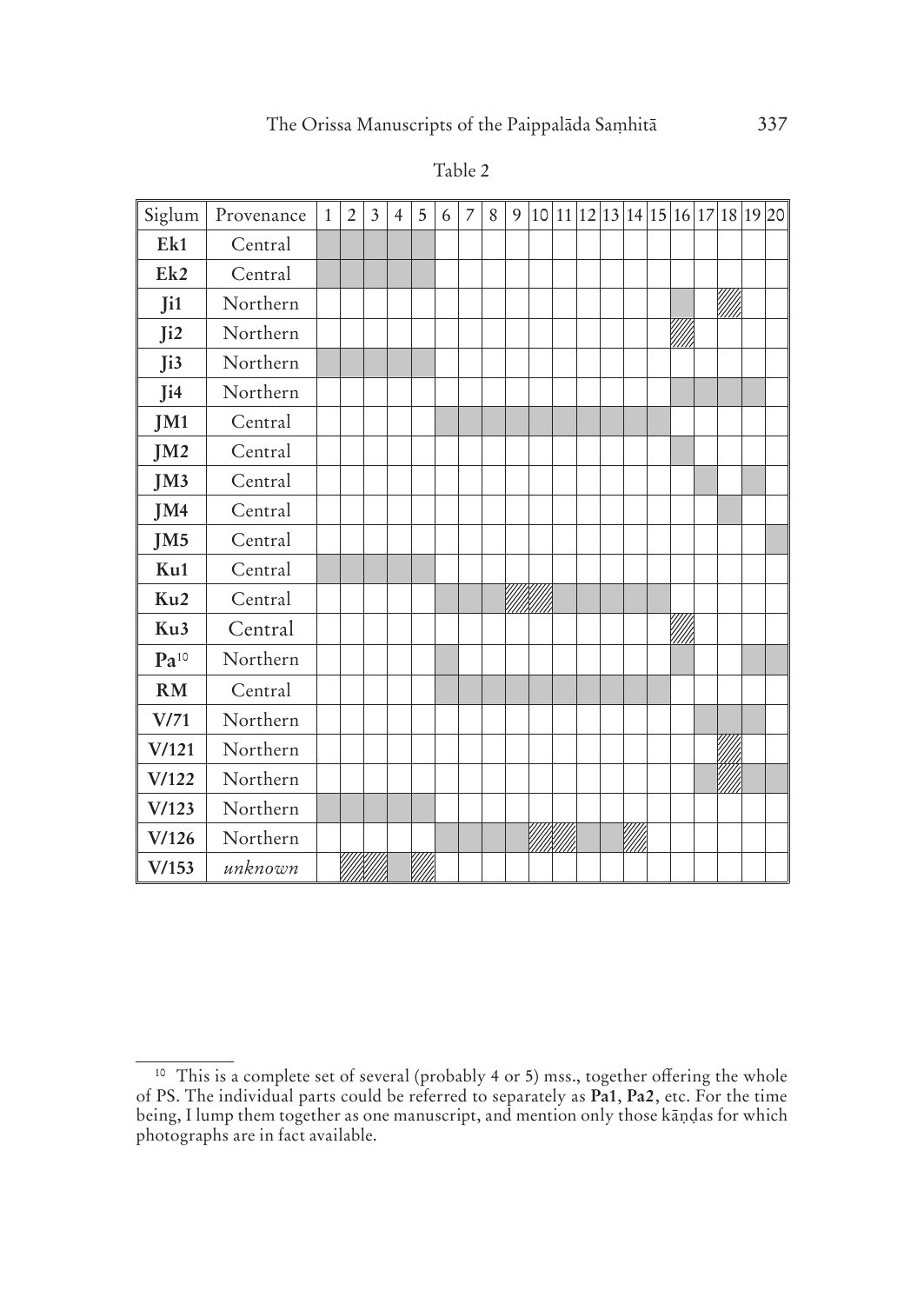# The Dating Systems found in the Manuscripts<sup>11</sup>

Regarding dating, it may be noted that most of the mss. use the typically Orissa style of dating mss. by the *aṅka* plus the name of the Puri-king (Khurda dynasty) during whose reign the ms. was written. The technical term *aṅka* refers to a special system of counting used (to my knowledge) only in Orissa. With a simple calculation it directly yields the regnal year of the king in question. In his useful article of 1962, K.N. MAHAPATRA explained (p.  $144f.$ ):

The regnal years of the rulers of Orissa were being calculated in *aṅka śrāhi* method in which the numbers 1 and 6 and all numbers ending with (6) and (0) except 10 were omitted at the time of calculation. Thus if the Aṅka year is 50 the actual regnal years will be (41) as the numbers 1, 6, 16, 20, 26, 30, 36, 40, 46 will not be counted. Notable feature of this is the counting of the Aṅka year always from Bhādra, Śukla Dvādaśī of the lunar year, which is called Sunia … The Aṅka years were so very popular throughout the Oriya speaking tracts, that they were not only being used in the official records of the State, but also by the authors in their works and in the horoscopes prepared by the village astrologers.12

Once we have calculated the regnal year from the indicated *aṅka*, we still often have to face the problem that many kings in the Khurda dynasty bore identical names. Since the 16th century, there have, e.g., been several Rāmacandradevas, Mukundadevas, Divyasiṃhadevas etc. The regnal years of the Puri (Khurda) kings up to 1871, as well as those of other dynasties of Orissa, are conveniently listed in TRUHART 1985, pp. 1452 and 1455. I have also consulted with profit the history of the Khurda dynasty provided in PATTANAIK 1979.

Often it is only if the scribe has given additional information on the lunar (or solar) date besides the king's *aṅka*, and only if that information is clearly legible and unambiguous, that we can be sure about the dating. In this connection, it is important to point out that (as appears from Prof. YANO's calculations of the dates of several of the new mss.), the mss. sometimes use the Pūrṇimānta-system of month naming, rather than the Amānta.

<sup>&</sup>lt;sup>11</sup> I extend my thanks to Professors DAVID PINGREE and MICHIO YANO, as well as to my friend MAKOTO FUSHIMI, who have all been most kind in helping me with various dating issues. I have also benefited from a letter written by Prof. CLAUS VOGEL to colleague THOM ZEHNDER (see ZEHNDER 1999, p. 20), of which ZEHNDER has given me a xerox-copy: Prof. VOGEL has kindly given me permission to quote from this letter.

<sup>&</sup>lt;sup>12</sup> Cf. also SUBRAHMANYAM 1986, p. xxxi, who gives basically the same information but adds: "The *Aṅka* years never exceed fifty-nine." For further details and references, cf. HARDENBERG 2000, pp. 123-124.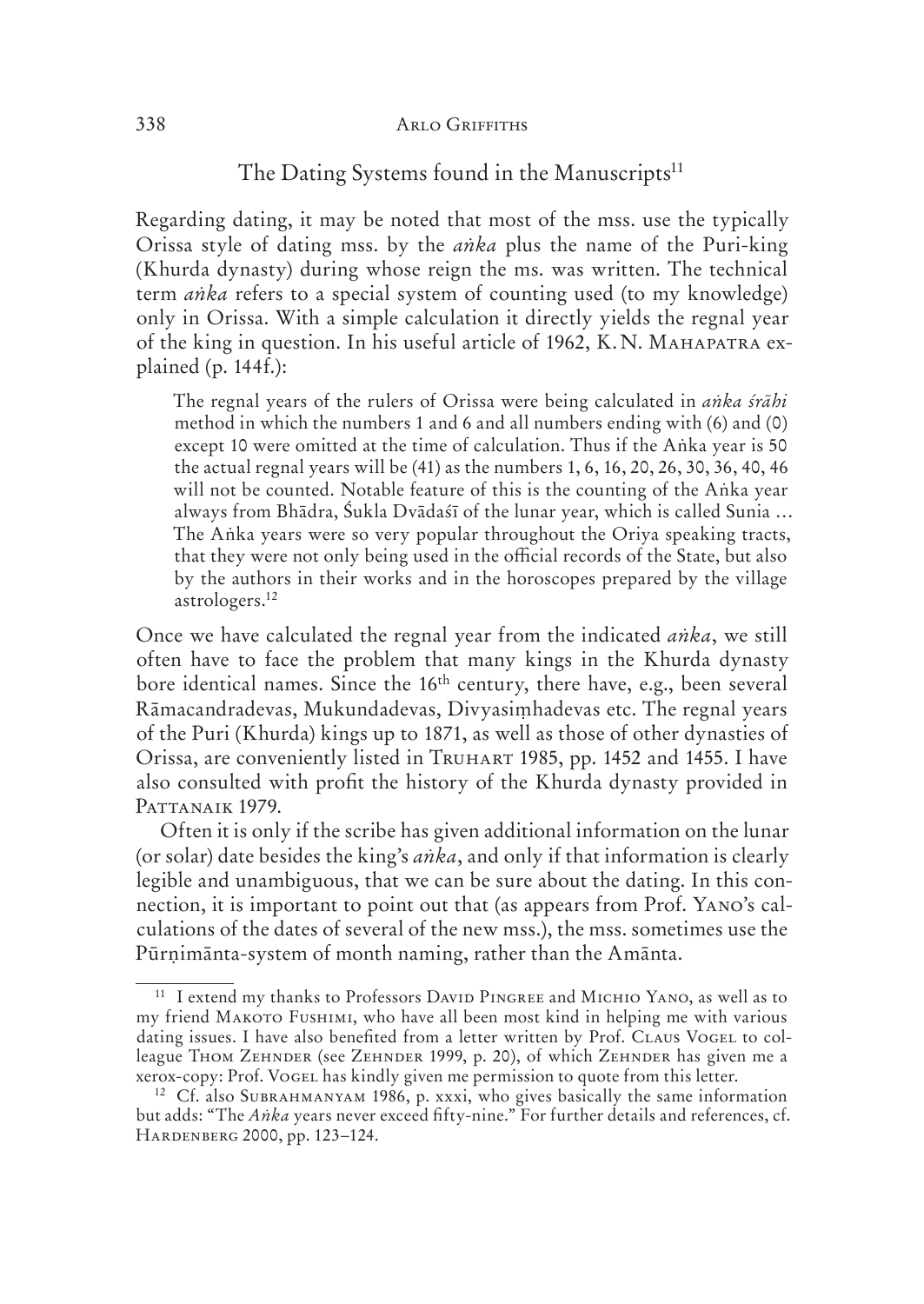There are also mss. which use the era of the Mughal emperor Akbar, which, according to MAHAPATRA (p. 146) "is called Sana or Sal by the common people and Dilīśvarābda in the annual almanacs of Orissa". Addition of 592 (or 593) to the year of this 'San' era yields the year CE. Besides Sana and Sal *(sāla)*, the PS mss. also refer to *sna* and *slā*. 13 Recent mss. sometimes also use these terms to refer to years in the Christian era, which is otherwise indicated with the term *mahisā*. On the term *samasta* in the meaning 'year', finally, cf. SIRCAR 1965, p. 327.

#### Peculiarities of the Manuscripts

On the modern printed form of the Oriya script, cf. FRIEDRICH 2002 (chapter V), and especially McPHERSON 1924. Extensive character sets for 5 dated PS mss. (plus one dated Orissa ms. of the Pañcaviṃśabrāhmaṇa) have been produced for the DFG Indoskript project (see www.indoskript.de) and are also available with the author. Certain peculiarities of orthography, and certain common errors in the Orissa mss., mostly due to the local pronunciation of Sanskrit, have been listed by WITZEL 1985b, pp. 267 and 282–284, and BHATTACHARYA too has mentioned a few (1997, pp.  $xx-xxi$  and xxxii–xxxiv).

Differently from Śāradā, the Oriya script does not distinguish between *-b-* and *-v-* (see BHATTACHARYA, p. xxxiii). When quoting readings from Orissa mss., one may thus choose the appropriate phoneme. The Orissa mss. cannot be used as evidence for establishing the spelling, with -*b-* or -*v-*, of rare words with uncertain etymology (cf. BLOOMFIELD/EDGERTON 1932 § 208, p. 110).

BHATTACHARYA states (p. xxxiii): "Or does not distinguish between in[i]tial ru and  $r$ . Non-initial ru and  $r$  (kru-k $r$ ) too are interchangeable". This elliptic statement can be clarified in the following terms: the Oriya vowel sign *--* is pronounced /*ru*/. Hence, the sound /*ru*/ is mostly written either with the initial  $r$ - sign in words like *varna*- (= *varuna*-), or with the postconsonantal sign in *cakr* (= *cakrur*). Similarly, /*rū*/ can be written *--*, as in *puṇi* (= *purūṇi*), though apparently not often postconsonantally. However, the script does certainly dispose over graphemic means to distinguish *-ru/rū*- from - $\gamma/\bar{r}$ -, and certain words seem to have a preferred spelling with the former: e.g. *dhruva*-, besides *dhva*-, *śatrūn* not *śatn*. Our apparatus

<sup>13</sup> In the mss. **V/122** and **V/123**, we find *sna* and *sāla* used to refer to two separate unidentified eras.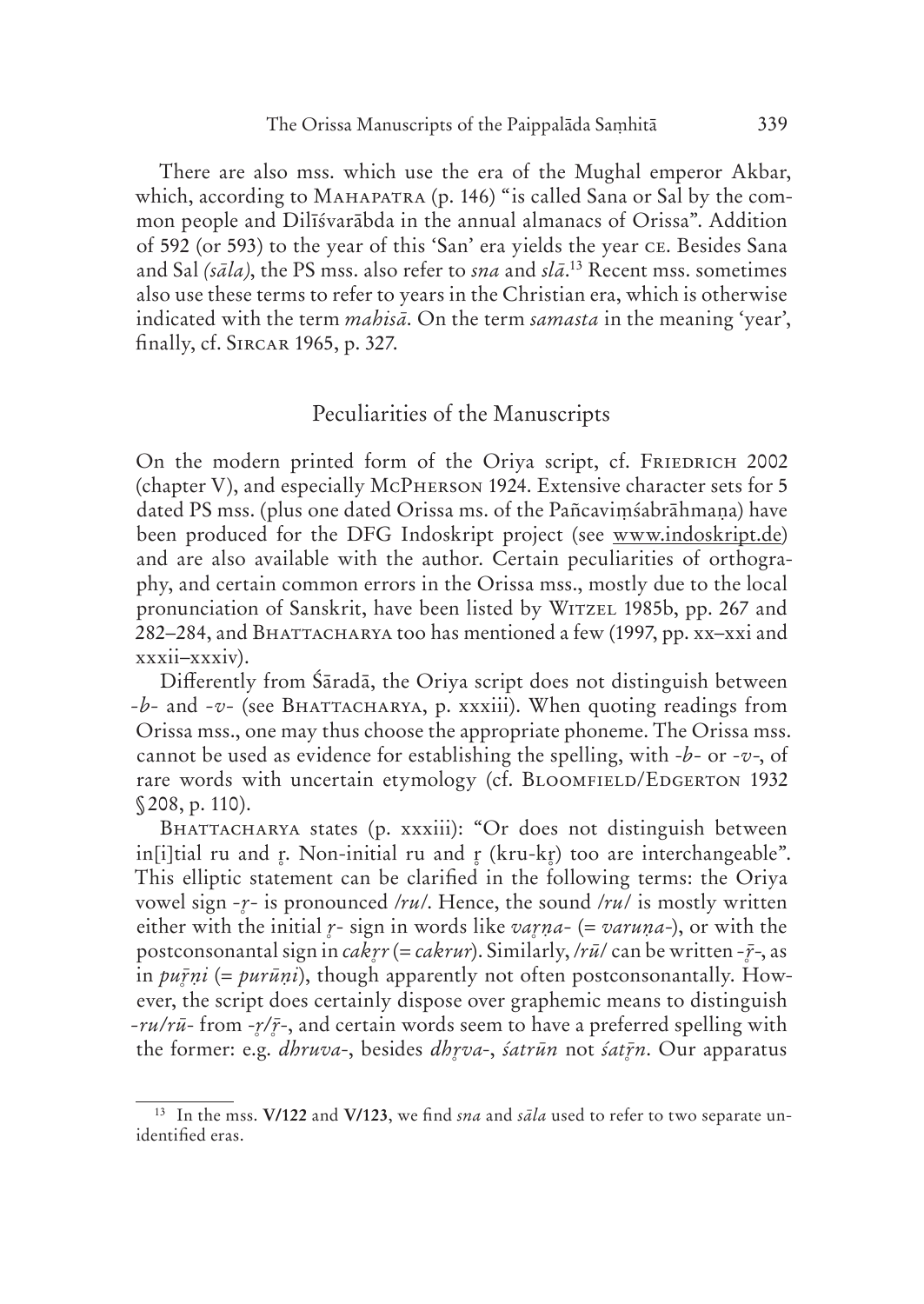will therefore consistently report precisely how words edited with -*ru-* or *-rū-* are in fact spelt in the Orissa mss.

The script distinguishes the two different lateral phonemes of the Oriya language14 (*/l/* and */ḷ/*: *-l-* and *-ḷ*-), and the *-ḷ-* sign is sometimes – a pattern is not (yet) discernible15 – used in the PS mss. for *-l*-. Now, entirely separate from the fact that the Oriya language (and its script) has two lateral phonemes, is the fact that the script has a diacritic subscript dot<sup>16</sup> which, in accordance with the allophony of the Oriya language, is (almost<sup>17</sup>) always used to turn intervocalic  $-d(h)$ - into  $-r(h)$ - (see ZEHNDER 1999, p. 21). Especially this last point is important: while e.g. at 19.1.10 a the Kashmir ms. indeed writes *īle agnim* (and thus seems to preserve a possibly old Vedic allophony, if we follow WITZEL 1989, p. 167 and MASICA 1991, p.  $146 - \text{but see n. } 18$ below), the Orissa mss. read *īṛe agniṃ* (not *īḍe* or *īḷe*!), thus introducing the allophony of the Oriya language (intervocalic voiced retroflex stop becomes flap) into the orthography for Vedic. This point seems not to have been understood by ZEHNDER, and was certainly misrepresented by WITZEL 1989, p. 165, who wrongly equates the orthographies of Oriya and Marathi (which has no *-ṛ-*, and would write *agnim īḷe*). The correct transcriptions for the 4 signs nicely reproduced by ZEHNDER 1999, p. 21 are:  $\hat{\sigma}$ aradā (1)  $la^{18}$  – Oriya

<sup>&</sup>lt;sup>14</sup> For the pertinent points of Oriya phonology in the following discussion, cf. MAsica 1991 §5.3.3, p. 97f. It seems to me that Oriya ought to be added to those languages (Marathi, Gujarati, Eastern Hindi etc.), listed by MASICA, p. 97, where the retroflex flap [ $r$ ] "remains subphonemic".

 $15$  Cf. RAU 1983, who also provides references to older literature.

<sup>&</sup>lt;sup>16</sup> Cf. MASICA, p. 146f.: "The favorite diacritic of the "Northern" scripts is the *subscript dot* (. ) … It is used for the near-allophonic intervocalic flaps [*ṛ, ṛh*] corresponding to */ḍ, ḍh/* in Hindi, Bengali, and Oriya …; in Marathi and Gujarati it is ignored; …".

<sup>&</sup>lt;sup>17</sup> Cf. MASICA, p. 147 note 4 (p. 470): "There is some inconsistency about writing Oriya Ṛ". Indeed, a very few of the mss. available to me do not, or not consistently, place the subscript dot. By contrast, BHATTACHARYA, p. xx, suggests that his mss. only "rarely" place the dot.

<sup>&</sup>lt;sup>18</sup> BHATTACHARYA, p. xxi, suggests that it is possible that "ra is intended by the [Śāradā] letter" in question, which has been reproduced also by GRIERSON 1916, p. 686; it is transcribed there, as here,  $-la$ -, and is represented by GRIERSON (and BHATTACHARYA) with the (Marathi-)Devanāgarī *-la-*. BHATTACHARYA's 1993 publication offers a convenient collection of occurrences of the sign in the Kashmir ms., and BHATTACHARYA in this earlier publication too is inclined to infer that it represents the "trilled variety of /d/", i.e. -*ṛ*- (1993, p. 106). Indeed, it is remarkable that the Śāradā sign is derived, just as Oriya (and Hindi)  $-r$ <sup>-</sup>, from  $-d$ - by means of a simple diacritic (see n. 16). Although MASICA affirms (p. 193) that the retroflex lateral */ḷ/* (phoneme) is absent in Kashmiri *language*, G also informs us somewhat equivocally (1911, p. 14f.) that "there is no letter in Kāshmīrī [*language* or *script*?] possessing the sound of the Hindostānī *ṛ*". Since the sign was probably used only in writing Vedic texts, to render the sign that Vedic scholars are accustomed to transliterate as *-ḷ-*, I prefer to retain this interpretation rather than *-ṛ-*.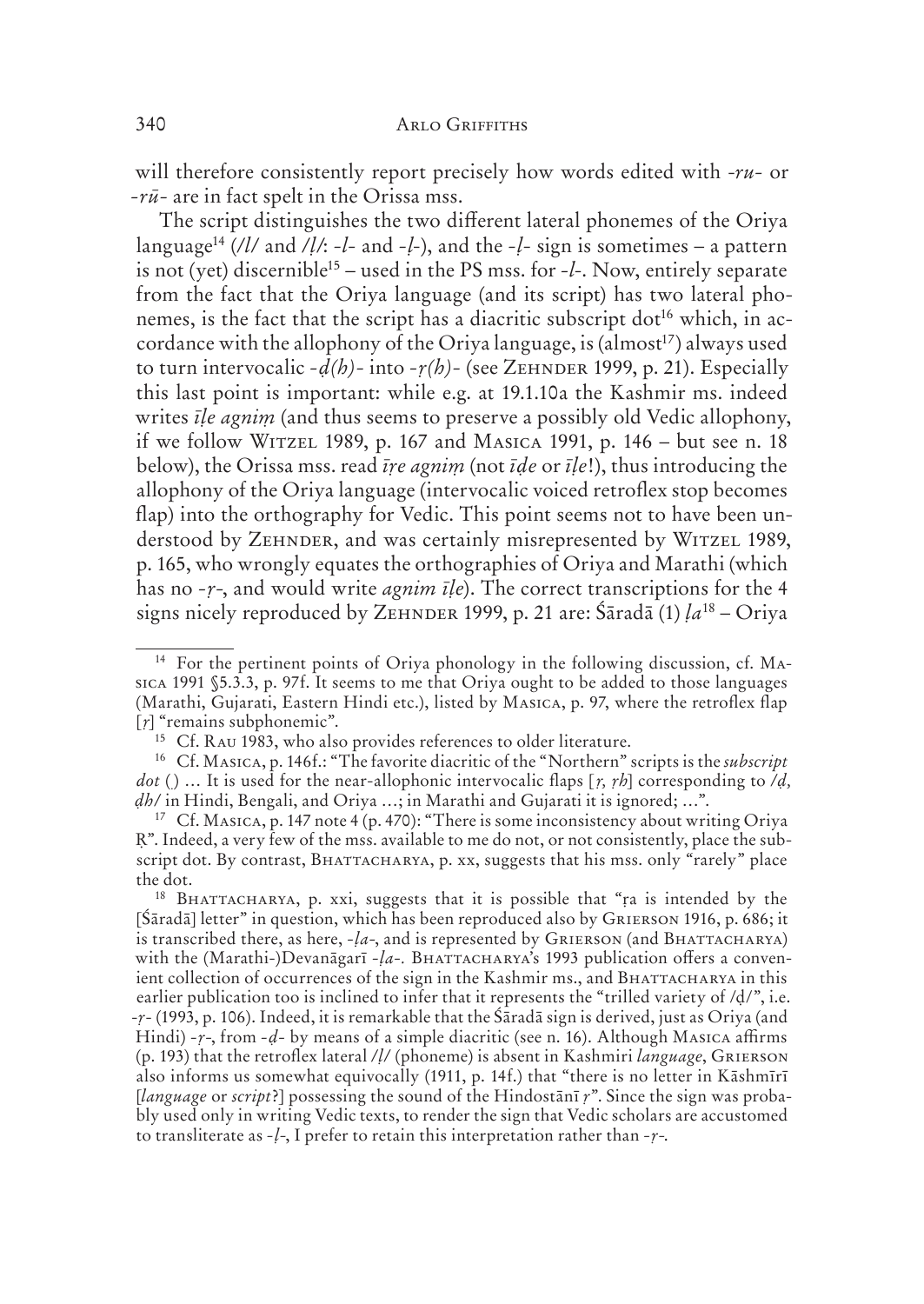$(2)$  *ra*,  $(3)$  *la*,  $(4)$  *la*, and it is my point that the distribution of  $\hat{\text{S}}$ *anda*  $(1)$  (and the equivalent sign in Marathi-Devanāgarī) and Oriya (3) does not match, contrary to what is suggested by WITZEL (and by LOPEZ 2000, p. 135).<sup>19</sup>

Now, since the Oriya writing habit is predictable (as is the ostensible Vedic allophony), we will as a matter of convenience everywhere in our edition's crit. app. transcribe Oriya *-ṛ-* as *-ḍ-*, and on the admittedly dubious strength (cf. n. 18) of the Kashmir ms. we will probably decide to accept *-ḷ*into our edition of the PS. Our crit. app. will differentiate the Oriya *-ḍ-* (for *-ṛ-*) and *-ḷ*-: the latter sign will thus have to be interpreted as an Oriya lateral phoneme in readings quoted from the Orissa mss., but as the "Vedic *-ḷ-*" in the edition of the text.

The Orissa mss. (like the RV) write *-ch-*, (almost) never *-cch-*, where the Kashmir ms. writes -*śch-*. For the time being, I must refrain from expressing an opinion on the relative authenticity and originality in this matter of the Orissa and Kashmir orthographies, and simply refer to WITZEL 1989, pp. 161–163.

Another difference between the Orissa and Kashmir mss. lies in the fact that the Orissa mss. use only visarga (-*ḥ*) before velar and labial voiceless stops in external sandhi, while the Kashmir ms. follows the typically Kashmiri habit of using jihvāmūlīya (-*ẖ*) and upadhmānīya (-*ḫ*). I agree with LOPEZ 2000, p. 132, that we cannot, as yet, be sure which branch of the Paippalāda Saṃhitā transmission has preserved the authentic (and original) way of dealing with this sandhi.

A sign for avagraha (') is frequently – but not reliably – used in the Orissa mss.; never in the Kashmir ms., to my knowledge. On the use of -*ṅ* (plus virāma) for anunāsika in the Orissa mss., see WITZEL 1983. WITZEL there states (without any specific reference) that cases of the same usage are also to be found in the Kashmir ms., but I have not yet been able to confirm this statement: WITZEL's single example (1985a, p. 262) "*lokām̃ akalpayan* > *lokāṅ akalpayan* K, Or (Anunāsika)" is spurious, as the verse in question (9.5.16 of the Orissa mss.) is altogether absent in the Kashmir ms.

There are additional differences of sandhi-treatment between the Kashmir and Orissa transmissions (see LOPEZ 2000, pp. 130–134), but they need not be detailed in the present discussion of peculiarities confronting the user of the Orissa mss.

Marginal corrections (or additions) are marked most often by the correct akṣara(s) vertically above or below the akṣara(s) which is/are to be corrected/

From MASICA's ambiguous formulation (p. 147: of course not dealing with Vedic orthography), one might also get the impression that Oriya *-ḷ*- is used to represent "Vedic *-ḷ-*", as is Marathi *-ḷ-*. This is not the case, at least not in the PS mss.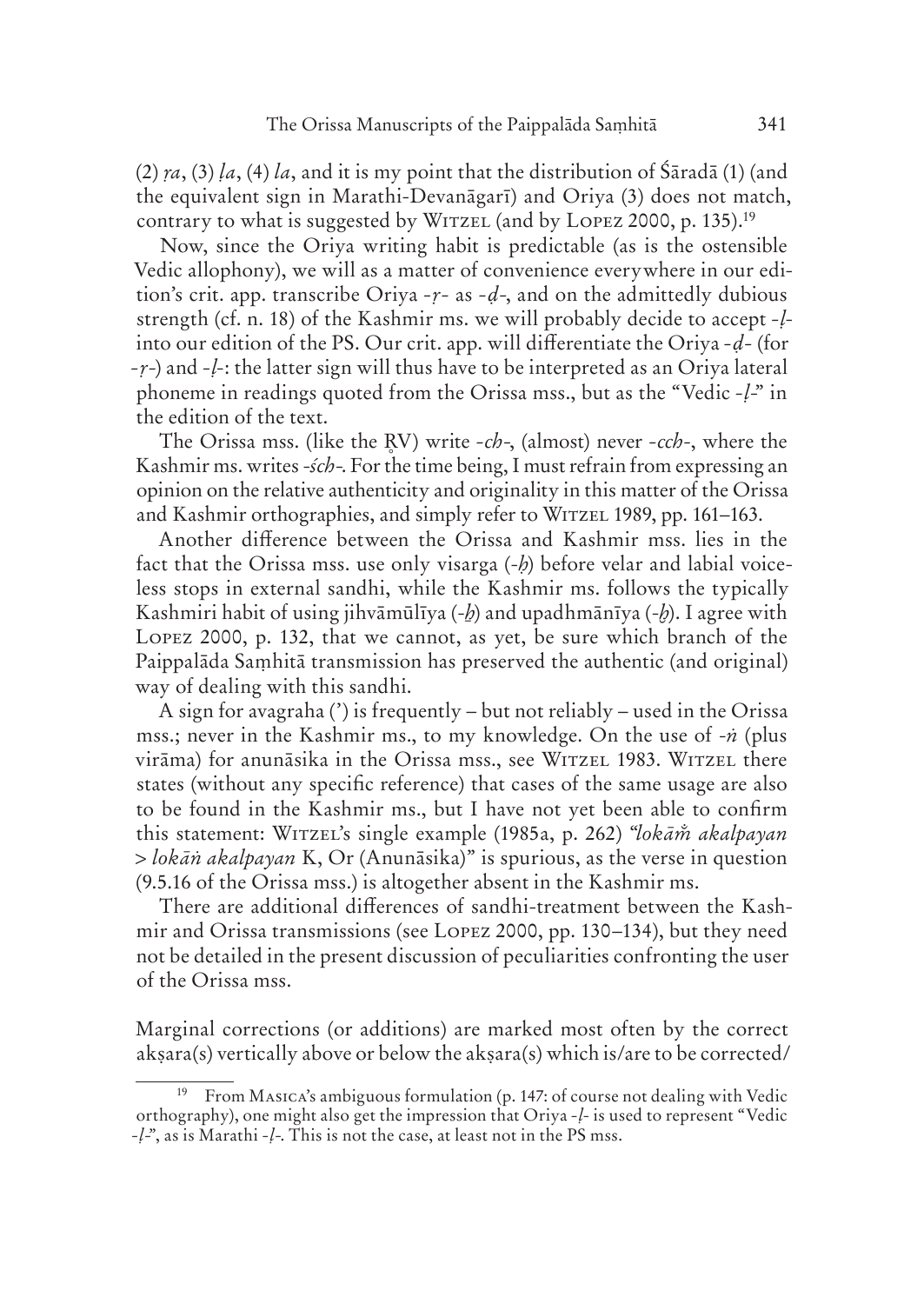added, plus an indication of the line where the correction/addition is to be made. Small dots sometimes mark the place where the correction/addition is to be inserted.

In several mss. (i.a. **Ku3**, **Pa** and **V/123**) I have noticed the occurrence of the akṣara *sa* plus a superscribed roughly m-shaped sign to mark the correction of *sa* to *śa* (see e.g. in the opening of **Ku3**, quoted below).20 I transcribe it as *ŝa*, e.g. in the opening of **Ku3**, and in the post-colophon of **V/123**, given below.

BHATTACHARYA 1997, p. xxix, has pointed out that the Orissa mss. indicate half-verses (|) and verses (||), and that most of them indicate pāda-ends as well. This indication of the uneven verse-quarters, or pādas, which we do not find in all mss., is done by means of an apostrophe-like raised stroke (which I call 'pāda-marker'21). Whenever the meter is not based on octosyllabic feet, the placement of these markers tends to go astray.

As BHATTACHARYA also reports (p. xxi), "for a two-pāda or six-pāda verse the number of half-verses is given at the end of the verse or some indication is made". I may state here what I have seen: the markers consist of a numeral (1, 3, or even 4) superscribed over (or sometimes subscribed under) a regular double danda (||). The 1 is marked for single 'hemistich'-verses (2) pādas), the 3 for verses with 3 'hemistichs' (6 pādas), and the 4 for verses with 4 'hemistichs', or 8 pādas.<sup>22</sup>

These numerals are superscribed in exactly the same way as another sign, the akṣara *kā*, which is added to the double daṇḍa after a verse not written out in full because it repeats one or more words or pādas from the preceding verse.23 My informants among the Orissa Atharvavedins all explain this syllable as an instruction to the reciter, short-hand for the Oriya word *kāṛheṇī*, which would mean 'repetition': i.e., the unwritten remainder of the verse is to be recited as written in the preceding one. The word *kāṛheṇī* is not attested in Oriya dictionaries, but must be derived from the verb *kāṛhibā* 'to draw out, extract'.

Different is the situation in which the Orissa mss. use the phrase *ity ekā*<sup>24</sup> (which must be an old part of the tradition because it is used also – and at

<sup>20</sup> An example is to be found in the character-set for **V/123** contributed to the Indoskript project.

<sup>&</sup>lt;sup>21</sup> On this marker, see WITZEL 1985b, p. 265, and LOPEZ 2000, pp. 128–129.

<sup>22</sup> An example has been included in the character-set for **V/123** contributed to the Indoskript project. Below, this marking is to be found in the colophon between the end of kāṇḍa 17, and the beginning of 18, in **V/122**.

<sup>23</sup> An good example of this sign is to be found in the character-set for **V/125** contributed to the Indoskript project.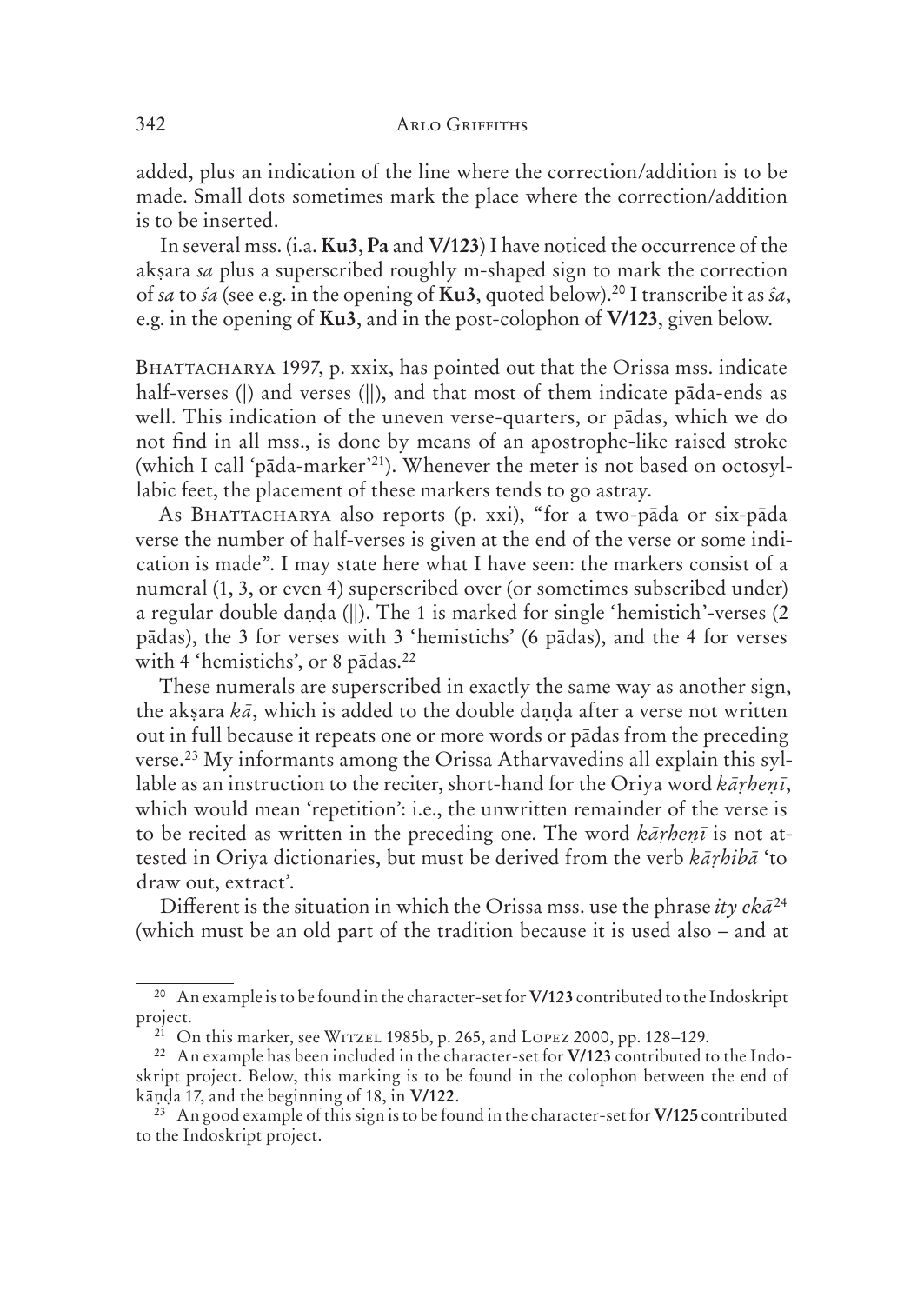exactly the same places – in the Kashmir ms.): this is used after *pratīka*s for verses which are identical in their entirety to a verse which has occurred already earlier in the text (not immediately preceding), and which thus need not be written out in full. LOPEZ 2000, p. 123, reports a case (PS 14.1.2–5) where the mss. write a *pratīka* plus *iti catasraḥ*, and 4 verses are left unwritten which had already occurred 1.25.1–4. Another example is found PS 15.19.9–12 where the words *yā nadīr iti catasraḥ* refer back to 7.13.11–14. Although the *pratīka* is identical, there is a difference between these two sets of four verses: the difference is indicated by the addition of *idam ulungulukottarāh* (cf. BHATTACHARYA, p. 830).

Another common type of abbreviation, i.e. the omission of *identical* beginnings in at least three consecutive verses, remains unmarked in the mss. This is also an old part of the tradition, and examples can be found i.a. at 6.11.8–6.13.3 (*yo 'smān …* written in full for 6.11.8 and 6.13.3, but – in most mss. – abbreviated to *asmān …* in the intervening four mantras); at 6.15.5–7 (*ūrjā yā te* … written in full for 6.15.5 and 6.15.7, but abbreviated to *te …* in the intervening mantra, where the final words … *ta ā dade* are also abbreviated to … *te* in the Kashmir ms. and most Or. mss.); and at 13.1.7 (*[antarhitā*], which case has been misinterpreted by WITZEL 1985a, p. 263) and 1985b, p. 264 with n. 18, and following him by LOPEZ 2000, pp.  $124-126$ and 219, as a transmissional *error*, namely a "lacuna"25: the abbreviation is applied only at 13.1.7, because only 13.1.6–7–8 have an identical beginning *antarhita me*, sandhi *me*  $\rightarrow$  *ma* in the abbreviated verse apparently not being judged an infringement upon the rule). This mode of abbreviation, and the rules pertaining to it, were already clearly stated by EDGERTON 1915, p. 377, and nicely exemplified by BARRET 1921b.

BHATTACHARYA further informs us (p. xxi): "The Or. MSS give the total number of verse[s] in the kāṇḍikā (hymn) and its serial number at the end of the kāṇḍikā". The mss. use the abbreviation  $r$  (for  $rc$ -) followed by the number of verses in the hymn, but the verse-count is (occasionally) not filled

<sup>&</sup>lt;sup>24</sup> On this phrase, of course shorthand for *ity eka rk*, see already WHITNEY/LANMAN 1905, p. cxix and WITZEL 1985a, p. 262. See also BARRET (1912, pp. 344f. and 1915, p. 43) and EDGERTON (1915, pp. 376f.).

<sup>&</sup>lt;sup>25</sup> Notwithstanding his misinterpretation, uncritically followed by LOPEZ, of what we find at 13.1.7 as an error, cases such as this may still perhaps be used to support WITZEL's 1985 hypothesis of a *written* archetype *\*G*, underlying both the Kashmir and the Orissa traditions: they are not to be taken as lacunae, but can be seen as conscious abbreviations on the part of the scribe(s) who wrote the PS down (for the first time) in the first millennium CE.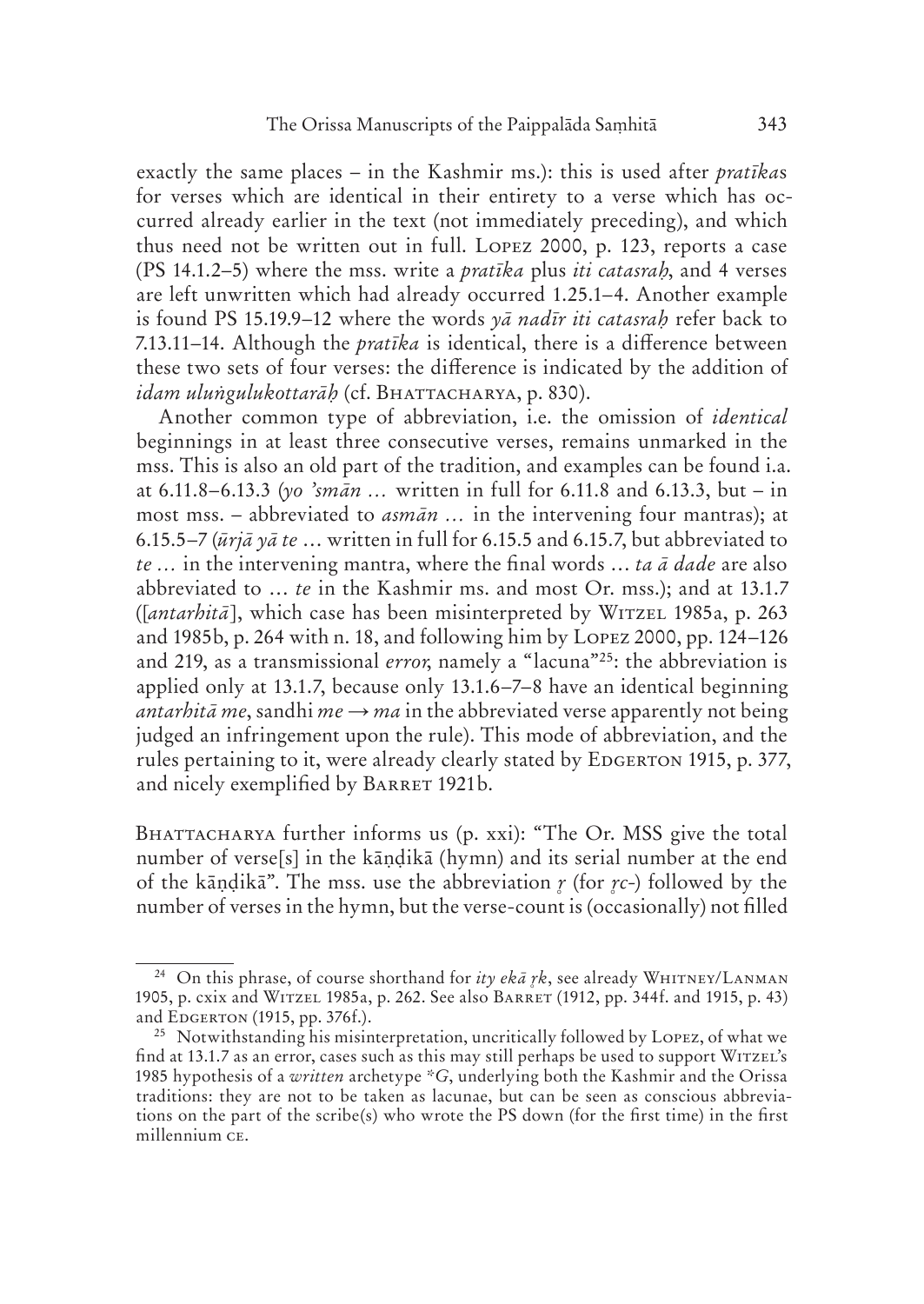in, in particular mss., especially the more recent ones. In several mss., the verse-count follows the hymn's serial number, instead of preceding it.

As far as I can see, BHATTACHARYA does not mention the *anuvāka*-division<sup>26</sup> in his Introduction, although it is prominently present in his edition, and is clearly marked by both the Kashmir ms. (where we find i.a. the abbreviations *anu*, *anuvā* plus a number), and the Orissa mss. (where the abbreviation is simply *a* plus a number). It is to be noted that BHATTACHARYA's regularized colophons of the type "*iti dvitīyakāṇḍe dvādaśo 'nuvākaḥ*" (p. 191), or (starting from the 8th kāṇḍa) more briefly "*iti dvitīyo 'nuvākaḥ*" (p. 544) are not firmly based in the (Orissa) mss. These almost always simply use the mentioned abbreviation plus a number.<sup>27</sup>

Similarly, by the way, BHATTACHARYA's kānda-colophons (of the type "*navamo dvādaśarcakāṇḍaḥ samāptaḥ*", p. 642) are an invention, being a blend of the colophons found in the Kashmir ms. (which numbers the kāndas) and the Orissa mss. which quote only the names of the kāndas<sup>28</sup> and give no numerical indications.29

To clarify the above, I can quote as example the colophon of ms. **Ku1**, reproduced in full below. When it writes "… *|| 8 || 40 || a 8 || iti aṣṭarccakāṇḍaḥ samāptaḥ ||*", it means: "With the 40th hymn, consisting of 8 verses, and the 8th anuvāka, an end has come to the kāṇḍa of 8-verse-hymns [i.e., PS 5]".

I must forego here a discussion of the often very carelessly written colophons presented below, which are of considerable value as sources of information about the Paippalāda tradition in Orissa: I may simply mention the standardized phrases (in Oriya language) of invocation to various gods (*śrī* … *uddhāra karibe* … *adhama* … -*(ṅ)ku* "Noble [God] … shall rescue the lowly …"); the references to Paippalāda village names (some of which are known to us today,30 while the modern location of others may yet be identified); the family and *gotra* names of mentioned scribes and manuscript owners; the verses used in self-defense by the scribe; the interesting way in which the 18<sup>th</sup> kānda is dealt with, etc.

<sup>&</sup>lt;sup>26</sup> The textual divisions of the PS, and the ways they are represented in the mss., will be discussed in detail in GRIFFITHS 2003 [2004].

<sup>27</sup> Occasionally, e.g. in the post-colophons of **Ek2** and **JM2–5**, the Or. mss. do write a full anuvāka-colophon, which still however normally contains a name, rather than a numerical indication for the kāṇḍa.

<sup>28</sup> The names of the kāṇḍas of the PS, part of an old Atharvavedic tradition also reflected in the Śaunaka school, have been listed and discussed by WITZEL 1985a, p. 269.

<sup>29</sup> Very exceptional, to my knowledge, is the indication *kṣudraḥ ṣoḍaśakāṇḍaḥ* which we find in the post-colophon to **Ji1**.

<sup>&</sup>lt;sup>30</sup> Cf. WITZEL/GRIFFITHS 2002.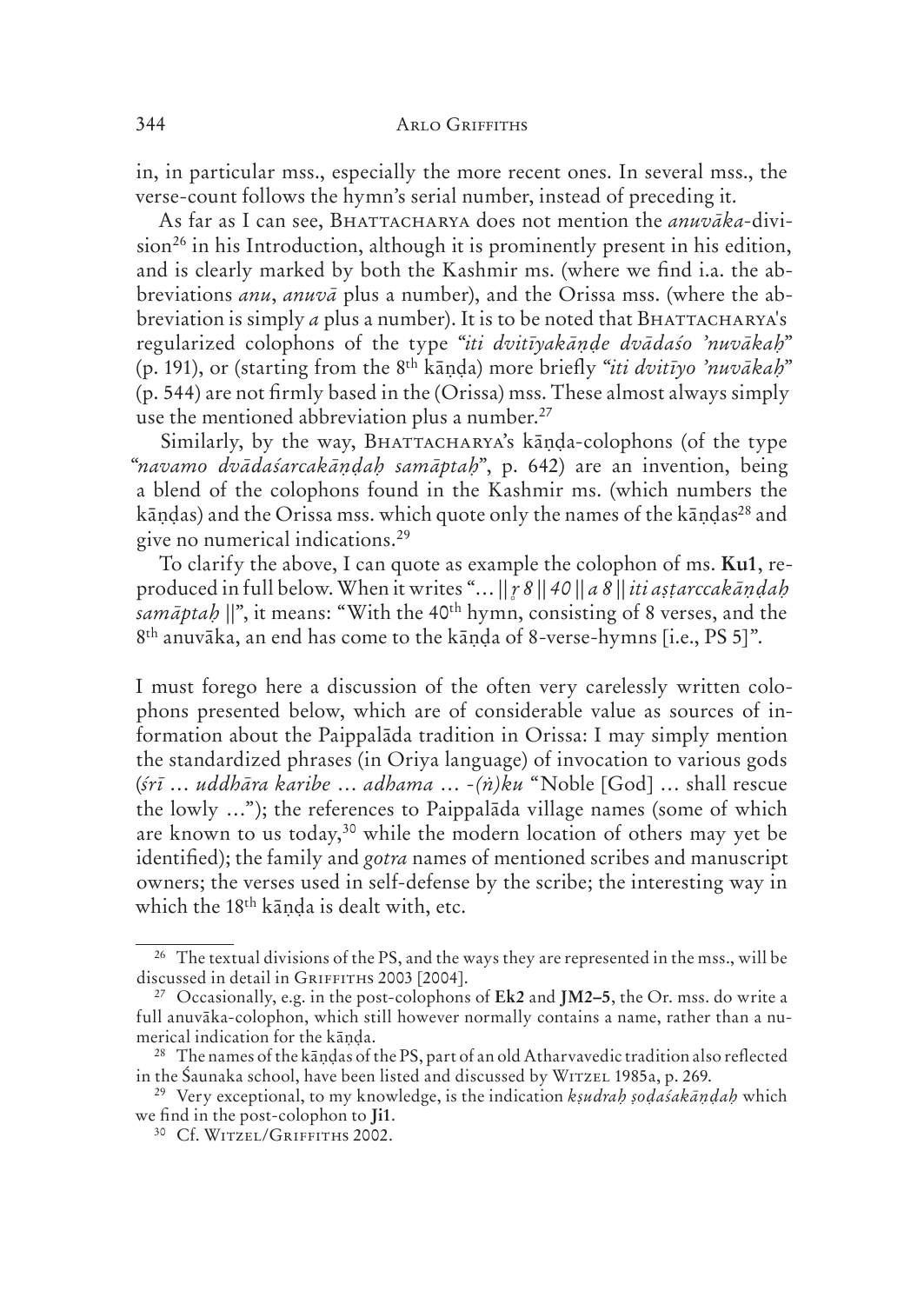#### The Manuscripts

As in table 2 above, I omit here the mss. Pa<sub>c</sub> and Gu<sub>c</sub>. The very poor mss. **JM1-5** and RM have been described only summarily. Only those mss. from the BHATTA collection (**Ma3**, **Ma4**) about which any further information is given in BHATTACHARYYA 1964 are mentioned in the list below. The mss. are listed in the (Roman) alphabetical order of their sigla.

In the following descriptions, I transcribe the colophons in a diplomatic manner, i.e. in strict accordance with the orthography and (wrong) spellings as they are found in the mss. In post-colophons, around transitions between kāṇḍas, and at other textual divisions, the Or. mss. use often elaborate floral or geometric decorations, which I have taken as 'auspicious' signs and therefore rendered '*MAṄGALA*' in the descriptions of mss. below.

| ×.                       | an illegible akşara                                                    |
|--------------------------|------------------------------------------------------------------------|
|                          | CAPITALS aksaras (or parts thereof) whose reading is uncertain         |
| $\langle \ldots \rangle$ | the enclosed material is damaged or broken off                         |
| $\{ \}$                  | the enclosed material has been crossed out by the scribe               |
| $\left(\ldots\right)$    | the enclosed material is given in the margin or interlinearly, or by a |
|                          | second hand                                                            |
|                          | after a consonant represents explicit virama                           |

#### **Ek1**

- Provenance: in the possession of Viśvanātha Upādhyāya. Village Ekcaliya, 20 km South of Bhubaneswar.
- Contents: PS kāṇḍas 1–5 complete.
- Photographs: the entire ms. is available with the author.
- External description (from photos): numbering on right margin of verso. 101 folios (f. 101 numbered 1001). In good condition. The writing is nice and legible, but the scribe was perhaps not a very careful copyist.
- Beginning:
	- $[f. 1r]$  om namo gaņeśāya  $\| \cdot \|$  om śan no devīr ...
- Post-colophon:

 $[f. 101r]$  ... ūrjam duhānā (+ ma) anapasphurantam upāsīya sukrtām yatra lokaḥ  $\parallel$  8 || 40 (*sec. m*. + a 8) || śrī || [f. 101 v] || śrī || aṣṭā cakāṇḍaḥ samāptaḥ || *MAṄGALA* || śrī SA rāmacandra{\*}devasya drāṅke idaṃ pustakaṃ likhitaṃ || śrī || yathā dṣṭaṃ tathā likhitaṃ lekhako nāsti doṣaḥ || jagannāthaKAra upādhyāyena idaṃ pustakaṃ likhitaṃ || śrī nārāyaṇa rakṣā kara arakṣitajagannāthaku || bhagnapṣṭhakaṭigrīvatulādṣṭir adhomukhaḥ | duḥkhena likhitaṃ granthaṃ putravat paripālayet || śrīkṣṇa māṃ pāhi ||

 – Date: in the 11th (*dra = rudra*) *aṅka* (= 9th regnal year) of Rāmacandradeva, i.e. probably Rāmacandradeva IV (1810–1857), thus ca. 1818. Earlier, Rāmacandradeva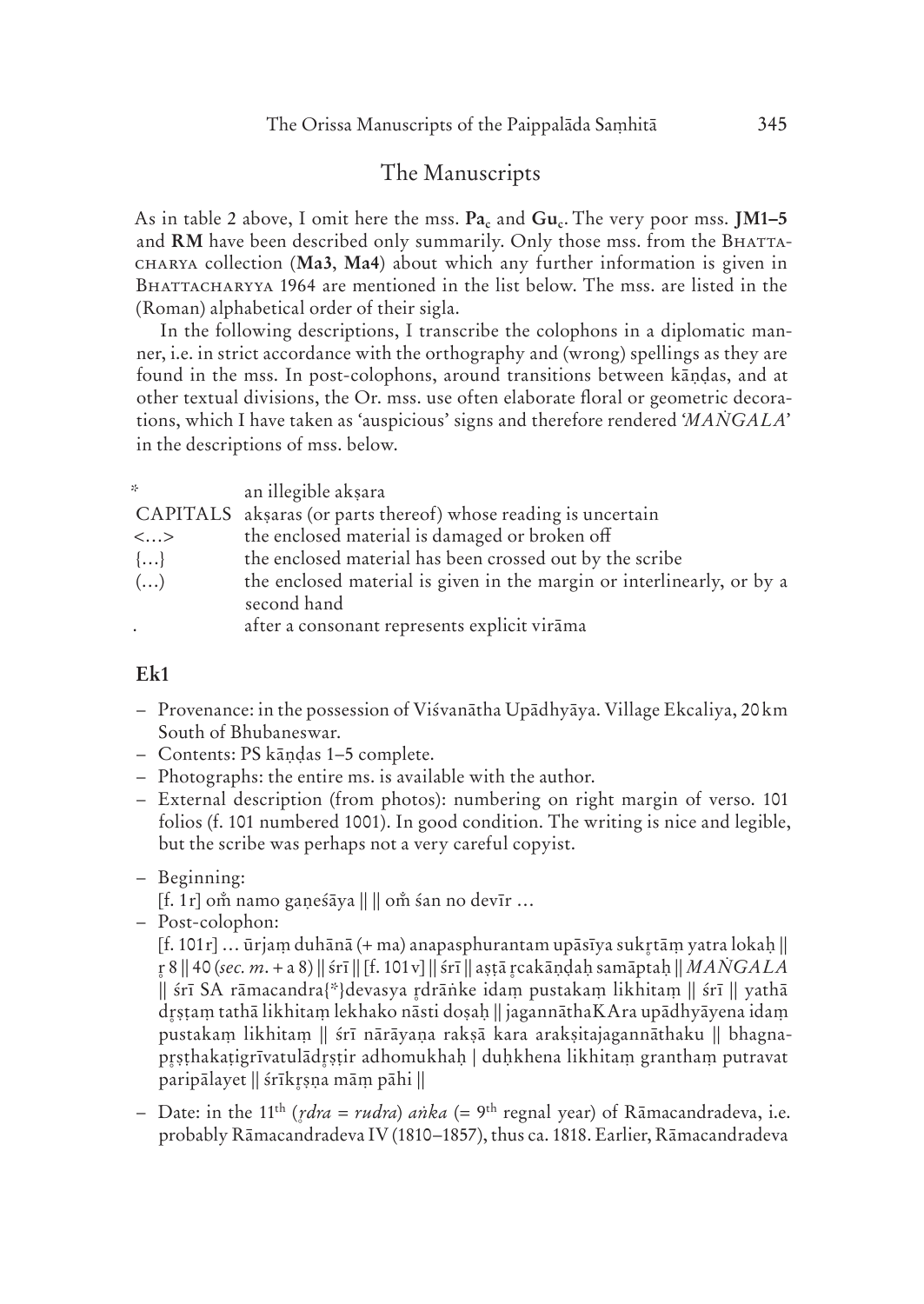#### 346 **ARLO GRIFFITHS**

III reigned between 1726/7 and 1736, so 1734–1735 is a possible (but unlikely) alternative dating, while this ms. can certainly not be so old as to belong to the reign of Rāmacandradeva I (1578–1607), and Rāmacandradeva II (1623–1628 according to TRUHART: this ruler is not listed by PATTANAIK) did not rule 9 years.

#### **Ek2**

- Provenance: in the possession of Kāśīnātha Upādhyāya (brother of Viśvanātha Upādhyāya, the owner of **Ek1**). Village Ekcaliya, 20 km South of Bhubaneswar.
- Contents: PS kāṇḍas 1–5 complete.
- Photographs: the entire ms. is available with the author.
- External description (from photos): numbering on right margin of verso (*sec. m.* on left margin of recto). In the *pr. m.* numbering, there is no f. 124 (but there is no lacuna). The *pr. m.* and *sec. m.* numbering here start to diverge by one. The recto of the first folio is empty except for a brief line in the top left, which is illegible on my photos. 144 folios. In good condition. The writing is rather sloppy, but it is my preliminary impression that this ms. is slightly more reliable than **Ek1**.

The same Jayakrsna Miśra, son of Harihara, residing in Māndhātā who is mentioned in the post-colophon, is also mentioned in **V/130** (see the appendix, below), a ms. that may be about 30 years older.

– Beginning:

[f. 1 v] śrī gaṇeśāya namaḥ || avighnam astu || || natvā narahariṃ devaṃ sarvavighnapraṇāśanaṃ | pippalādaprasādāc ca likhyāmy ā'tharvaṇaḥ śrutiḥ || || om śan no devīr ...

– Post-colophon:

[f. 142 $r$ ] ... ūrjam duhānā anapasphurantam upāsīya sukrtām yatra lokaḥ || r 8 || 40 || a 8 || aṣṭarccakāṇḍe aṣṭamo 'nuvākaḥ || || ity aṣṭarccakāṇḍaḥ samāptaḥ || bhimasyāpi raṇe bhaṅgo muner api matibhramaḥ | yadi śuddham aśuddhaṃ vā mama doṣo na vidyate || bhagnapṣṭhakaṭigrīvasthīradṣṭir adhomukhaḥ | duḥkhena likhitaṃ granthaṃ putravat paripālayet || śrī || jalād rakṣa tailād rakṣa rakṣa tāṃ śleṣabandhanāt | āśubhyaḥ parahastebhyo evaṃ vadati pustakaṃ<sup>31</sup> || *MAṄGALA* || 32vīra śrī gajapati gauṛeśvara navakoṭikarṇṇāṭakala\*\*\*śvara vīrādhivīravara pratāpa śrī rāmacandradeva mahārājāṅka a 43 ṅka tula di 14 ne PAṇḍitavāsare MāNDHā [f. 142v] tāpuraśāsana mahājana upādhyāya hariharātmajaḥ jayakṣṇamiśreṇa likhitam idaṃ pustakaṃ samāptaṃ || śrī || yathā dṣṭaṃ tathā likhitaṃ lekhako nāsti doṣaḥ || … [extraneous material over 2.5 folio] … iti śrī agastisaṃhitāyāṃ vibhīṣaṇaprokta āpaduddhārahanumānstotramantram sampūrnnam || śrī ||

<sup>31</sup> Cf. the post-colophon to **JM4**.

<sup>&</sup>lt;sup>32</sup> On the following formula, still standard in referring to regnal years of kings of the Khurda *Gajapati* dynasty, see GRIFFITHS 2002, pp. 42f.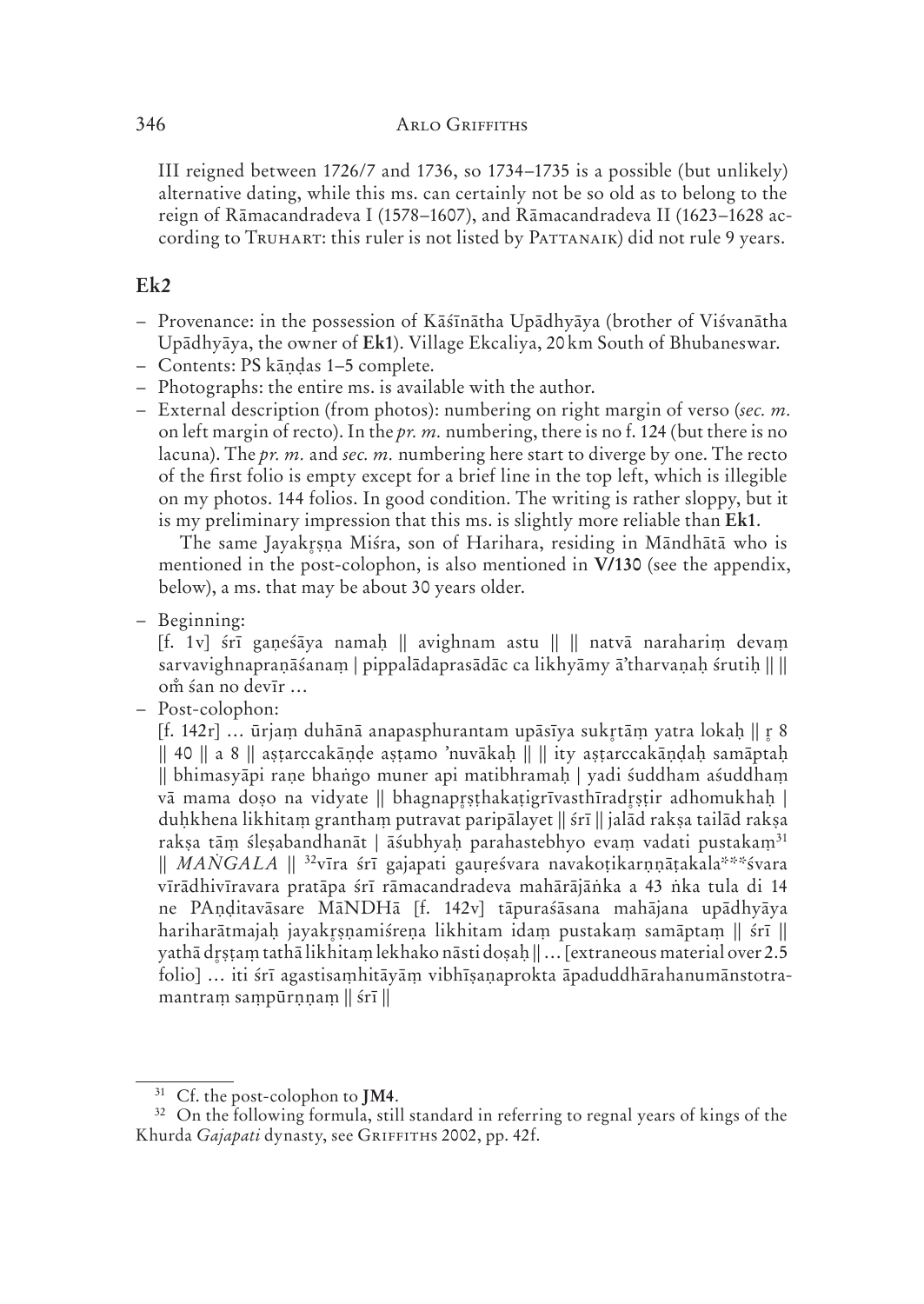– Date: in the 43rd *aṅka* (= 35th regnal year) of Rāmacandradeva IV (1810–1857), thus apparently ca. 1844 (see also under ms. Ek1). However, Prof. YANO informs me that "Solar date 14 Tula usually falls on 28 October around this year, but 28 October 1844 is Monday, not Thursday" (and in 1843 it is a Saturday, in 1845 a Tuesday).

# **Ji1**

- $-$  Provenance: in the possession of  $\bar{A}$ nandacandra Pandā, village Jiuli (= Vīrayadunāthapuraśāsana), in the far west corner of Mayurbhanj Dt., 27 km North-east of Keonjhar town (ca. 4 km off the highway).
- Contents: PS kāṇḍas 18.1–56+16 (in that order).
- Photographs: the entire ms. is available with the author.
- External description (from photos): kāṇḍa 18.1–56 (ff. 1–31) precedes kāṇḍa 16 (ff. 32–113). The writing is nice and legible, but there are marginalia by a second hand, probably the writer of **Ji3**, which is almost illegibly sloppy. Numbering on the right side of the verso. Text begins on f. 1 $v$  (1 $r$  is empty); f. 114 $r$  is only halffull, while 114y is almost entirely empty, except for some unrelated writing on the left.
- Beginning:

 $[f. 1v]$  śrī siddhavināyakāya namaḥ  $\parallel$  avighnam astu  $\parallel$  om satyenottabhitā ...

– Colophon after kāṇḍa 18.56, beginning of 16:

 $[f. 31v]$  ... mrtyupāśān. sahasram prāņā mayi te ramantām  $\| 56 \|$  a 9  $\|$  mahatakāṇḍasya dvitīyaḥ [!] khaṇḍaḥ samāptaḥ || (*sec. m.* + sa 4) || śrī śubham astu || 0 || o cit sakhāyaṃ sakhyā vavhīyān tiraḥ pu cid arṇavaṃ jaganvān. || 0 || śrī baḷabhadra uddhāra karibe adhama baḷabhadrarathaku || śrī bhuvaneśvari śaranam || bhīmasyāpi rane bhaṅgo {YA}muner api mativibhrama Yadi śuddham aśuddhaṃ vā mama doṣo na vidyate || *MAṄGALA* || (*sec. m.:* \*\*\*\*rathā\*\* | mantra  $\parallel$  4sa  $\parallel$ ) [f. 32r] om namo gaṇapataye  $\parallel$   $\parallel$  om antakāya mrtyave ...

– Post-colophon:

[f. 113 v] … || kṣudraḥ ṣoḍaśakāṇḍaḥ samāpto 'yaṃ || 0 || *MAṄGALA* (*sec. m*. + mantrasya 12 kṣiḥ [?]) || 0 (*sec.m*. + mantra 1 dajjāradurusasa aṇasi [?]) || bhīmasyāpi raṇe bhaṅgo muner api matibhramaḥ | yadi śuddham aśuddhaṃ vā mama doṣo na vidyate || 0 || [f.114 r] sana 1229 sāle dhanu di 25 [?] ne pauṣaśukladaśamyāṃ paṇḍitavāsare aśvAnīnakṣatre meṣacandre baḷabhadrarath{e}a śarmaṇe likhitaṃm idaṃ pustakaṃ || lekhako nāsti doṣaḥ || śrībaḷabhadra uddhāra karibe adhamabaḷabhadrarathaku || || śrī bhuvaneśvarī śaraṇaṃ || *MAṄGALA* || (*sec. m.:* dvādaśaśatasya Gaṇasi(+ rpa)[?]mantraḥ samāptāḥ || [f. 114v] ...)

 – Date: addition of 593 to the year 1229 in the Akbar era yields 1822. This dating is nicely confirmed by Prof. YANO's calculation that the *pausa'suklada'samī*, a Thursday, corresponds to CE January 3, 1822 (Thursday), with the *caveat* that his program indicates the Nakṣatra to be Bharaṇī.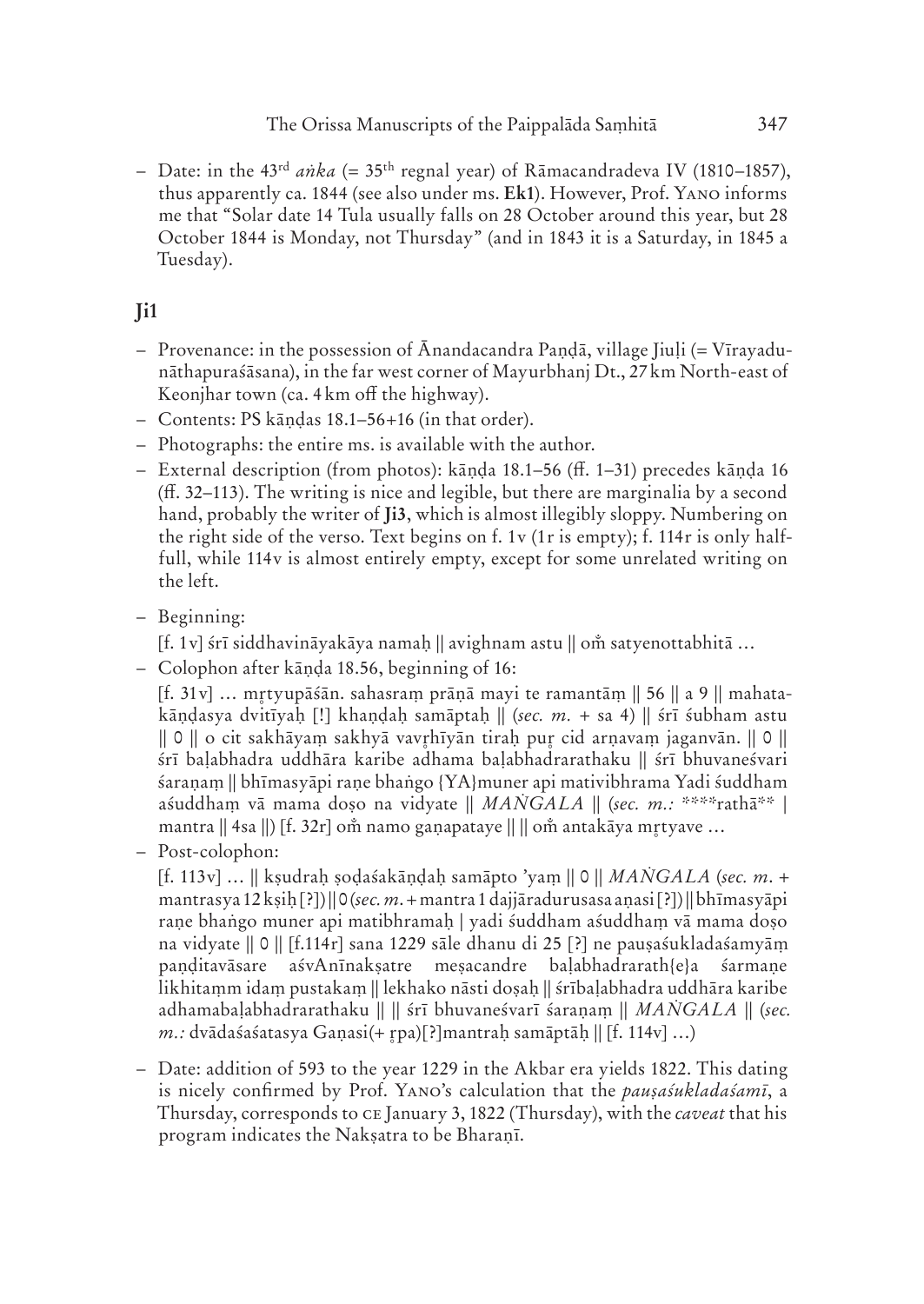#### 348 **ARLO GRIFFITHS**

- Provenance: see **Ji1**.
- Contents: the ms. contains PS kāṇḍas 19, 16, 18, and 17 complete (in that order).
- Photographs: only photographs of ff. 103–124 (PS 16.108–16.155 + 18.1.1–18.2.2) were taken.
- External description (from photos): this manuscript is written by a very nice and legible hand, and is of very recent date. The total nr. of folios is not known. The numbering is on the right margin of the recto.

 It is to be noted that this ms. uses an alternative hymn numbering for kāṇḍa 16. Instead of 155, it indicates a total of 89 hymns in its colophon at the end of kāṇḍa 16. Since my photographs do not span the entire ms., I cannot yet follow up this interesting point.

 An extra leaf is added at the beginning of this ms., on which it is stated in Oriya:

That great man who has written this Śloka, namely "He should guard like a son this book, written with anguish, with bent back, hips and neck, with the stylus … [?], with the face down", is right *akṣara* by *akṣara*. It is 10 years ago (?) that I will (?) have (?) written one manuscript. Since that day I have not written any manuscript at all. And I don't even have a habit of writing. In this way, year after year passed. I made a start with writing this manuscript, because Śrī Haḷadhara Paṇḍā, who lives in Vīrayadunāthapuraśāsana (or Jiuḷi) said so. Because the manuscript was many years [lit. days] old, the writing has taken a long time. At first I had no confidence that I could bring it to an end. But, by the grace of the victorious Śrī Śrī Śrī Candraśekhara Maheśa of Bodapaļasā, I have brought it to an end on Friday 7-4-1973 CE, in the month Caitra, at 4 o' clock. If there is any mistake, please correct it when you come across it. Please don't mind my mistakes. Thus, the scribe – Śrī Harekrṣṇa Paṇḍā of Bodāpaḷasā, Keonjhar.<sup>33</sup>

<sup>33</sup> *bhagnapṣṭhakaṭīgrīvātulāmagram adhomukhaṃ | duḥkhena likhitaṃ granthaḥ*  [|] putravat paripālayet | yeum mahāpursa ehi ślokați lekhichanti tāhā aksare aksare sata | ājaku daśabarsa heba khandie pothi lekhithibi | sehi dina paru mum ādau pothi lekhināhim | mora lekhibāra abhyāsa madhya nāhim | epari barsa pare barsa gari cālithilā | Bīrayadunāthapuraśāsana (bā Jiuli) mojā nibāsī śrī Haladharapandānka kahibāsatbe ehi pothiti lekhā ārambha koli | anekadinara purunā pothi yogum lekhibāra aneka deri helā | eha kipari śeṣa karibi mora ādau biśbāsa nathilā | kintu Bodāpaḷasā bije śrī śrī śrī Candraśekhara Maheśānka krpāru caitramāsa tā 7 | 4 | 1973 masihā śukrabāradina gha 4 nțā samayare śeṣa koli∣yadi kaunasi bhul thāe paṛibā beḷe saṃśodhana kari paṛibe | doṣa dharibe nāhim || iti || lekhakah – śrī Harekrsna Pandā sā: Bodāpalasā Kendujhara.

The text of this leaf was transcribed on the spot in November 2000, and is unfortunately not available in photographs. The Oriya has a grammatical oddity *(lekhithibi)*, which makes it unclear whether the scribe intends to say that he has been writing this ms. for 10 years, or that it has been 10 years since he last copied a ms., which latter interpretation seems more likely.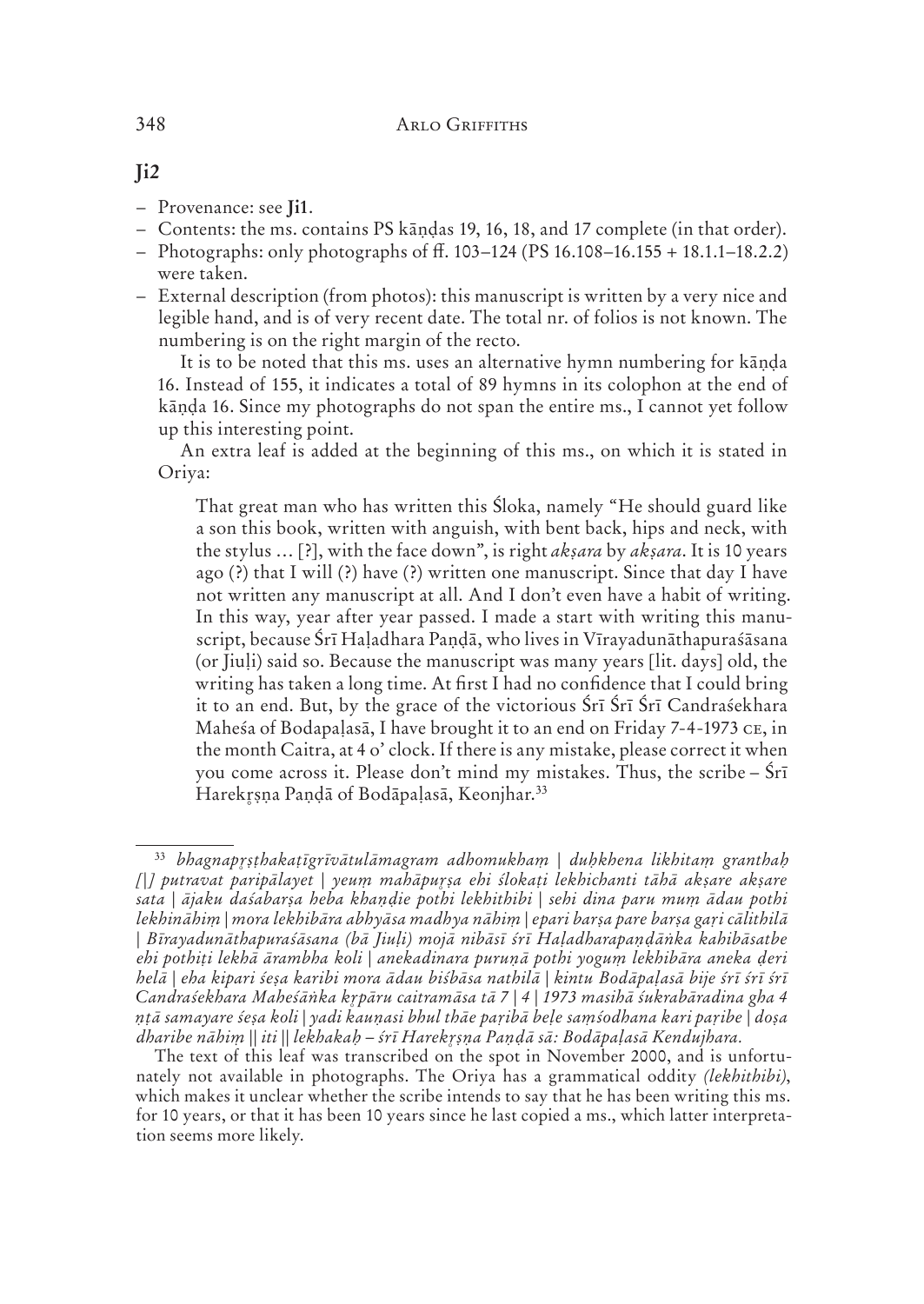This ms. is a copy prepared by Harekrsna Pandā in the year  $c_{E}$  1973 of a ms. which had been written  $CE$  1846, with repetition of the date of the exemplar's colophon. As it turns out, the exemplar is also available to us: **Ji4** (see below).

– Colophon at the end of kāṇḍa 16, beginning of kāṇḍa 18:

[f. 124r] lohitam udaram tāni kalpaṃ | brahmacārī salilasya pṣṭhe tapo tiṣṭhat tapyamānaḥ samudre || || 89 || kṣudrakāṇḍaḥ samāptaḥ || pāhi māṃ daityasūdanaḥ || bhīmasyāpi raṇe bhaṅgo muner api matibhramaḥ | yadi śuddham aśuddhaṃ vā mama doṣo na vidyate || yathā dṣṭaṃ tathā likhitaṃ lekhako nāsti doṣaḥ || || vīra śrī gadādharanārāyaṇa bhañjadeva mahārājāṅka vije śubharājye samasta sana 1254 sāla tūḷamāsa di 23 ne mārgaśīracaturthyāṃ śukravāre śrī bhagavān ratha śarmaṇā lekhithile || <<śrī harekṣṇa paṇḍā mahārājā śrī nsiṃhanārāyaṇa bhañjadeva kendujhara bodāpaḷasā lekhile sna 1370 sāla sna 1973 masihā>> o śrīśiddha{\*}vināyakāya namaḥ || avighnam astu || 0 || om satyenottabhitā bhūmiḥ sūryeṇottabhitā dyauḥ | r̥tenādityās tiṣṭhanti divi somo adhi śritaḥ || ...

 – Date: the colophon to this ms., which is rather oddly continued from the main body of the text into two small columns on the right margin (indicated by <<…>> in my transcription), contains two dates in the Akbar era, and one which gives again (as in the pre-colophon quoted above) the year 1973 CE.

 For the first date, which is copied directly from the exemplar **Ji4**, see below under that ms. The second date, Akbar era 1370, corresponds (with addition of 592 or 593) to CE 1962 or 1963, which does not correspond with the CE date, and may thus be a mis-writing for 1380. (TRUHART's list of Keonjhar kings ends in 1947, and does not contain a Nrsimha Nārāyana Bhañjadeva.)

## **Ji3**

- Provenance: see **Ji1**.
- Contents: the ms. contains PS kāṇḍas 1–5 complete.
- Photographs: the entire ms. is available with the author.
- External description (from photos): the writing is very sloppy and often hard to read, and the scribe seems to be the same as the second hand found in **Ji1**. Numbering on the left side of the recto. There are two each of the folios numbered 85, 93, 103, 113 and 117; the last folio is numbered 121, but is thus in fact the 126<sup>th</sup> folio; the folio nr. 107 seems to be miswritten 17.
- Beginning:

[f. 1r] om̃ laksminrsimhāya namah || natvā naraharim devam sarvavighnapranāśanaṃ | pippalādaprasādāc ca paṭhītvām ātharvaṇasmtiḥ || śrī gaṇeśāya nImaḥ || om śan no devīr ...

– Post-colophon:

[f. 121r] … urjaṃ duhānā anapasphurantam upāsīya suktāṃ yatra lokaḥ || 8 r || 40 || a 8 || aṣṭarccakāṇḍa mamāptaḥ || bhimasyāpi raṇe bhaṅgo muner api mati{\*}bhramaḥ (+ mantra 3 sya 40 Śalisi ||) || ma || *MAṄGALA* || yadi śuddham aśuddhaṃ vā mama doṣo na vidyate || [f. 121 v] *MAṄGALA* ||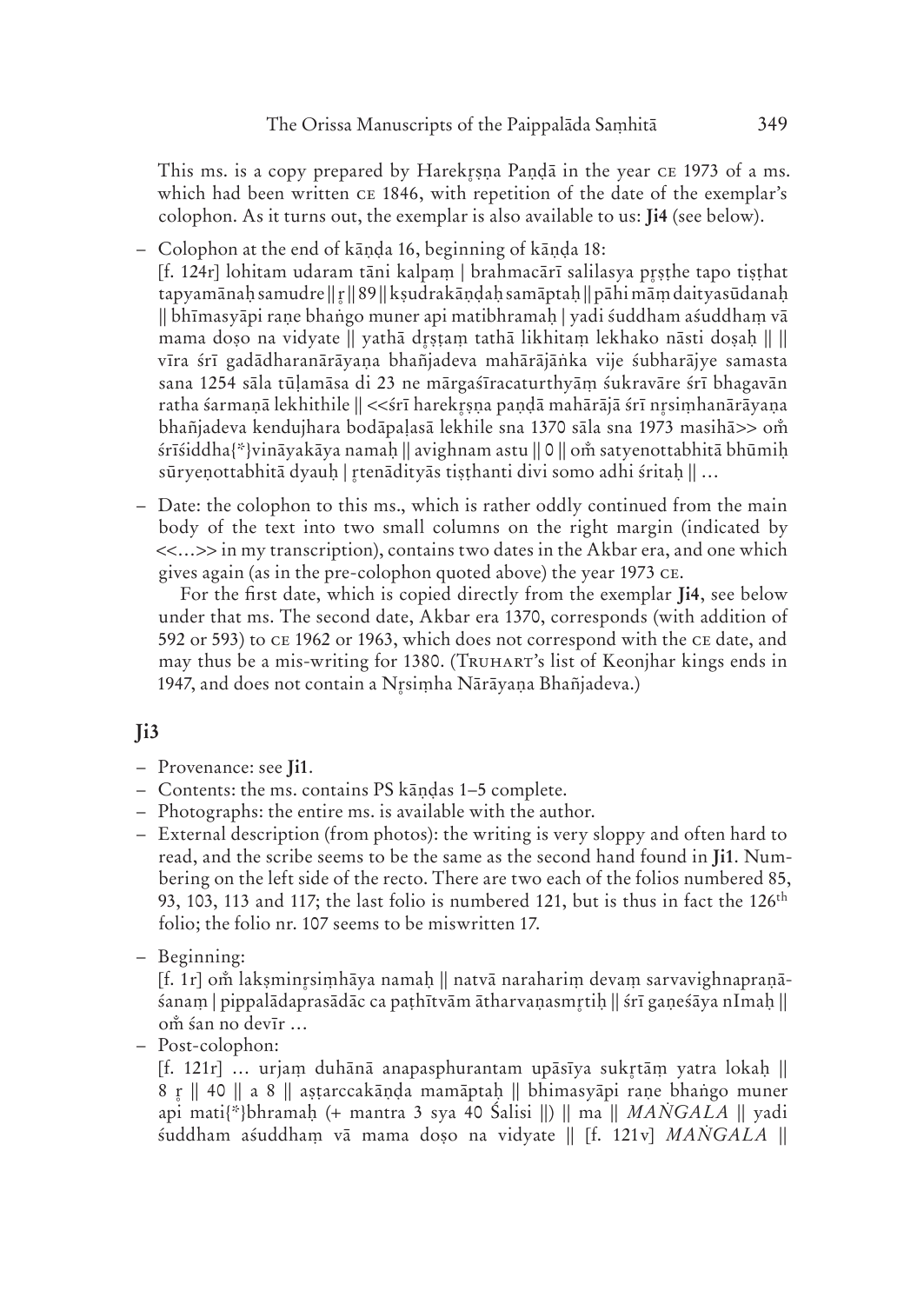#### 350 ARLO GRIFFITHS **ANUSCRIPTS**

bhagnapṣṭhakaṭīgrīvasthiradṣṭir adhomukhaḥ || *MAṄGALA* || duḥkhena likhitaṃ grantha putravat parip\*ḷayet || *MAṄGALA* || (+ aṣṭadaśasyantaṃ anacālisa mantrasamāpto yam Rpa\*) sana 1256 sāla mina 13 dine caitra krsna amā vai śaurivāsare e dina me\* la 14 ghaRi pare harasapuragrāmare (+ yidaṃ pustakaṃ saṃpūrṇṇaṃ ||) sampūrṇṇaṃ || samāsāpto yaṃ grantha || śrīlakṣminsiṃha uddhāra karibe adhama piṇḍīka vedabhūṣaṇaṅku || namo laksminrsimhāya names te sthambharpīne | a\*te jātarpāya śrī

– Date: the year of the Akbar era yields a  $CE$  date of (1256 + 592 or 593 =) 1848 or 1849. Prof. YANO informs me that "the date is most likely March 24 (Saturday), 1849, which corresponds to Caitra (pūrṇimānta) kṣṇa 15 (amāvāsya) and solar Mīna 13th".

#### **Ji4**

- Provenance: see **Ji1**.
- Contents: the ms. contains PS kāṇḍas 19, 16, 18, and 17 complete (in that order).
- Photographs: the entire ms. is available with the author.
- External description (from photos): note the order in which the four kāṇḍas are presented. The writing is nice and legible. Numbering on the right side of the verso. f. 41 v is blank, and there is no f. 142 (without lacuna): after f. 141, the folios containing kāṇḍa 17 have a *pr. manu* numbering 126–154 which is everywhere crossed out and changed into *sec. manu* 143–171. The verso of the last folio, 171  $(= 154)$  is again blank.

 This ms. seems to consist of two parts ('A' and 'B'), written either by different scribes or on different types of palm-leaf, which results in a noticeably different ductus. All of kāṇḍa 19 (ff. 1–41) is written by 'A', and so is all of 16 (42–96). The first part of kāṇḍa 18 (PS 18.1–18.56, ff. 97–125) is written by 'B'), while the second part  $(18.57-18.82, ff. 126-141)$  again belongs to 'A'. All of kanda 17 (ff. 143–171), finally, with its conspicuous *pr. manu* folio numbering is again written by 'B' (126–141, which fits directly after the first part of kāṇḍa 18, also by 'B' [!]). It would appear that parts of two separate mss. have been conflated.

 On the left margin of f. 5r, it is written in Oriya: *Rāmacandra Miśraṅka gha puthi khejā lekhā helā* 'the manuscript bundle has been copied, from Rāmacandra Miśra's house'.

– Beginning:

[f. 1r] śrī bhuvaneśvari śaraṇaṃ || śrī gaṇeśāya namaḥ || om doṣo gāya bṛhad gāya …

– Colophon after kāṇḍa 19, beginning of 16:

[f. 40 r] … viśvebhir devair anu saṃdadetāṃ || 56 || || || iti trycakāṇḍe caturdaśo 'nuvākaḥ || 0 || trcakāṇḍaḥ samāptaḥ || 0 || || śrī || śrī || śrī bhuvaneśvari śaraṇaṃ || śrī || || *MAṄGALA* || || śrī baḷabhadraḥ śaraṇaṃ bhagavāna ratha śarmmaṇā || || imāṃ pustakaṃ banamāḷi upādhyāyaḥ || 0 || *MAṄGALA* || 0 || śrī || [f. 40v] [f. 41r] om namo ganeśāya  $\| \, \|$  om antakāya mrtyave ...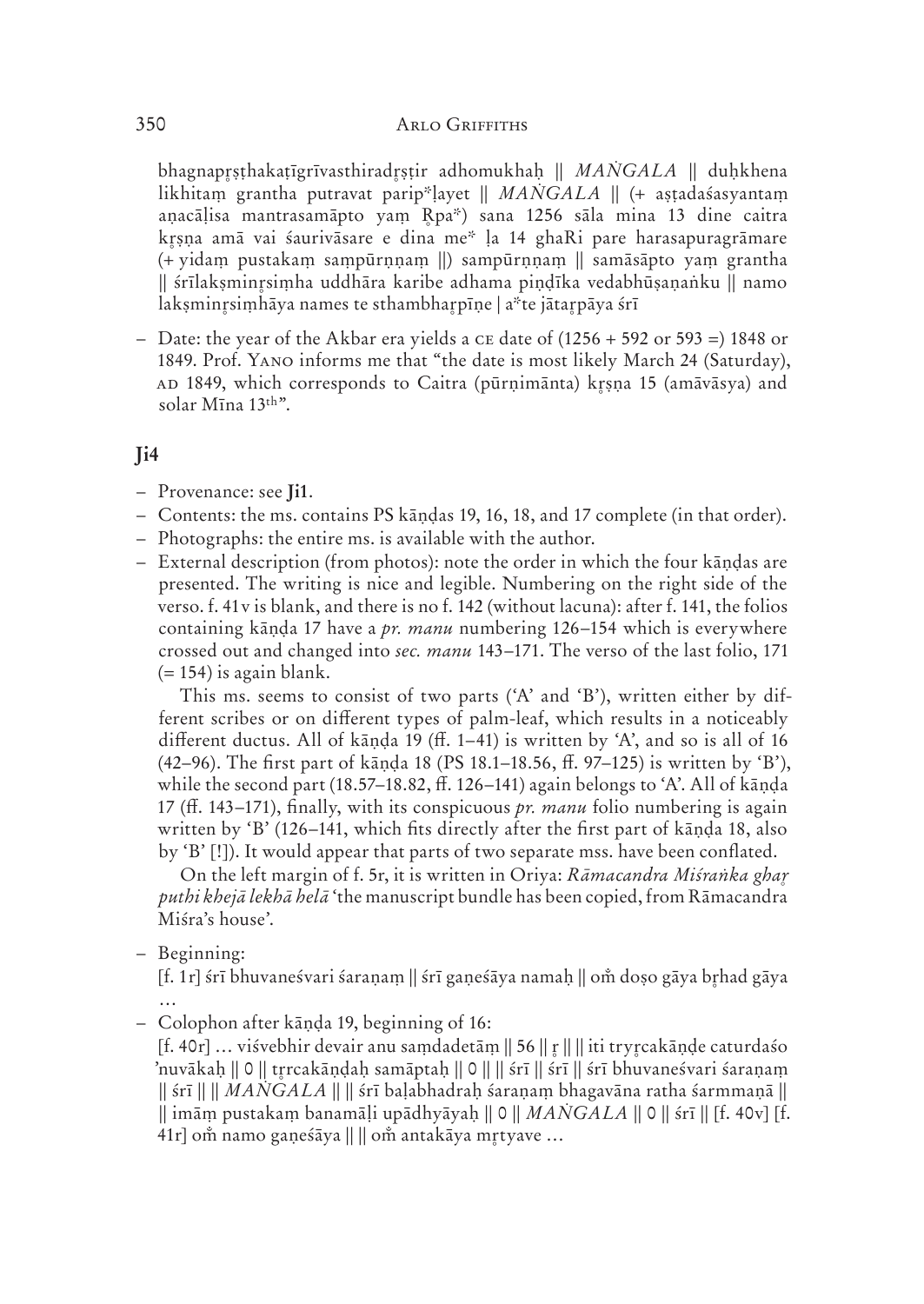- Colophon after kāṇḍa 16, beginning of 18:
	- [f. 96v] ... brahmacārī salilasya prsthe tapo tisthat tapyamānah samudre  $|| r ||$ 155 || a 22 || kṣudrakāṇḍaḥ samāptaḥ || pāhi māṃ daityasūdanaḥ || bhīmasyāpi rane bhaṅgo muner api matibhramah | yadi śuddham aśuddham vā mama doso na vidyate || || yathā drstam tathā likhitam | lekhako nāsti dosah || || vīra śrī gadādharanārāyaṇa bhañjadeva mahārājāṅka vije śubharājye samasta sana 1254 sāla tuḷamāsa di 23 ne mārgaśiracaturthyāṃ śukravāre || \*\* || bhagavāna ratha śarmaṇā likhitaṃ | [f. 97r] śrī śiddhavināyakāya namaḥ || avighnam astu || 0 || om̃ satyenottabhitā …
- Colophon after 18.56, before 18.57:  $[f. 125v]$  ... prānā ma i te ramantām  $||r||$  56  $||a 9||$  iti mahakāndo dvitīvah khaṇḍaḥ samāptā || *MANGALA* || 0 || [f. 126r] om namo lakṣmīnṛsiṃhāya || o cit sakhāyaṃ sakhyā …
- Colophon after kāṇḍa 18, beginning of 1734:
	- [f. 140 v] … vidyuto vittaṃ me asya rodasī || 82 || 10 || a 12 || mahatkāṇḍaḥ samāptāḥ || *MAṄGALA* || bhimasyāpi raṇe bhaṅgo munir api matibhrama yadi śudham aśudhaṃ vā mama doso na vidyate || 1 || bhagnapṛṣṭakaṭīgrīvatulādṛṣṭir adhomukha duḥkhena likṣate gra{stha}nthaṃ putravat paripāḷayet || 2 || [f. 141 r] pustakaṃ harate yas tu kāṇo dukhi bhave naraḥ mtā svargaṃ na gachanti pitaro nakaṃ vrajaTi || śrī rāma ścaraṇaṃ || mahatkāṇḍo 'vaśeṣo 'pi ṣaḍviṃśatyeti kaṇḍike || ekarccāvaseseṇa vilikṣa puṣottamaṃ || 1 || namo lakṣmīnsiṃhāya kṣīrodārṇṇavaśā inaṃ || śvetasiṃ{ma}hāsanāṛḍo taṃ namāmi punaḥpunaḥ || namas tubhyaṃ namas tubhyaṃ namas tubhyaṃ namo namaḥ || namas tubhyaṃ hṣīkeśa govindāya namo namaḥ || 3 || vaśram ājyaṃ kusaṃ gandhaṃ puṣPaṃ durvāksantam tilān | suvarnnanārikelo ca purnnāhutim iti smrtah || 1 || nāsti tilā nāsti jalā nāsti \*Īddha śucīkuśaṃ || svadhā na kurvīta svāhākāraṃ niyojayet  $|| 2 ||$  om bhūh tat savitur varenīyam  $||$  om bhuvah bhargo devasya dhimahi  $||$  om svaḥ dhiyo yo naḥ pracodayāt || omঁ bhūḥ tat savitur vareṇīyaṃ bhargo devasya dhimahi || om bhuva dhiyo yo naḥ pracodayāt || om bhūḥ tat savitur vareṇīyaṃ bhuvah bhargo devasya dhimahi | dhiyo yo nah pracodayāt | om svah om āpo jyoti raso 'mṛtaṃ brahma bhū bhuvaḥ svar om paro rajase sāvad om so 'haṃ ha saḥ || pādayorddhañ ca mtañ ca saśiraskaṃ ca || *MAṄGALA* || [f. 141v] na rsipathitā vedā apsarā sahagāmini ajārajapitrdosi na dāTā devaTājanA  $\parallel 1 \parallel$ japādo sūtakaṃ caiva || japānte mtikaṃ tathā || ubhayor \* apyayaḥ śaucaṃ || kathaṃ suddhAVArānane || 1 || brahmabījam anodatā | ādyante parameśvari | saptavāra japen mantram | sūtakam dvayam uktayo  $\parallel$  3  $\parallel$  agre pRsthe tathā vāme | samīpe garbham arVVare | japahomanamaskāra | na kuryāt kesabāliyaṃ || 1 || kimarthaṃ arddhaca{\*}ndreṇa | kalaśaṃ bhgum aṅgirā || catupañcāśadevena | kimarthena ghaṭaṃ tyajet || 1 || mātgarbheti yat pāpaṃ | stanapānaṃ VAGĀhAnaṃ || eṣārthaṃm uDDHAraṇārthaya madhupākīṃ vidhiyate || 1 || āpo bhrgum a{\*}ṅgiro r̥pam iti smrtinidarśanāt || [f. 143r (!)] śrī gaṇeśāya namaḥ || satyaṃ brhad r̥tam ...

<sup>34</sup> This colophon is to be compared with the one found at the end of **V/121**.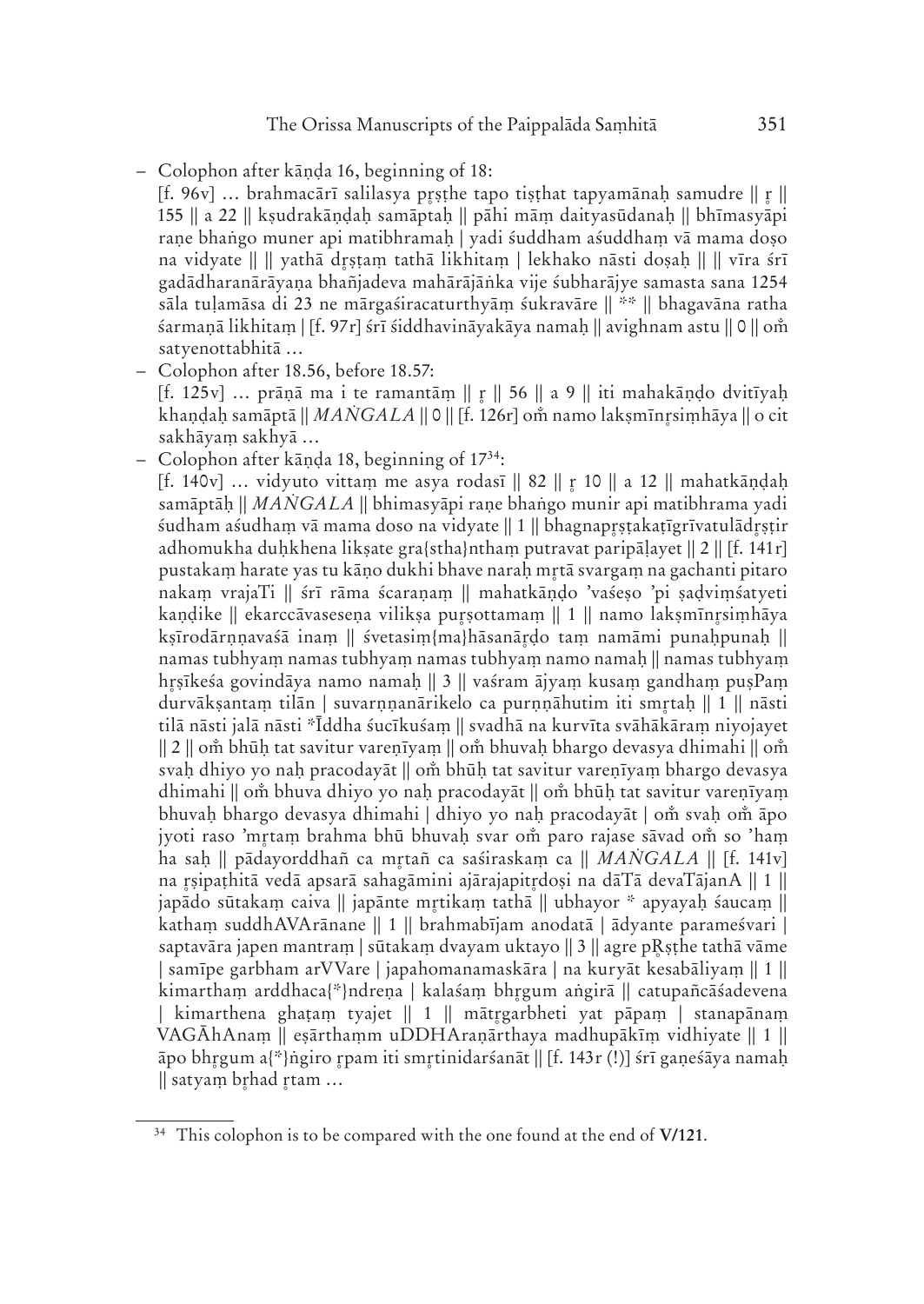– Post-colophon:

[f. 171(= *pr. m.* 154)r] … pakvena saha saṃ bhavema || 55 || ity akāncakāṇḍe aṣṭamo 'nuvākaḥ || 8 || ity ekāncakāṇḍ{e}aḥ samāptaḥ || *MAṄGALA*

 – Date: the colophon after kāṇḍa 16 (belonging to scribe 'A') in this ms., which is taken over directly in **Ji2**, gives a precise date, a Friday the 23rd day in the solar *tulamāsa* which corresponds to the 4th day of Mārgaśīrṣa. According to Prof. YANO, the 23<sup>rd</sup> day of (solar) Tulamāsa can by definition not fall in the lunar Mārgaśīrṣamāsa in the Amānta system of month-naming. He concludes that the colophon must be interpreted as 'the 4th day of (the *kṣṇapakṣa* of) Mārgaśīrṣa (in the Pūrṇimānta system)'. Prof. YANO calculates accordingly: CE 1846 (= 1254 + 592), November 6 (Friday), and informs me that the Tula-saṃkramaṇa occurred on October 15 in CE 1846, 23 days later being the expected 6<sup>th</sup> of November. All this corresponds perfectly with the reign of Gadādhara Nārāyaṇa Bhañjadeva of Keonjhar, 1825-1861, as listed in TRUHART 1985, p. 1455.

# **JM1**

- Provenance: in the possession of Dr. Jagabandhu Miśra, teacher in the Vedakarmakāṇḍamahāvidyālaya, Puri. The post-colophon to **JM4** mentions Divyasiṃhapura as the village of scribe Jagannātha Upādhyāya, but Jagabandhu Miśra informed me that he had obtained the ms. in Kapileśvarapura (both villages are close to Puri).
- Contents: PS kāṇḍas 6–15 complete.
- Photographs: the entire ms. is available with the author.
- External description (from photos): this, like the other **JM** mss., is a very recent and unreliable ms., which has been written by a sloppy hand. The **JM** mss. are only summarily described here.

 Oriya numbering is found on the right margin of the verso. Roman numbering has been added before photographing in the left margin of the recto, by the author.

– Beginning:

[f. 1r] śrīgaṇeśāya namaḥ || omঁ natvā narahariṃ devaṃ sarvavighnapraṇāśanaṃ | pippalādaprasādāc ca likhyāmy ātharvaṇaśrutiṃ || || om̃ tad id āsa ...

– Post-colophon:

 $[f. 150r] ... ||$  hariḥ om̃ utsara  $||$  śrīḥ  $||$  aṣṭādaśarcakāṇḍa samāptaḥ  $||$  śrī om̃  $||$ bhīmasyāpi raṇe bhaṅgo muner api matibhramaḥ | yadi śuddham aśuddhaṃ vā mama doṣo na vidyate || bhagnapṣṭhakaṭigrivatulādṣṭir adhomukhaṃ || dukhena likhitaṃ granthaṃ putravat pā{pā}ripālayet || X || 0 || vīra śrī mukundadeva mahārājāṅka a 38 ṅka sna 1319 slā kārttikamāsa kṛṣṇapakṣa tr̯tīyā maṅGA [f. 150v] lavāra diśeṣa e grantha likhita madhusudana upādhyāyasya putra jagannātha upādhyāyena{\*} likhitaṃ idaṃ pustakaṃ || 0 || || 0 ||

 $-$  Date: according to Prof. YANO's calculation, the *kārttikamāsakrṣṇapakṣatr̯tī* $y\bar{a}^{35}$  (being a Tuesday) meant here corresponds to CE October 10, 1911 (= 1319)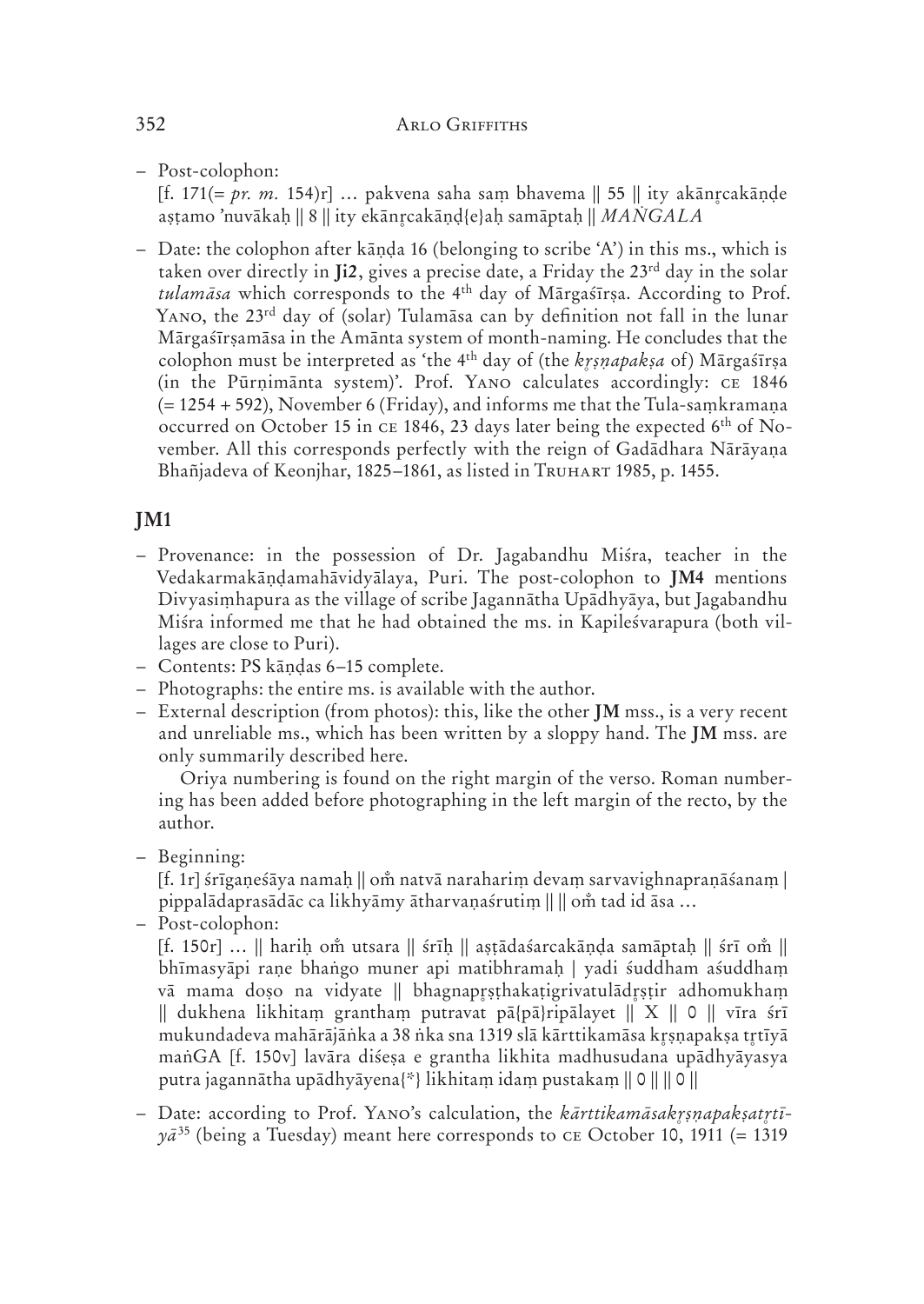+ 592), which can be correct only in the Pūrṇimānta system. The reign of the Mukundadeva in question falls after the periods covered by TRUHART 1985, and PATTANAIK 1979.

# **JM2**

- Provenance: see **JM1**.
- Contents: PS kāṇḍa 16.
- Photographs: the entire ms. is available with the author.
- External description (from photos): see **JM1**.
- Beginning:
	- [f. 1r] śrīgaņeśāya namaḥ | om̃ namo brahmavedāya || om̃ antakāya mrtyave ...
- Post-colophon

[f. 74v] … || ity anuvāke dvāviśati samāptaḥ | a 22 || 0 || kṣudrakāṇḍa samāptaḥ || 0 || pāhi māṃ narakeśarī || bhīmasyāpi raṇe bhaṅgo muner api matibhramaḥ | yadi śuddham aśuddhaṃ vā mama doṣo na vidyate || *MAṄGALA* … || śrī ||

# **JM3**

- Provenance: see **JM1**.
- Contents: PS kāṇḍas 17 + 19.
- Photographs: the entire ms. is available with the author.
- External description (from photos): see **JM1**.
- Beginning:

[f. 1r] om namo brahmavedāya || śrī śubham astu || om satyaṃ br̯had ...

– Post-colophon:

[f. 71v] … || itycakāṇḍe caturdaśo 'nuvākaḥ || || itycakāṇḍaḥ samāptaḥ || *MAṄGALA* || śrī || śrīnsiṃha uddhara adhamajagannāthaṅku || || śrī ||

# **JM4**

- Provenance: see **JM1**.
- Contents: PS kāṇḍa 18.
- Photographs: the entire ms. is available with the author.
- External description (from photos): see **JM1**.
- Beginning:

[f. 1r] om satyenottābhitā ...

<sup>&</sup>lt;sup>35</sup> Prof. YANO adds a note that according to his computer-program for calculating Indian dates, the third day of this *pak*<sup>5</sup>*a* is *k*<sup>5</sup>*aya* (omitted). Prof. YANO suggests, however, that the *kṣayadina* may fall on another day.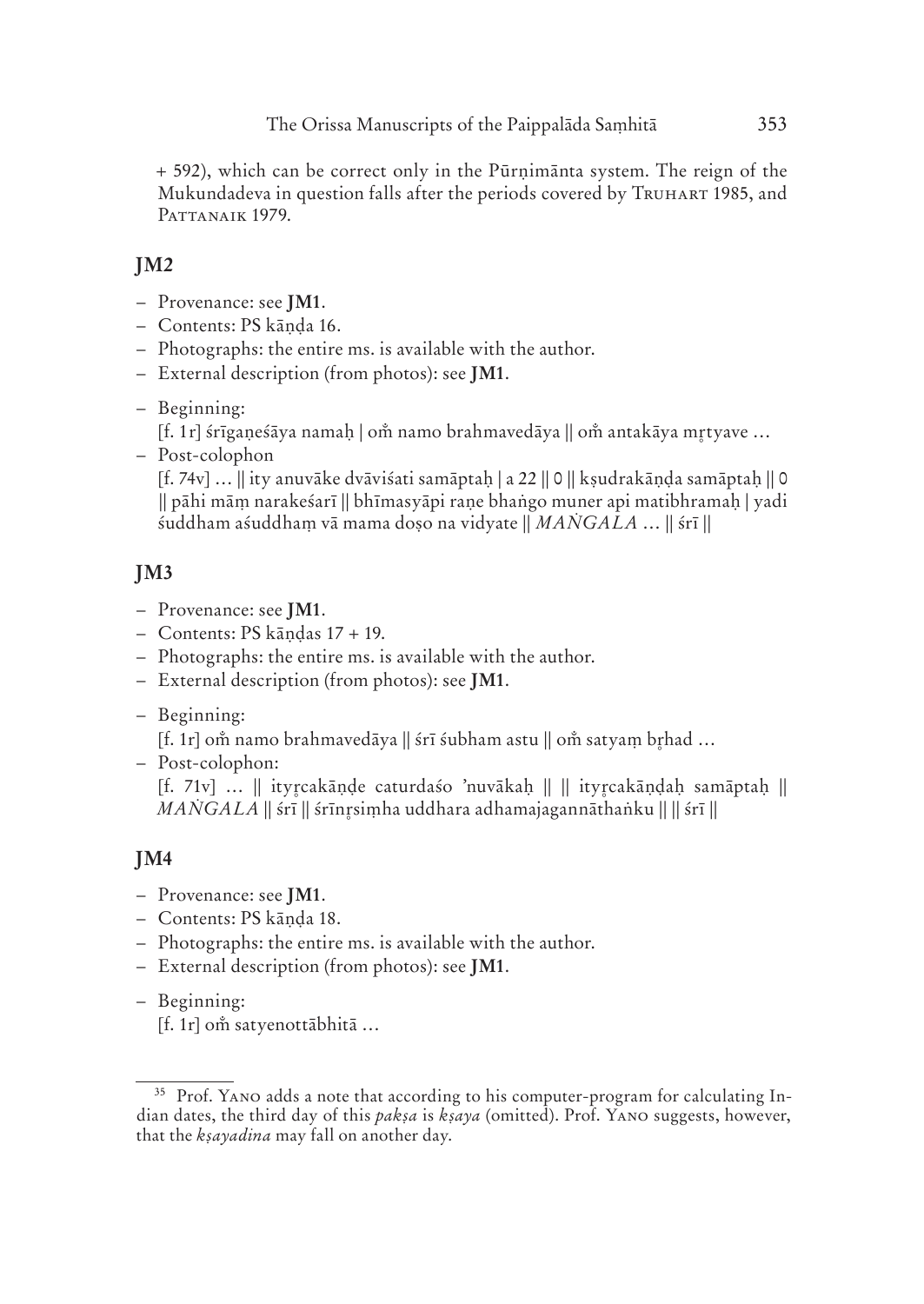– Between 18.56 and 18.57:

 $[f. 27r]$  ... mayi te ramantām  $|| 56 ||$  iti matkānde navamo 'nuvākah  $|| a 9 ||$  mahatakāndadvitīva{kā}khandah samāptāh ... [f. 27 v] om pippalāda uvāca || || om o cit sakhāyaṃ sakhyā …

– Post-colophon:

[f. 43 $v$ ] … vittam me asya rodasī || harih om || r 10 || 82 || 27 || iti mahatkānde trayodaśo 'nuvākaḥ || X || mahatkāṇḍa samāpto yam || X || ṣaḍviṃśatikāṇḍimaṅgalā iti khyātā || || bhīmasyā'pi raṇe bhaṅgo muner api matibhramaḥ | yadi śuddham aśuddhaṃ vā mama doṣo na vidy{e}ate || 0 || jalād rakṣa tailād rakṣa māṃ ślathabandhanāt | āśubhyaḥ parahastebhya evaṃ vadati pustakaṃ36 || || || śrīnsiṃha uddhara adhamajagannā{\*}tha {\*} upādhyāyaṅku || śrīmukundadeva māhārājāṅka a 41 sna 1321 slā tuḷasaṃkramaṇadivase pustakasamāptaṃ || jagannātha upādhyāyena lekhitam || aśuddham na do\* || [f. 44r] bhagnaprsthakatigrīvatulādṣṭir adhomukhaḥ duḥkhena likhitaṃ granthaṃ putravat paripālayet || jagannāthopāÑCE svatanucikandarpasahaśaṃ sabhāyāṃ vāgīśapratimavacanotāmarakṣaṇāṃ | sadāTHARVOJJĀtapratiśamitasarvāghani ca yaḥ sudhīr vaṃśāgraṇyo jayati vaTTavānāṃ jayakaraṃ || 1 || śrīdivyasiṃhapuṛśāsana mahājanamadhusūdadevasya putra jagannātha upādhyāyena likhitaṃ pustakaṃ || śrī śubham astu || śrī śubham astu | śrī śubham astu ||

 – Date: in the year 1321 of the Akbar era, being the 41st *aṅka* of Mukundadeva who was also mentioned in the colophon to **JM1**, where his *aṅka* 38 corresponded to 1911. The 41st *aṅka* is two years later than the 38th, and our ms. thus dates from (1321 + 592 =) 1913. The *tulasaṃkramaṇa*-day fell on October 17 in that year.

# **JM5**

- Provenance: see **JM1**.
- Contents: PS kāṇḍa 20.
- Photographs: the entire ms. is available with the author.
- External description (from photos): see **JM1**.
- Beginning:

[f. 1r] śrīganeśāya namaḥ || śrīnṛsiṃhaśaraṇaṃ || omঁ namo brahmavedāya || omঁ dhītī vā ye …

 – Post-colophon [f. 33 v] …. || ity ekarccakāṇḍe daśamo a{\*}nuvākaḥ || || ity ekarccakāṇḍa samāptaḥ || *MAṄGALA* || lekhakasya nāsti doṣaḥ || || || śrī ||

#### **Ku1**<sup>37</sup>

 $-$  Provenance: in the possession of Harihara Upādhyāya, village Kurumcaini, Dt. Cuttack, Orissa.

<sup>36</sup> Cf. the post-colophon to **Ek2**.

<sup>&</sup>lt;sup>37</sup> A character-set for this scribe's hand has been contributed to the Indoskript project.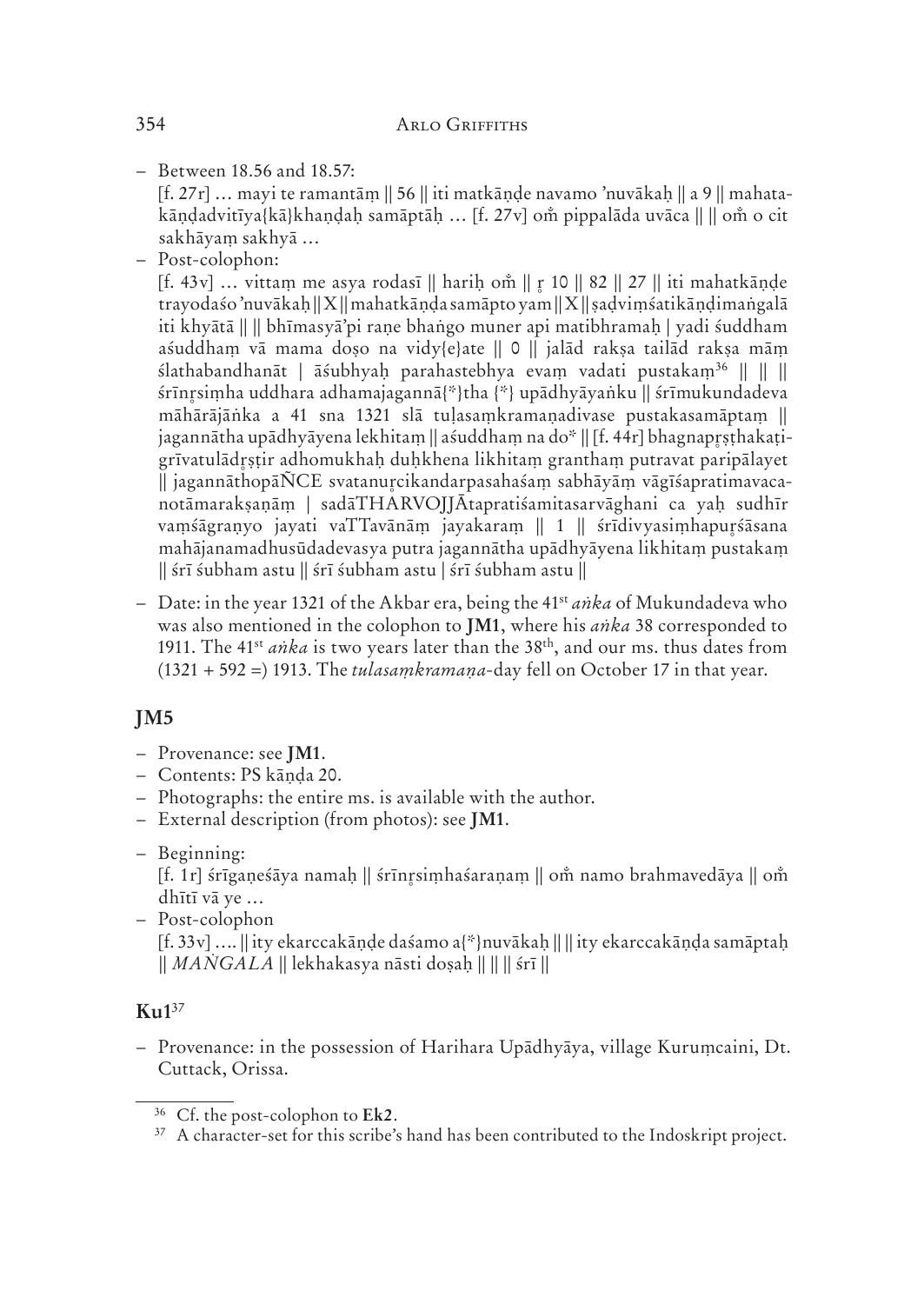- Contents: PS kāṇḍas 1–5 complete.
- Photographs: the entire ms. is available with the author.
- External description (from original): not the same scribe as **Ku2** and **Ku3**, which are mss. from the same collection. 112 folios, numbered 1–110, once more 110, and 120. The numbering is on the right margin of the recto. The numbering of the concluding two folios is erroneous (there is no apparent reason why they should not have been numbered 111 and 112 consecutively). There are some damaged folios, but nowhere is the damage serious; in almost each case the damaged akṣaras can at least be read in part. The recto side of f. 1 contains extraneous material (un-inked).

 The writing is generally nice (with occasional lapses for a few lines, almost giving the impression that a different hand has temporarily taken over), although the scribe does not seem to have been a very faithful copyist.

– Beginning:

[f. 1 r] om namo gaṇeśāya || om śan no devīr ...

– Post-colophon:

[f. 110bis(=111)v] … || 8 || 40 || a 8 || iti aṣṭarccakāṇḍaḥ samāptaḥ || [f. 120(=112)r] *MAṄGALA* || śrī vira śrī mukundadevasya vasavadvādasāṅke idaṃ pustakaṃ likhitaṃ || || yathā dṣṭaṃ tathā likhitaṃ lekhako nāsti doṣaḥ || || parāśaragotraśrīmāna bāLU{\*}ṅkakara upādhyāyena idaṃ pustakaṃ likhitaṃ || 0 || śrīmaṃ nārāyaṇa rakṣā kara arakṣita {ka} bāluṅkakaraku || || śrī lakṣmīnsiṃha rakṣā karibe || ugrapṣṭhakaṭigrīvatulādṣṭir adhomukhaḥ || duḥkhena likhitaṃ granthaṃ putravat paripālayet || || pustakaṃ harateTPAs tu kāņo duḥkhi bhaven nara | mṛtā svargaṃ na gachanti pitaraṃ narakaṃ vrajet || śrī lakṣminsiṃha māṃ pāhi || ||

 – Date: since the indication *vasava* ('8') is problematic in combination with *dvādaśāṅke*, we may have to take it as standing for *vāsava*. In a letter d.d. 15-10-1999, Prof. PINGREE suggests to me that this might refer to the Nakṣatra Dhaniṣṭhā, but this does not lead us much further either. If we ignore *vasava*, the likely chronological parameters are the years 1791–1810, the reign of Mukundadeva II. The 12th *aṅka*, i.e. the  $10<sup>th</sup>$  regnal year, in that period would thus point to ca. 1800, which seems quite possible taking into account the appearance and hand of the manuscript.

#### **Ku2**

- Provenance: see **Ku1**.
- Contents: PS kāṇḍas 6–15, with a lacuna stretching 9.17.7–10.11.1, because of missing folios.
- Photographs: the entire ms. is available with the author.
- External description (from original): numbering on right margin of verso. 80 folios (ff. 36–45 are lacking), 2½ of which (at the beginning and end) contain extraneous material in mixed Sanskrit/Oriya; there is slight damage to a number of folios, some of which due to worm-eating. Written by the same good hand as **Ku3**.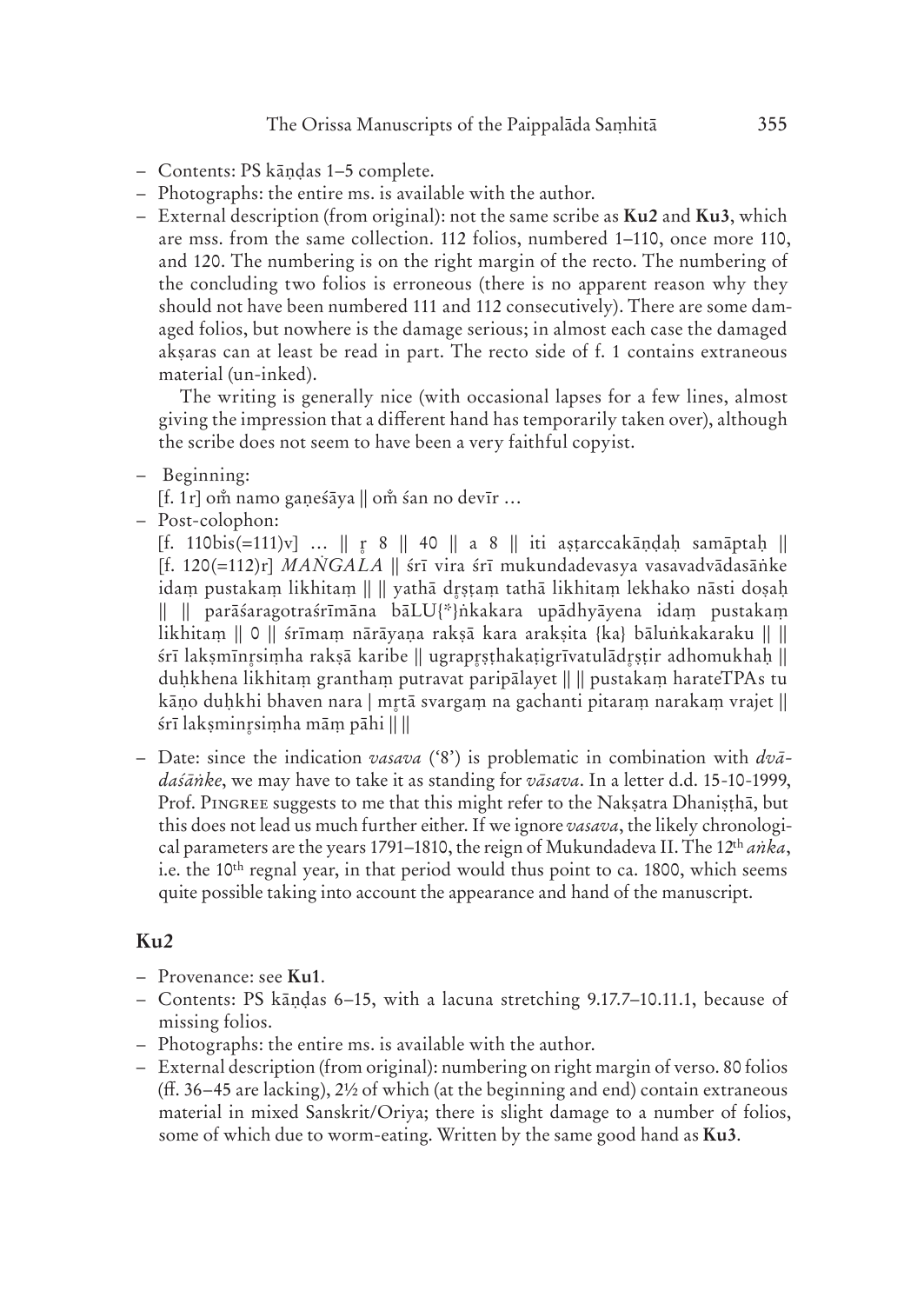#### 356 ARLO GRIFFITHS OF THE PAIPPALA SALE OF THE PAIR OF THE PAIPPALA SALE OF THE PAIPPALA SALE OF THE PAIPPALA

The lacuna spans the following stretch of text: [f. 35y] ... (9.17.7a) vācā brāhmaṇam chati ' jāmi haṃty acityā | mitrāya <[f. 36 r] satye druhyati yaṃ devā ghnanti pūrusam ... yo nah> [f. 46r] (10.11.1a) sv[o] jo arano ' bhrātrvyaś ca jighāṃsati | …

– Beginning:

[f. 1v] śrīlakṣmīnṛsiṃhaśaraṇaṃ || avighnam astu || || om tad id āsa bhuvaneṣu jyestham yato yajña (+ ugra 1)s tvesunrmnah  $| \dots$ 

– Post-colophon:

[f. 78 r] … | atyantaḥ sarpo vaidyuto śaniṃ yāvayād itaḥ || 13 || 23 || a 6 || (*sec. m.* 23) || aṣṭādaśarccakāṇḍaḥ samāptaḥ || *MAṄGALA* hari hiṃ o śrī || *MAṄGALA* || [hence *sec. m.*] śrī lakṣmīnsiṃha uddhara adhamavipravināyakaku || 0 || śrī lakṣmīnsiṃhaḥ śaraṇaṃ | 0 || śrī gopīnāthaḥ śaraṇaṃ … [2 folios of unrelated material follow]

#### **Ku3**

- Provenance: see **Ku1**
- Contents: PS kāṇḍa 16,38 incomplete. Several folios are missing at the end.
- Photographs: the entire ms. is available with the author.
- External description (from original): written by the same good hand as **Ku2**. Numbering on right margin of verso-sides. There is one unrelated cover leaf (numbered "2") in front, with various writings on it (largely un-inked). There are several damaged folios. Missing are ff. 81–87 (except for one small fragment, whose folio nr. is lost, with parts of 16.139–142): 16.132.9a (vaisvānara <[f. 81 $r$ ] sya...) up to 16.145.9a (... tasyādaha> [f. 88r] ne). After this lacuna follow two partly damaged leaves, f. 88–89, with 16.145.9 a ([f. 88 r] ne <20 missing *akṣara*s> nrtyantī ...) to 16.150.2a ([f. 89 $v$ ] ... ity ekā || brahma bhrāja <[f. 90 $r$ ] jad>), another missing folio (90), and then a last and well-preserved folio (91) containing 16.151.1b ([f. 91r] jāḥ | śikṣantv asmā abhiṣunvanta ...) to 16.152.3a ([f. 91v] ... maņis trișutro nihitaḥ svarvad ū<[f. 92r] rddhvā ...>). The last 3 (?) folios are entirely lost.

 There are thus 84 folios of PS text (some of which severely damaged), out of an estimated original total of 94 (i.e. 10 entirely missing folios).

– Beginning:

[f. 1r] om namo ganeśāya namah || om natvā naraharim devam sarvavighnapranāŝanam<sup>39</sup> | pippalādaprasādāc ca likhyāmy ātharvaṇaḥ śrutiḥ || || om̃ antakāya mtyave nama ihāyam astu puṣaḥ sahāsunā | …

 – Post-colophon: not available because the final folios are missing. A possibly once present dating for this ms. is thus also not available.

 $38$  References to numbering in the description of this ms. are to the numbering of BAR-RET's (1936) 'edited text' of the Kashmir ms.

<sup>39</sup> For the *-ŝ*-, see my section on the peculiarities of the Orissa manuscripts.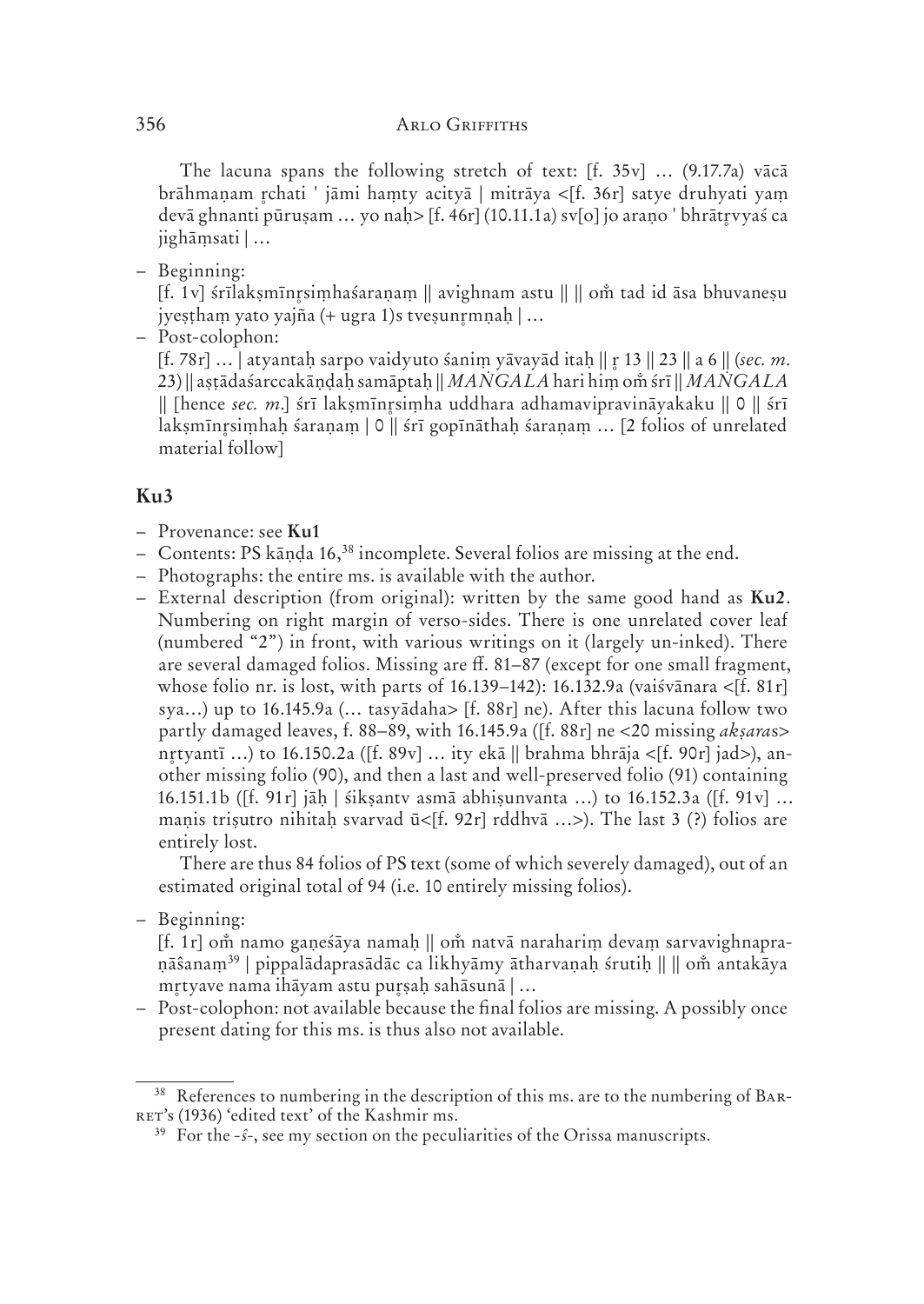#### **Ma3**<sup>40</sup>

- Provenance: according to DURGAMOHAN BHATTACHARYYA, the ms. was found in Mahantipura, which is probably a mistaken reference to the village Mahāntipaṛā close to Balasore in North Orissa. The colophon states that the ms. was written by Jagannātha Upādhyāya from Vīrapuruṣottamapura. According to information given to me 17-11-2000 in the village  $\bar{A}$ lda (also near Balasore), BHATTA got his Mahāntipaṛā mss. from a Yadunātha Paṇḍā. The ms. is in the possession of D. BHATTACHARYA.
- Contents: PS kāṇḍa 16.
- Post-colophon:

 $\ldots$  || vīra śrī mukundadeva mahārājāṅkara viśe<sup>41</sup> śubharājye samasta a 10 ṅka vaiśākhaśukladvitīyā budhavāre vīrapuruṣottamapuraśāsanara mahājana jagannātha upādhyāyena likhitaṃ idaṃ pustakaṃ |

– Date: According to K.N. MAHAPATRA, cited by BHATTACHARYYA, the ms. dates from 1666. ZEHNDER 1999, p. 20, quotes as authoritative an alternative dating proposed by Prof. CLAUS VOGEL, viz. 15 April 1676. In his letter to ZEHNDER (d.d. 14 June 1993), VOGEL writes:

Der Mahārājā Mukundadeva I von Khurdā regierte nach P. Truhart (…) 1985, S. 1452, von 1662/3 bis 1689, während andere Autoritäten z. T. abweichende Daten ansetzen.42 Sein zehntes Regierungsjahr müsste also um 1672 gewesen sein. Berechnet man obiges Datum für dieses Jahr, so gelangt man jedoch zu einem untauglichen Ergebnis, da der fragliche Tag ein Freitag und nicht – wie erforderlich – ein Mittwoch war. Ein brauchbares Ergebnis bekommt man dagegen für das Jahr 1676, nämlich Mittwoch, den 5. bzw. 15. April (alten resp. neuen Stils). Ich bin mir sicher, dass dies das wirkliche Datum der Handschrift ist. Für das von K. Mahapatra angenomme Jahr 1666 ergibt sich übrigens als Wochentag ein Donnerstag, weshalb es als Möglichkeit ausscheidet.

Besides the fact that VOGEL is unaware of the correct interpretation of *anka* 10 as the 8th regnal year (not: the "zehntes Regierungsjahr"), I also cannot follow him in looking for a fitting lunar date, while neglecting the given *aṅka* indication (although BHATTACHARYYA may have misread the numbers, which are often hard

 $40$  I repeat here the data as given by BHATTACHARYYA 1964, p. xviii, with some corrections taken over from BHATTACHARYA 1997, p. xvi, plus some extra information collected by myself.

<sup>&</sup>lt;sup>41</sup> This may be a misreading or misprint for the word *vije*  $(*vijaya*)$  which is a standard element of the dating formula found in Orissa mss., as is clear from numerous other postcolophons reproduced here. But note that our Pa (a ms. closely related to BHATTACHAR-'s **Ma** mss.) also seems to write *viśe*.

<sup>&</sup>lt;sup>42</sup> For example, PATTANAIK 1979, p. 37, quotes the years 1659-1688. More precisely than VOGEL's reference, TRUHART lists that Mukundaveda ascended the throne already in 1659, only to be deposed in 1661, and to be reinstated in 1662/1663.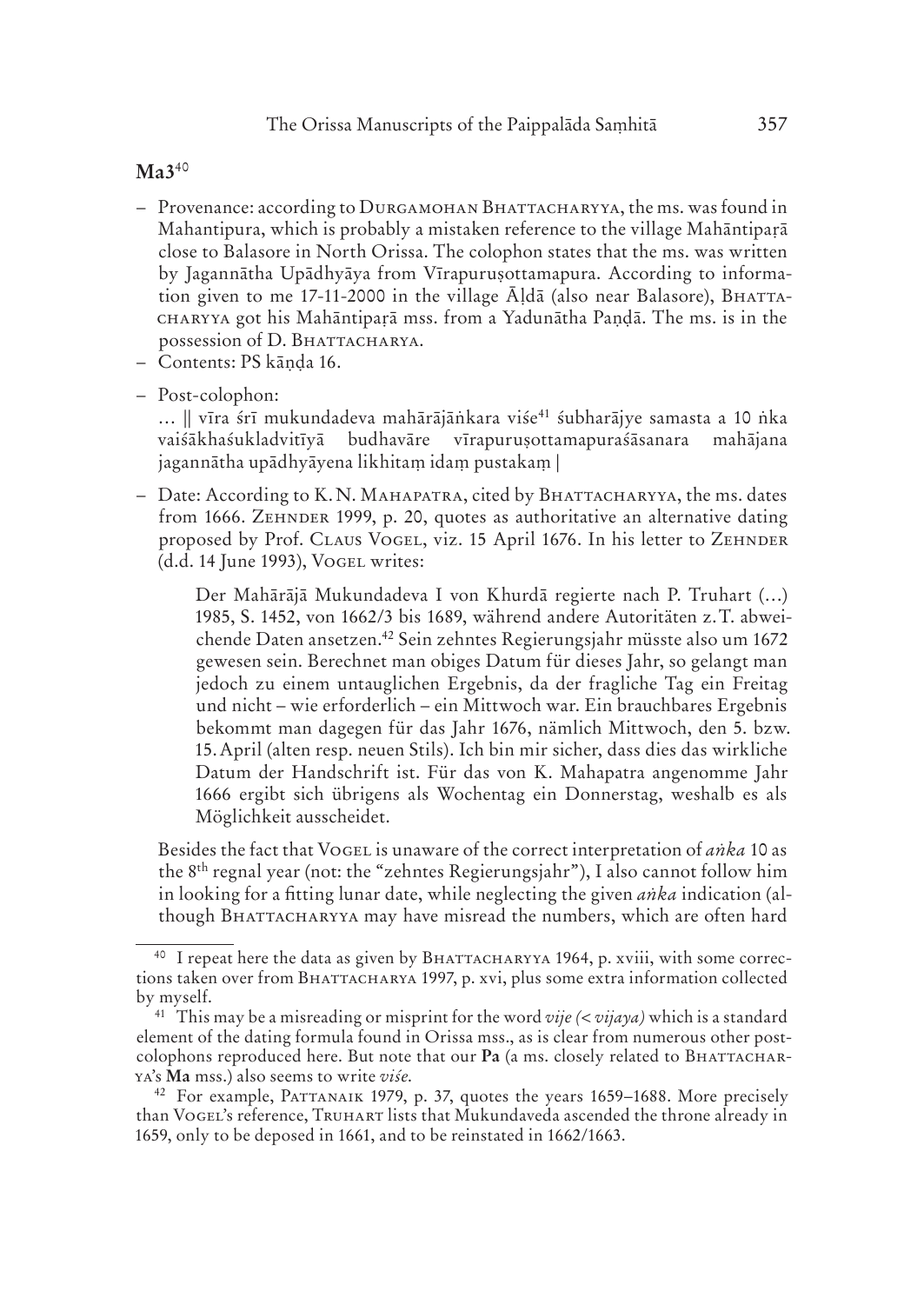#### 358 **ARLO GRIFFITHS**

to decipher in post-colophons). Since K.N. MAHAPATRA's suggestion must be wrong, and since (according to Prof. YANO's calculation) none of the years 1667  $(= 1659 + 8)$ , or  $1670/1 (= 1662/3 + 8)$  yield a fitting date, I must conclude that the exact dating of this ms. is not yet certain. In any case it is clear that BHATTA-'s reading of the *aṅka*-number has to be re-checked.

#### **Ma4**

- Provenance: according to BHATTACHARYYA, the ms. was found in Mahantipura, which is – as mentioned under Ma3 – a mistaken reference to the village Mahāntiparā close to Balasore in North Orissa. The ms. is in the possession of D. BHATTA-CHARYA.

– Contents: PS kāṇḍas 17 and 18, the latter kāṇḍa only up to 18.56.

- Post-colophon: … || śrīmadbalabhadramahārājā a 9 ṅka vicchā di 29 na ravivāra |
- Date: According to K.N. MAHAPATRA, cited again by BHATTACHARYYA, the ms. dates from 1656. In the same letter as quoted under Ma3, VOGEL writes:

Hinter *vicchā* steckt offensichtlich *bichā*, die Bengali- und Oriya-Form für Skr. *vścika* "Skorpion"; gemeint ist der 29. Tag nach der *vścika-saṃkrānti*, d. h. nach dem Eintritt der Sonne in das Tierkreiszeichen Skorpion, der den Anfang des Sonnenmonats Mārgaśīrṣa bildet. Der Mahārājā Balabhadradeva von Khurdā regierte nach Truhart a. a. O. von 1649 bis 1659;<sup>43</sup> sein neuntes Regierungsjahr müsste also auf 1657 fallen, und die Berechnung führt für dieses Jahr sofort zu einem befriedigenden Ergebnis, da die Wochentage übereinstimmen, nämlich Sonntag, 29. November bzw. 9. Dezember (alten resp. neuen Stils). In dem von K. Mahapatra angenommenen Jahr 1656 fiel der 29. Mārgaśīrṣa dagegen auf einen Samstag, weshalb es nicht im Frage kommt."

Again, I must point out that the 9th *aṅka* does not mean the "neuntes Regierungsjahr", but rather the seventh regnal year, as  $K.N. MAHAPATRA$  must also have calculated. Since this year does not fit with the indicated solar date, I must again conclude that a certain dating has not yet been established.

#### **Pa**

 – Provenance: in the possession of Āditya Kumār Praharāj, Baripada (Dt. Mayurbhanj). The colophon after kāṇḍa 16 mentions that the scribe hails from Mārakaṇḍapura, which must be the modern Paippalāda village Mākaṇḍa near Balasore (see also under **V/71**). In January 1999, I was able to photograph one kāṇḍa (6), by kind permission of the owner. The available photos for kāṇḍas 16 and 19–20 were made in 1983 by WITZEL, at the Kāñcikāmakoți Mațha in Puri (where it was then being used), by permission of K. B. Upādhyāya (see n. 8). Mr. Upādhyāya has

<sup>&</sup>lt;sup>43</sup> Note that PATTANAIK, p. 36, gives 1648-1659 as regnal years.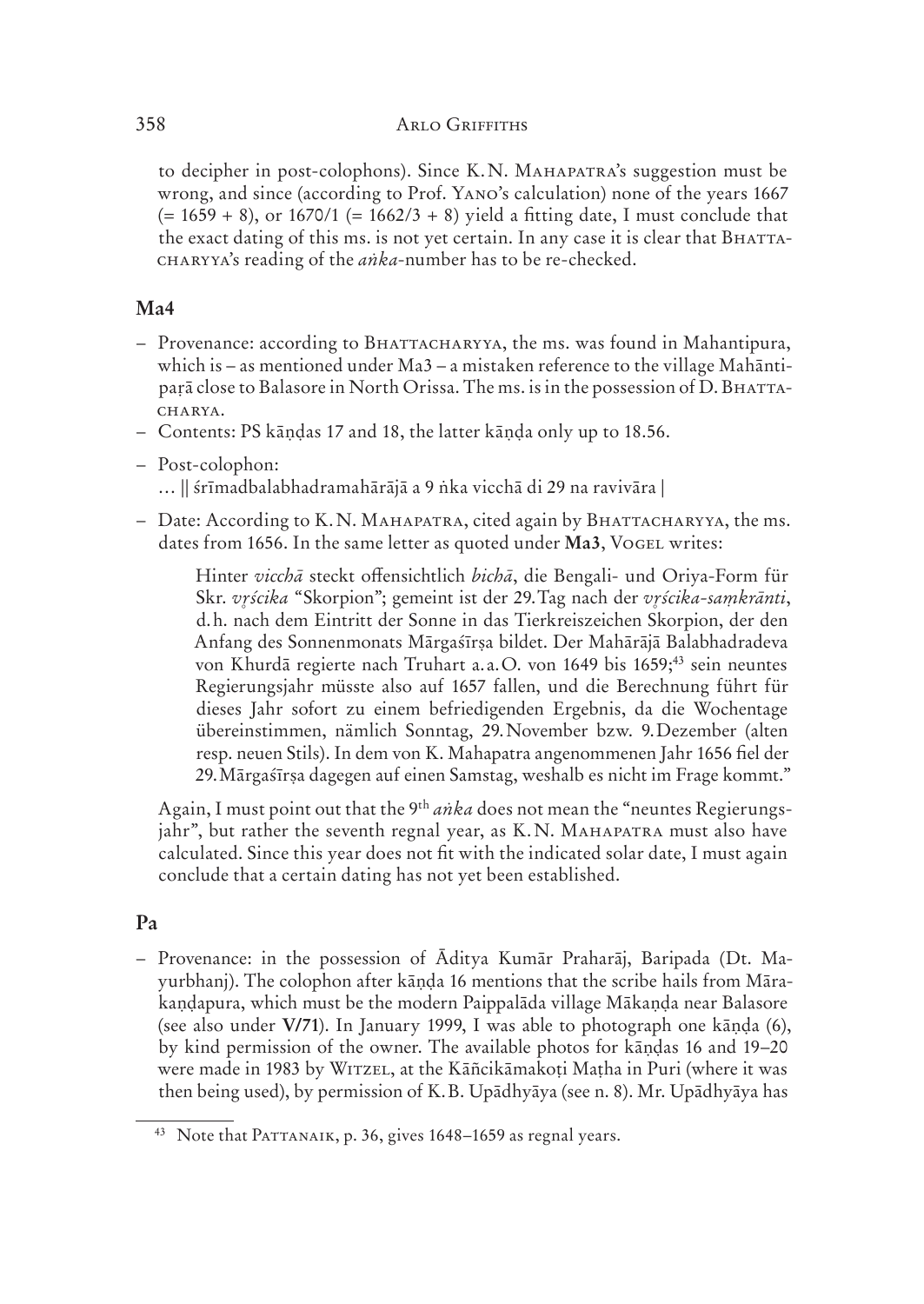informed me that the ms. had come to Puri from a Vedapāṭhaśālā in Baisinga (Mayurbhanj Dt.), where it had been used by the teacher Dāmodara Paṇḍā, who had in turn collected it from the village Parikuḷa (near Balasore), quite close to Mākaṇḍa.

- Contents: PS kāṇḍas 1–20 complete.
- Photographs: kāṇḍas 6, 16, 19 and 20 are available with the author, as are xeroxcopies of the poor apographs  $\mathbf{Pa}_{c}$  (for kandas 2–12, 14–15, 17–18), and  $\mathbf{Gu}_{c}$  for 13–15 and 19.1–42.
- External description (from photos): as mentioned above (n. 10), this siglum actually represents several separate mss. (my fieldnotes are unclear as to whether there are 4 or 5 or more), which together make up the entire Saṃhitā. They are all written by the same rather nice hand. Since I do not have access to the entire set of mss., my description must for the moment remain superficial. At least in kāndas 6–15, the ms. appears to be closely related to (if not copied from) BHATTA-'s **Ma2-b**. Numbering is written on the right margin of recto-sides in the ms. for kāṇḍas 6–15 and 16, while the ms. covering 19–20 writes the numbering on the left margin of the recto.
- Beginning of kāṇḍa 6:

[f. 1 r] o namo lakṣmīnsiṃhāya || || natvā raghunāthadevaṃ sarvavighnapraṇāśanam | pippalādaprasādāc ca likhyāmy ātharvanaśrutīm || om tad id āsa ...

- Beginning of kāṇḍa 16:
	- [f. 1r] om namo gaṇeśāya || || om antakāya mr̥tyave ...
- Beginning of kāṇḍa 19:

 $[f. 1r]$  om namo atharvavedāya  $|| ||$  om doso gāya brhad ...

– Post-colophon at the end of kāṇḍa 16:

[f. 81v, ln. 4] … brahmacā{\*}rī salilasya pṣṭhe tapo tiṣṭhat tapyamāna samudre || || 155 || a 22 || || kṣudrakāṇḍaḥ samāptaḥ || pāhi māṃ daityasūdanaḥ || || || śrī gaṇe uddhara raghunnāthaku || || śrī || || bhīmasyāpi raṇe bhaṅgo muner api matibhramaḥ | yadi śuddhaṃ vām aśu [f. 82 r] ddhaṃ vā mama do{sa}ṣo na vidate || || || yathā dṣṭaṃ tathā likhitaṃ lekhako nāsti doṣaḥ || || vīra śrī dīvyasiṅghadeva mahārājāṅkara viŚe44 śubharājye samasta a 18 ṅka vaiśākhaśukladvitīyā budhavāre mārakaṇḍapuraśāsannara mahājana raghunnātha upāddhyāyena l{e}ikhitaṃ idaṃ pustakaṃ || || śubham astu || śrī | *MAṄGALA* || granthakarTTĀ munIR VYāso lekhakas tu vināyakaḥ | tathāpi CATĀ VŖddhir manuṣyāṇāṃ ca kā kathā45 || || śrī || *MAṄGALA*

– Post-colophon at the end of kāṇḍa 20:

[f. 104 v] … ā mtyor ā parāvataḥ || 65 || || a 10 || ekarccakāṇḍe daṣamo 'nuvākaḥ  $\parallel$  ekarccakāṇḍaḥ samāptaḥ  $\parallel$   $\parallel$  X  $\parallel$  pippalādaśākhāyāṃ mantrasya caturthaḥ pādi( $\rightarrow$  da 4)ḥ<sup>46</sup> samāptaḥ  $\parallel$  X  $\parallel$  X  $\parallel$  idaṃ mantraṃ likhitaṃ raghunāthatmajaḥ sarmāhaṃ || *MAṄGALA*

<sup>44</sup> See n. 41, under **Ma3**.

<sup>45</sup> The same verse is also found in the colophon to OSM ms. **V/94** (see the appendix, below).

<sup>&</sup>lt;sup>46</sup> On the division of the PS into four *pādas*, see GRIFFITHS 2003 [2004].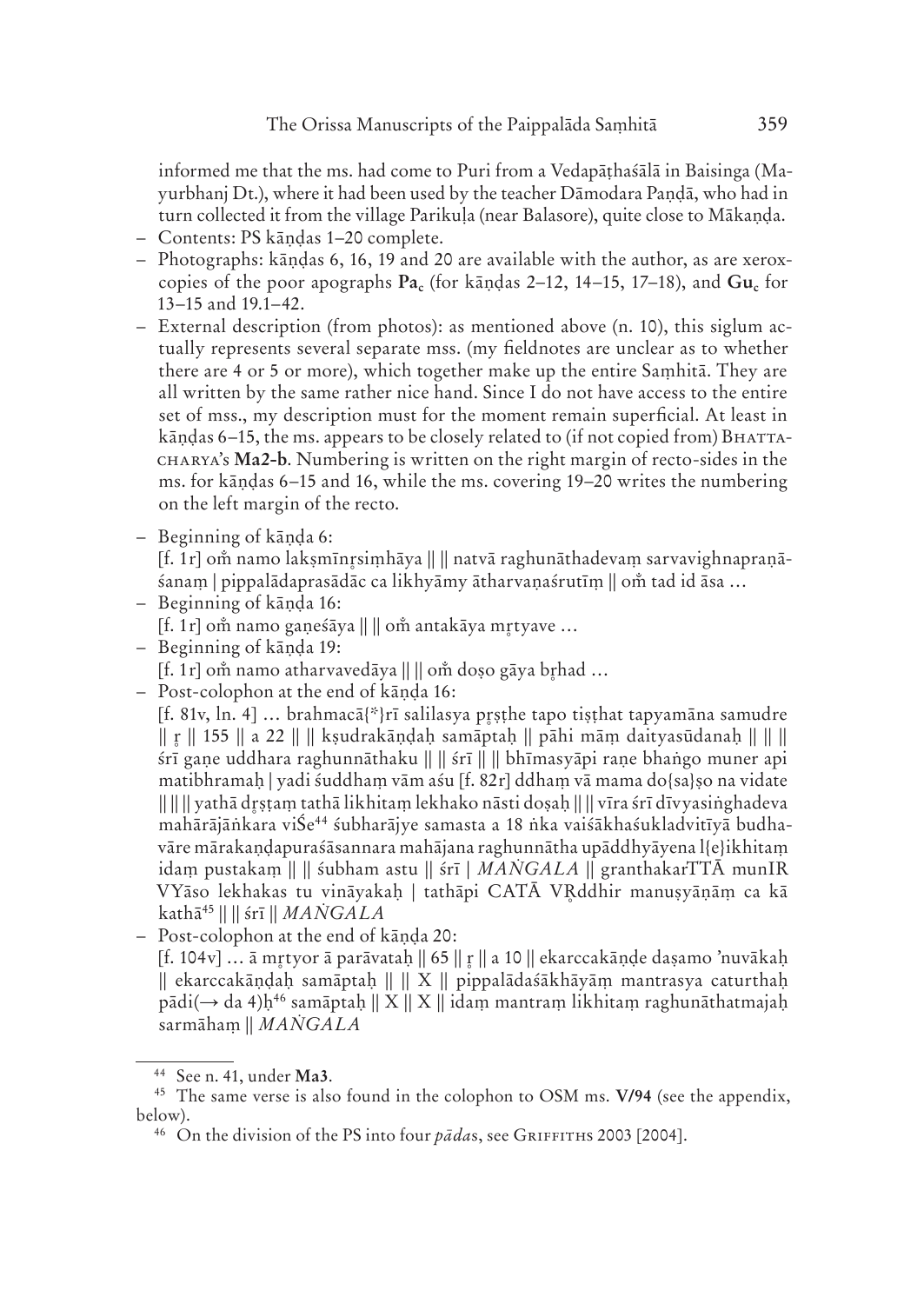#### $360$  ARLO GRIFFITHS

– Date: the ms. thus dates from the 18<sup>th</sup>  $a\nu k$ <sup>*a*</sup> (= 15<sup>th</sup> regnal year) of either Divyasiṃhadeva I (1689–1715, hence ca. 1704, but the ms. doesn't seem that old), or Divyasiṃhadeva II (1773–1791, hence ca. 1788). Divyasiṃhadeva III (1857–1871) seems impossible as his reign did not last for 15 years. According to the calculation of Prof. YANO, the required *vaišākhaśukladvitīvā*, a Wednesday, must correspond to 1788, May 7.

#### **RM**

- Provenance: in the possession of Dr. Rāmacandra Miśra, lecturer at Ravenshaw College, Cuttack (residing in Puri). He was not able to give me any information as to where he had obtained this ms. The ms. seems to share many errors with **JM**, and thus probably hails from the Puri area as well.
- Contents: PS kāṇḍas 6–15 complete.
- Photographs: the entire ms. is available with the author.
- External description (from photos): this, like the **JM** mss., is a clearly very recent (although undated) and unreliable ms., which has been written by a sloppy hand. One often has the impression that the **JM** mss. and **RM** were copied by the same scribe, so similar is the ductus of both (note also that the beginnings of **JM1** and **RM** are nearly identical).

 Oriya numbering is found on the left margin of the recto on 1–9, and on the right margin of the verso throughout. 102 folios. There is one almost blank (and unnumbered) leaf in front of the ms.

– Beginning:

[f. 1 r] śrī gaṇeśāya namaḥ || || natvā narahariṃ devaṃ sarvavighnapraṇāśanaṃ || pippalādaprasādāc ca likhāmy ātharvaṇaśrutiḥ || || om̃ tad id āsa ...

– Post-colophon:

[f. 101 v] … 'śani yāvayād itaḥ || || || || 23 || [f. 102r] aṣṭādaśārccakāṇḍaḥ samāptaḥ || || bhīmasyāpi raṇe bhaṅgo muner api matibhramaḥ | yadi śuddham aśuddhaṃ vā mama doṣo na vidyate | *MAṄGALA*

#### **V/71**

- Ser. nr. and caption in M 1973: 2, "atharvavedaḥ (ekanca kāṇḍa, mahat kāṇḍa)".
- A rather badly preserved but seemingly quite old ms. for PS kāṇḍas 20, 17, 19, 18 (in that order). 120 folios. The right margin with numbering (on the recto) is broken off in the first part of this ms. The numbering becomes visible only from f. 55 (PS 19.11). The preceding folios have been put in order by me. Photos were taken of kāṇḍas 17, 19, 18 (but not of 20, ff. 1–23 [?],where the leaves are too damaged). The photos are unfortunately illegible at most places. The hand shows some similarity to that of **V/153**.

 There are no colophons giving any additional information. The division of kāṇḍa 18 in two parts, the colophons between 18.56–18.57, and the reference to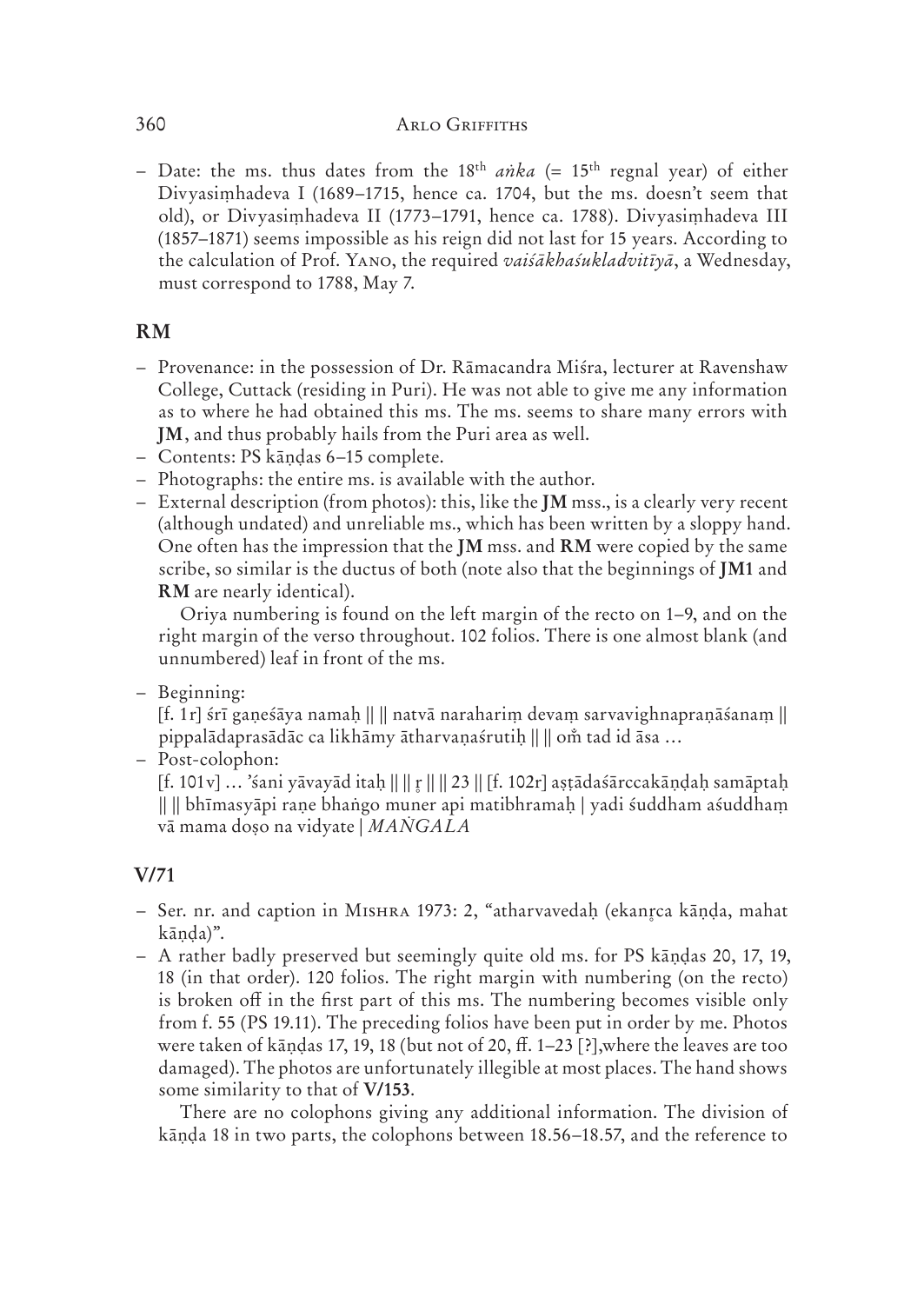*ṣaḍviṃśatikāṇḍimaṅgalāḥ* at the end of 18 are identical with what is found in **JM4**. On an otherwise empty leaf accompanying the ms. is written *Dāmodara Upādhyāya pothi lekhā helā* 'The writing has been done from a manuscript [belonging to] Dāmodara Upādhyāya'.

 OSM hand-written cat.47: "Purchased from Banamali Upadhyay, Vill. Makanda,<sup>48</sup> PO Alada, Dt. Balasore, 30-3-63". The ms. thus hails from Northern Orissa.

#### **V/121**

- Ser. nr. and caption in M 1973: 3, "atharvavedaḥ (kṣudra kāṇḍa)".
- Contains, by the same scribe as **V/122**, **V/123** and **V/126**, 49 the complete text of the second part of book 18 of PS (i.e. PS 18.57 ff.). The numbering (on the right margin of the recto) starts at f. 59 (running up to 75), and the leaves are of different size than those of **V/122**, so this ms. does not belong together with **V/122** (which gives only the first part of PS 18). Note that there is no invocation, or even an  $o\dot{m}$  at the beginning of the text.

OSM hand-written cat.: "Purchased from K.C. Kar, Vill. Talanga,<sup>50</sup> PO Bandhagan, Dt. Balasore". This cat. nr. presently also contains another much smaller, seemingly complete (although the numbering starts only on f. "11") ms. by a different scribe, apparently a sort of anthology of PS verses, some from each kāṇḍa. This second ms. requires further study.

– Beginning:

[f. 1 r] o cit sakhāyaṃ sakhyā …

– Post-colophon51:

[f. 73r] ... mahatkāṇḍaḥ samāptaḥ || *MANGALA* || [f. 73v] om namo lakṣmīnrṣiṃhāya kṣirā\*ŚAyanaṃ prabho || TVATGAdāmujayugme ca trāhi nārāyaṇe prabho || 1 || śāṇḍilyagotravikhyāto pippalādasya śākhayā | maṅgalākāṇḍamahatkāṇḍa vilikhya nārāyaṇa śarmaṇa || 3 || vedavratavidhiṃ cādau ekānarccasya kāṇḍakaṃ | mahatkāṇḍaviśeṣeṇa eta likhyāmi pustakaṃ | kimarthaṃ arddhacandreṇa kalaśaṃ bhgvaṅgirā | saptapañcāśadevena kimarthena ghaṭaṃ tyajet (+ brahmavede dhikāṃriṣyā bhgvaṅgiraM udāghtau | jasya paṅktau gaTE dure tRiśŪTAbhevadiṃ mukhān | 1) || 2 || nāsti tilā nāsti jalā nāsti \*NTI śucīkuśaṃ

<sup>&</sup>lt;sup>47</sup> This large hand-written register was kindly made available to me by the curator of mss. in the Orissa State Museum. It contains information in addition to what is provided in M<sub>ISHRA</sub> 1973.

<sup>48</sup> This must be the village Mārakaṇḍa referred to in colophons to **Pa** and **V/123** (see also the OSM hand-written cat. on **V/74** in the appendix).

<sup>49</sup> The description of this scribe's hand for the Indoskript project is based on **V/123**.

<sup>&</sup>lt;sup>50</sup> This village is mentioned in the colophon to **V/123**. According to KASHIKAR 2002, the village is near the town Bhadrak.

 $51$  The extensive colophon (ff. 73v–75r), of which only the beginning is transcribed here, is to be compared with the one found after kāṇḍa 18 in **Ji4**.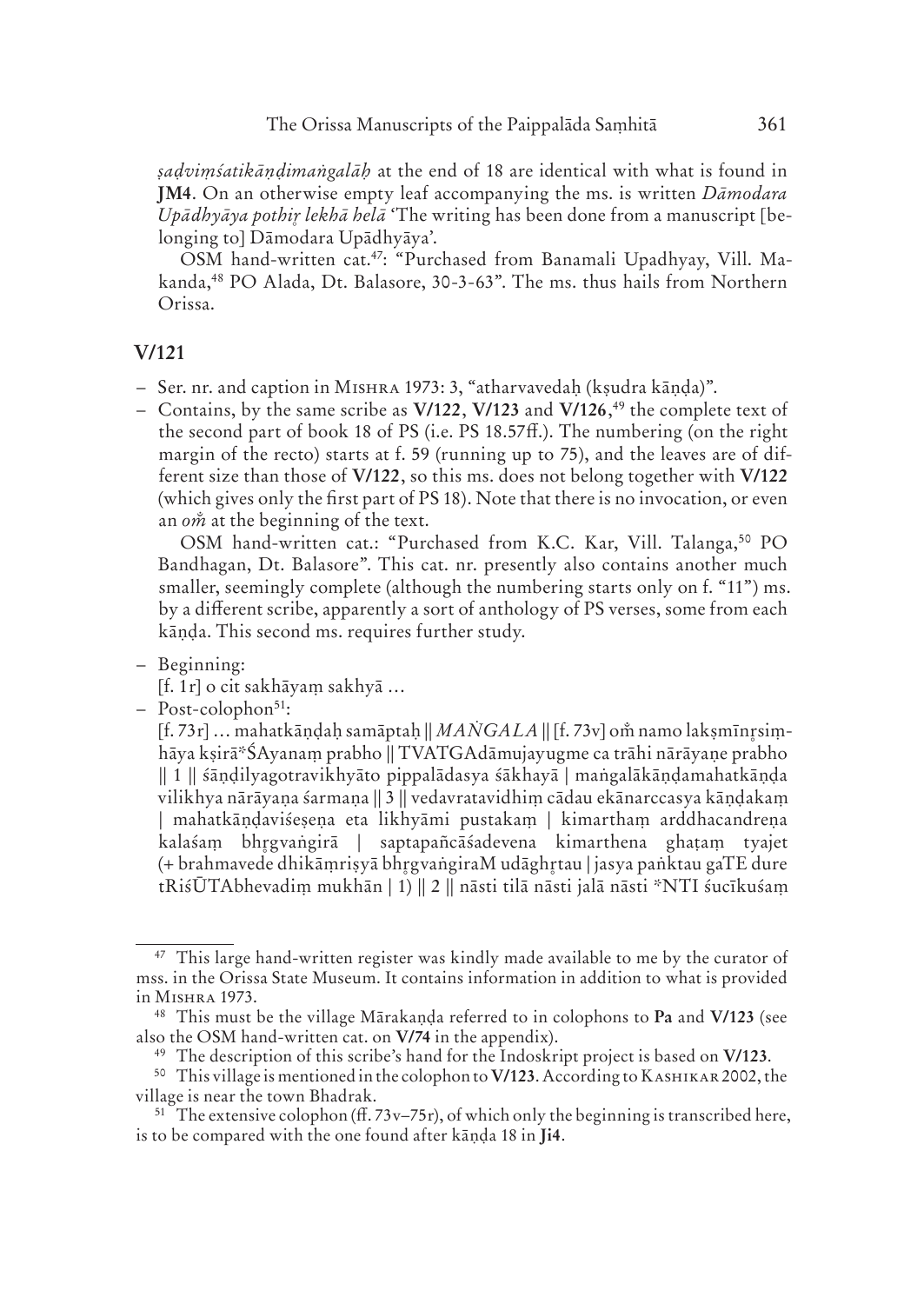## $362$  ARLO GRIFFITHS

|| svadhākāraṃ na kurvīta svāhākāraṃ nīyojayet || 1 || na ṣipaṭhitā vedā apsarā sahagāminī  $\|$  ajārajapitrdosi na dātā devatāja $SA \parallel 1 \parallel ...$ 

 – Date: The provenance of this ms. can fortunately be ascertained from the colophons of **V/122** and **V/123**, written by the same hand. The datings which those colophons provide are not quoted here, because they appear to be problematic.

# **V/122**

- Ser. nr. and caption in M 1973: 4, "atharvavedaḥ (paippalāda śākhā)".
- Contains, in this order, on 131 folios PS kāṇḍas 19, 20, 17, and part of 18, breaking off after f. 131 with the beginning of 18.56, i.e. right before the end of that kāṇḍa's first part; otherwise, the ms. is complete and in good shape; by same scribe as **V/121**, **V/123** and **V/126**. 52 Numbering on right margin of recto. There are two folios numbered 18 (18bis adds *dutiya*, and its second side is nearly blank); 93v is blank; there are 4 folios numbered 100 (with added *dutiya*, *ttiya*, *caturtha* respectively), but no 101; 100*caturtha*v is blank, as is 104v.

OSM hand-written cat.: "Incomplete, no colophon"; rest same as **V/121**.

– Beginning:

 $[f. 1r]$  om namo lakṣmīnr̥ṣiṃhāya namaḥ  $\| \|$  om doṣo gāya br̥rhaD Gāya ...

- End of kāṇḍa 19, beginning of 20: [f. 46 v] … anu saṃdadetāṃ || 56 || || tcakāṇḍaḥ samā [f. 47r] ptaḥ || *MAṄGALA* || o dhītī vā ye …
- End of kāṇḍa 20, beginning of 17:  $[f. 80v]$  ... ā mrtyor ā parāvatah  $|| 65 || r 10 ||$  a 10  $||$  ekarccakāndah samāptah  $|| 5r\overline{i} ||$ pippalādaśākhāyāṃ mantrasya caturthaḥ pādaḥ samāptaḥ || *MAṄGALA* [f. 81 r]  $\|$  śrī ganesāya namah  $\|$   $\|$  om satyam brhad  $\ldots$
- End of kāṇḍa 17, beginning of 18: [f. 104 $r$ ] ... pakvena saha sam bhavema  $\frac{3}{5}$  ||  $r$  10 || ity ekānrcakānde astamo 'nuvākaḥ || 8 || ity ekānṛcakāṇḍaḥ samāptaḥ || pippalādaśākhāyāṃ ekānṛcakāṇḍaḥ samāpto yam || || idam postaka likhitam vipranārāyana upādhyā kurniya sāsana arasosaRĀhāra || virakiśoravyo a 12 ṅka sna 112 samBata 67 sāla vṣamāsā DI 12 ne saptam | [f. 105r] om satyenottabhitā ...

– End:

[f. 131 v] … || 55 || saptabhiḥ parāṅ. tapasy ekayārvāṅ. aśastim eṣi sudine bādhamānaḥ || taṃ tr̥taṃ tvaṃ <[f. 132r] ... >

 – Date: the 12th *aṅka*, i.e. the 10th regnal year of Vīrakiśoradeva. The only Vīrakiśoradeva reigned 1739–1751 (according to TRUHART), when he was deposed by the Marathas, but PATTANAIK, p. 50, gives as regnal years 1739–1793. His 10<sup>th</sup> regnal years thus points to ca. 1748. Compare the dating given in the colophon to **V/123**, where an identical year in the *sna* era is given, and the num-

<sup>52</sup> The description of this scribe's hand for the Indoskript project is based on **V/123**.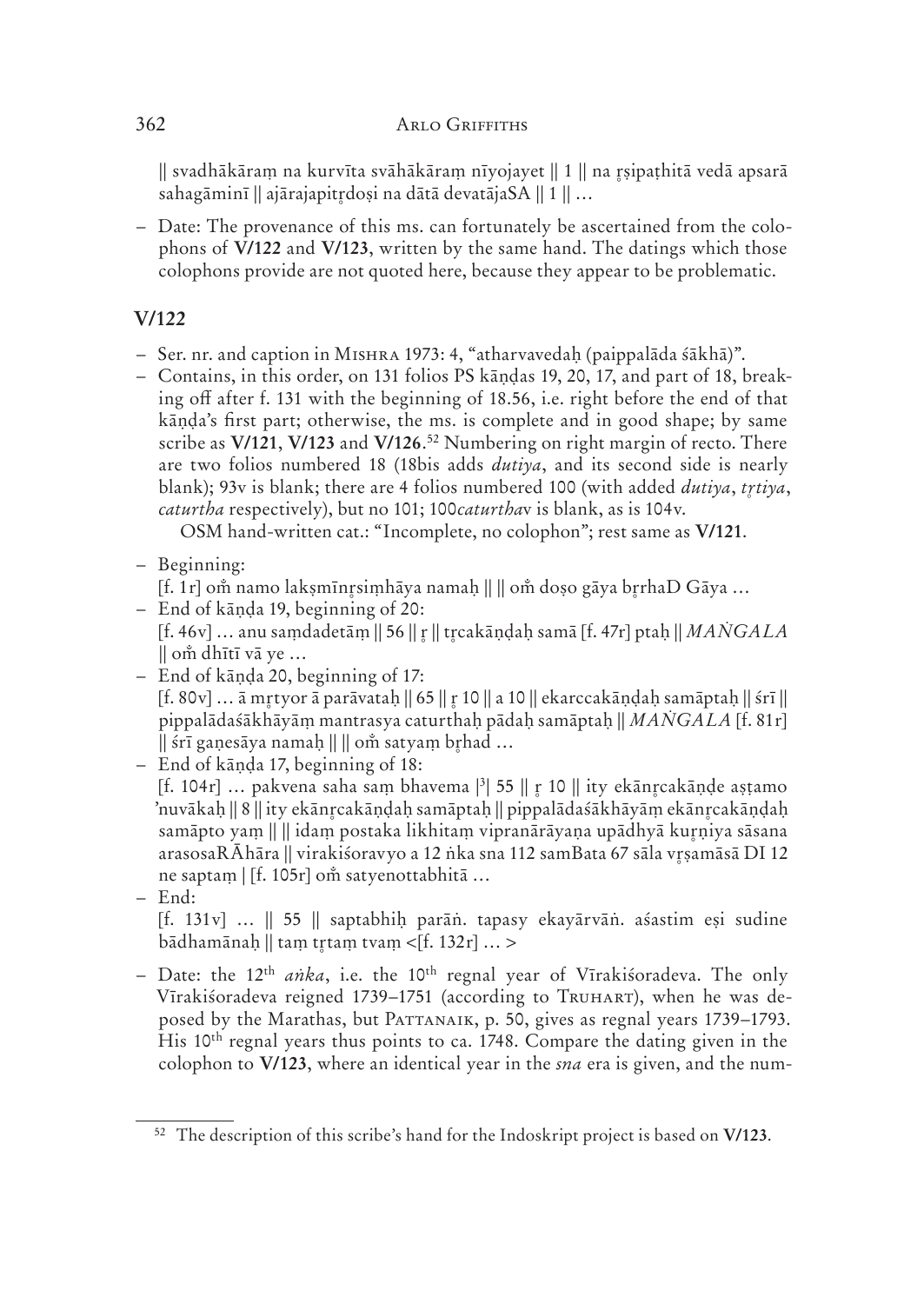bers of the year in the *sala* era are reversed:  $67 \leftrightarrow 76$ . It is unclear which eras are meant here. See further under **V/123**.

#### **V/123**<sup>53</sup>

- Ser. nr. and caption in M 1973: 5, "atharvavedaḥ (aṣṭarcca kāṇḍa)".
- Contains, by the same scribe as **V/121, V/122** and **V/126**, the complete text of PS 1–5, in well-preserved state. Numbering on right margin of recto. 100 folios. There is an unnumbered folio with writing on the verso before f. 1, but the writing is unfortunately not legible on my photos.

OSM hand-written cat.: "complete"; rest same as preceding.

– Beginning:

[f. 1] omঁ lakṣmīnr̪siṃhāya namaḥ || || śrī durge śaraṇaṃ || || omঁ śan no devīr abhistaya ...

– Post-colophon:

[f. 100 r] … suktāṃ yatra lokaḥ || 40 || 8 || 0 || aṣṭarccakāṇḍaḥ samāptaḥ || 0 || bhīmasyāpi raṇe bhaṅgo muner api matibhramaḥ | yadi śuddham aśuddham vā mama doso na vidyate  $\| 1 \|$  pustakam harate yas tu kāno duhkhī bhaven naraḥ | mtāḥ svarggaṃ na gacchanti pitaraṃ narakaṃ nayet || 1 || śrī virakiśoradvyo a 11 ṅka \* sna 112 {\*} sā 76 la makaramāsa di 24 viṃśadivase likhitaṃ vipranārāṇa devaśarmaṇaḥ (+ mantrasya 4) prathamapāda samāptaḥ || *MANGALA* || śrī dūrge śaraṇaṃ || [f. 100v] śrī virakiśorarājñasya rdram aṅkasya ucyate | mgarāsisthite sūrye naṣṭhe candragate tithi | arkaye candramā bhūkte vāsare sūryasunave praharantu samārabhya pĪtrakāle samāptivaṃ | ŝāṇḍilyagotro saṃyāto śākhāyāṃ paipalādaka caturasrakāṇḍāni vilikṣa {\*} śrīnārāyaṇa devaśarmaṇa | jātaṃ brahmakuleNDutulya savitāśuddhaṃ budhaṃ vidvișo gotram śuddhaparāśare pi mahatā grāmyā taļāṅga<sup>54</sup> sthitā | nāmno yaṃ mārakaṇḍaḥ mama paṭhanaktā brahmavede ca mantraṃ | māṃ vandye rakṣa rakṣa tava padakamale pārthanīyaṃ nsiṃhaṃ | kṣirasāramadhyasthaṃ svarnnasimhāsanopari namo {\*} laksmīnrsimhāya trāhi mām sarvadā kur || sāṇḍilyagotre cotpanaṃ śrīnārāyaṇaśarmaṇaṃ kuṇiyā sāsanaṃ sthitvā likṣitaṃ pustakaṃm idaṃ || *MAṄGALA* || śrī hariḥ ||

 – Date: the 11th *aṅka*, i.e. the 9th regnal year of Vīrakiśoradeva, on whom, see under **V/122**. His 9th regnal years thus points to ca. 1747. Compare the dating given in the colophon to **V/122**, where an identical year in the *sna* era is given, and the numbers of the year in the *sala* era are reversed: 76  $\leftrightarrow$  67. It is not clear which eras are meant here. Prof. YANO remarks that "*makaramāsa di* 24 may be a solar date, but this cannot be compatible with *viṃśadivase* nor with *mgarāsisthite sūrye*". In view of this uncertainty, and in view of the good state of preservation of the

<sup>53</sup> A character-set for this scribe's hand (the same as that of **V/121**, **V/122** and **V/126**) has been contributed to the Indoskript project.

<sup>54</sup> See n. 50 under **V/121**.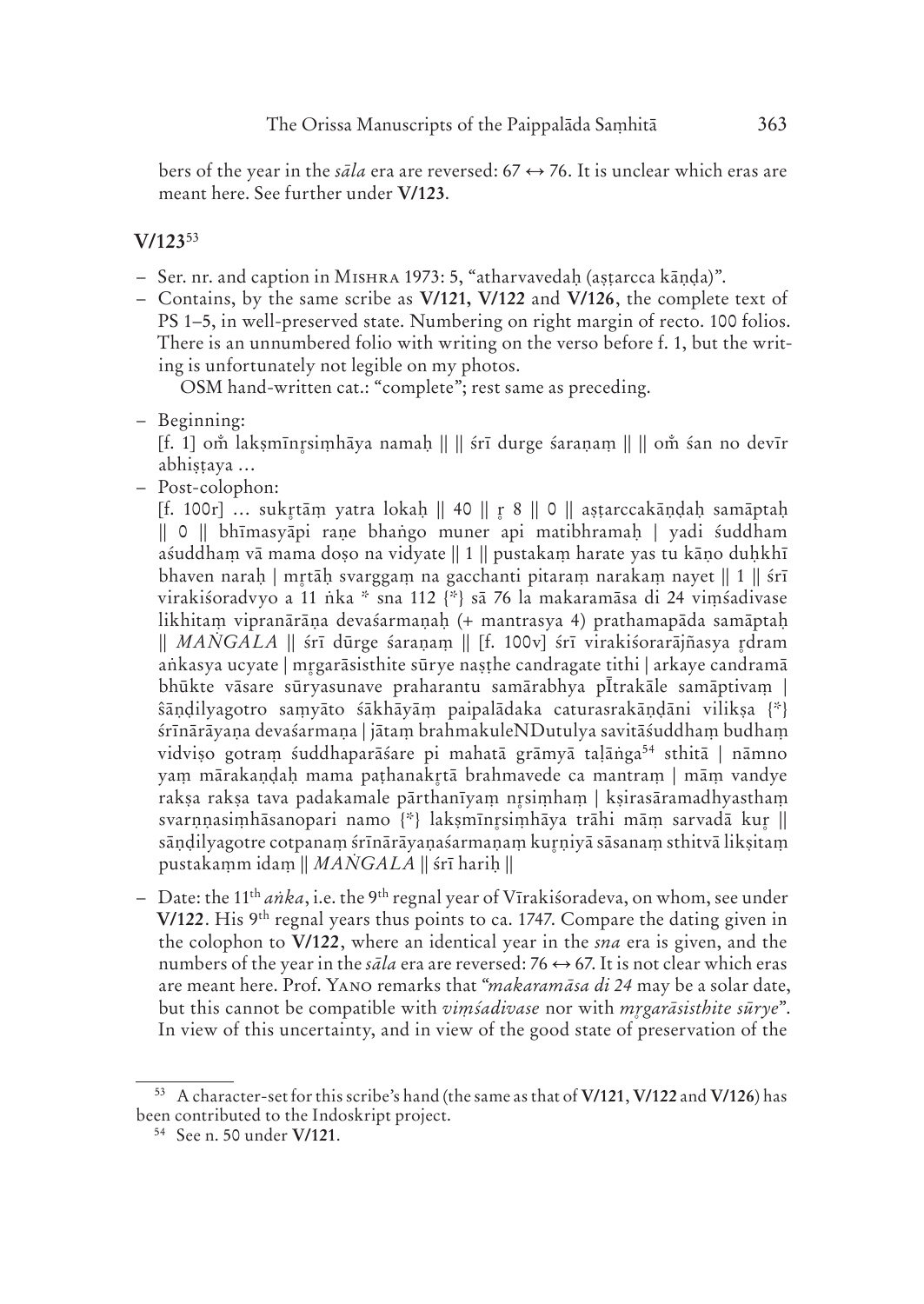ms., I feel obliged to leave open the possibility that the *aṅka*-dating is spurious (copied from the exemplar?).

# **V/126**

- Ser. nr. and caption in M 1973: 7, "atharvavedaḥ (daśarcca kāṇḍa aṣṭādaśarcca kāṇḍa)".
- Contains, by the same scribe as **V/121**, **V/122** and **V/123**, the text of PS 6 up to 14.9.4, in fairly well-preserved state. Numbering on right margin of recto. The ms. is incomplete: there are 83 folios, numbered 1–85, two folios (56 and 65) being missing. There is a blank cover-leaf at the back. The two missing folios result in the following lacunae:

(1) [f. 55v] ... (10.9.2c) prajāpateḥ parastaro brhaspateḥ keśāḥ || adabdhaṃ ca<[f. 56 $r$ ] ksuh suśrutau … [f. 56 $v$ ] … (10.11.5c) indraś ca tasyāgniś ca> [f. 57 $r$ ] mūrddhānaṃ prati vidhyatāṃ …

 $(2)$  [f. 64y] ...  $(11.13.5a)$  darbhena tvam krnu vīrvāni <[f. 65r] darbham bibhrad ... [f. 65 v] … (11.16.2 a) praskadvarīr vai nā> [f. 66 r] maitā āpo yat pṣVās tāsām …

The text ends abruptly after f. 85 $v$ , which ends with  $\ldots$  (14.9.4a) prapatan predivān nānu vidyate | e<[f. 86r] vā rātri pra pātaya...>. Leaves from an unrelated ms. with Purāṇic contents follow.

 OSM hand-written cat.: "There are some folia containing Kartika Vrata according to Padmapurāṇa towards the ends of the manuscript. No colophon". Rest same as preceding.

– Beginning:

[f. 1r] śrīlakṣmīnṛsiṃhāya nama || || śrīgaṇeśāya namaḥ || || omঁ tad id āsa ...

 – Date: a colophon for this ms. is not available, and its dating can unfortunately also not be ascertained from the colophons of **V/122** and **V/123**, written by the same hand, because these appear to be problematic.

# **V/153**

- Ser. nr. and caption in M 1973: 11, "atharvavedaḥ (mantrabhāga)".
- Rather nice, somewhat damaged and seemingly old ms., which begins and ends abruptly, running – with some lacunae in kāṇḍas 2 and 3 – from 2.37.1 (… [f. 35 r] ūtibhiḥ || yavaJāvayāsmadveṣāṃsi …) to 5.39.5 b ([f. 88 v] … vaṇo mitro aryamā rdram ma <[f. 89r] rudbhir ugram huvemendram ...>). The folios are numbered on the right side of the verso, with a strange lapse in the numbering around 48–49–50: 35, 38–50, again (?) 48, 49, 50, 51–53, 55–88.

 The hand shows some similarity to that of **V/71**: the post-colophon is lost, nor does the OSM hand-written cat. give any more useful information ("Incomplete,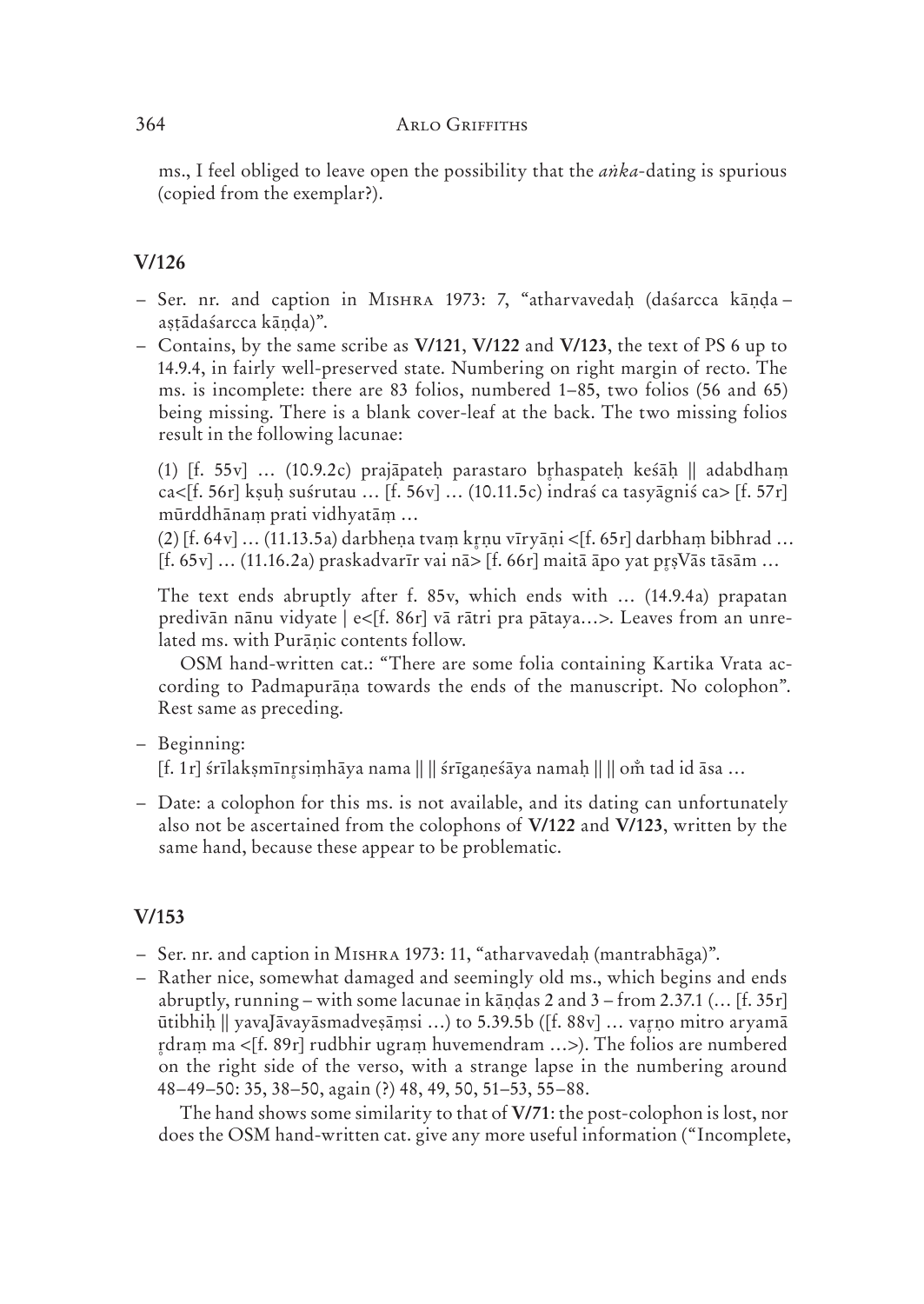no colophon, separated from Dh/903"55), so a possible common (Northern) provenance for this ms. and **V/71** cannot be ascertained at the moment.

### Appendix: Additional Mss. from the OSM

During my stay in Bhubaneswar, October/November 2000, I went through all mss. in the Orissa State Museum for which the column "Name of the manuscripts" in M 1973 suggested that the manuscript might contain parts of PS. This turned out not to be the case for **V/67** and **V/135**. It was not possible (or useful) to photograph all mss., except for some selected parts on behalf of the Indoskript project. Those mss. which were not (fully) photographed are listed and briefly described here.

#### **V/67**

- Ser. nr. and caption in M 1973: 15, "ātharvaṇaśrutiḥ".
- Contains not PS, but the standard set of Atharvaṇic Upaniṣads, on which, see GRIFFITHS 2002, pp. 38f.

#### **V/74**

- Ser. nr. and caption in M 1973: 14, "aṣṭarccakāṇḍaḥ (atharvaveda)".
- A rather badly preserved and incomplete ms. for PS 1-5. It starts with f. 75 (PS 3.22) up to the end of PS 5 at f. 126.

 OSM hand-written cat.: "Purchased from Banamali Up., vill. Makanda, PO Alada, Dt. Balasore, 4.2.64".

– Post-Colophon:

… vārebhyo me tithipūrṇṇā kṣe sihe\*NDE savitā ape aṣṭāṣaṣṭhī addhe bhguvelāyāṃ saṃpūrṇṇaṃ likṣita bhagavān ātmaja devānanda śarmaṇa || laksminrsimhaśaranam mama ||

– Date: the colophon seems to give a date, but it is not decipherable.

#### **V/75**

- Ser. nr. and caption in M 1973: 27, "ekanckāṇḍaḥ, kṣudrakāṇḍaḥ (atharvavedokta)".
- A very badly preserved and seemingly incomplete ( *pace* the hand-written cat.) ms., with entirely mixed up folios, for books 16 and 17. OSM hand-written cat.: "complete", rest same as **V/74**.

<sup>&</sup>lt;sup>55</sup> This ms. Dh/903, which is listed in M<sub>ISHRA</sub> 1973 (ser. nr. 1077) as containing Śrīdhara's Karmapañjikā (on which, see GRIFFITHS 2002, pp. 39, 46 and GRIFFITHS, 2003 [2004]), was – upon request – claimed to be unavailable.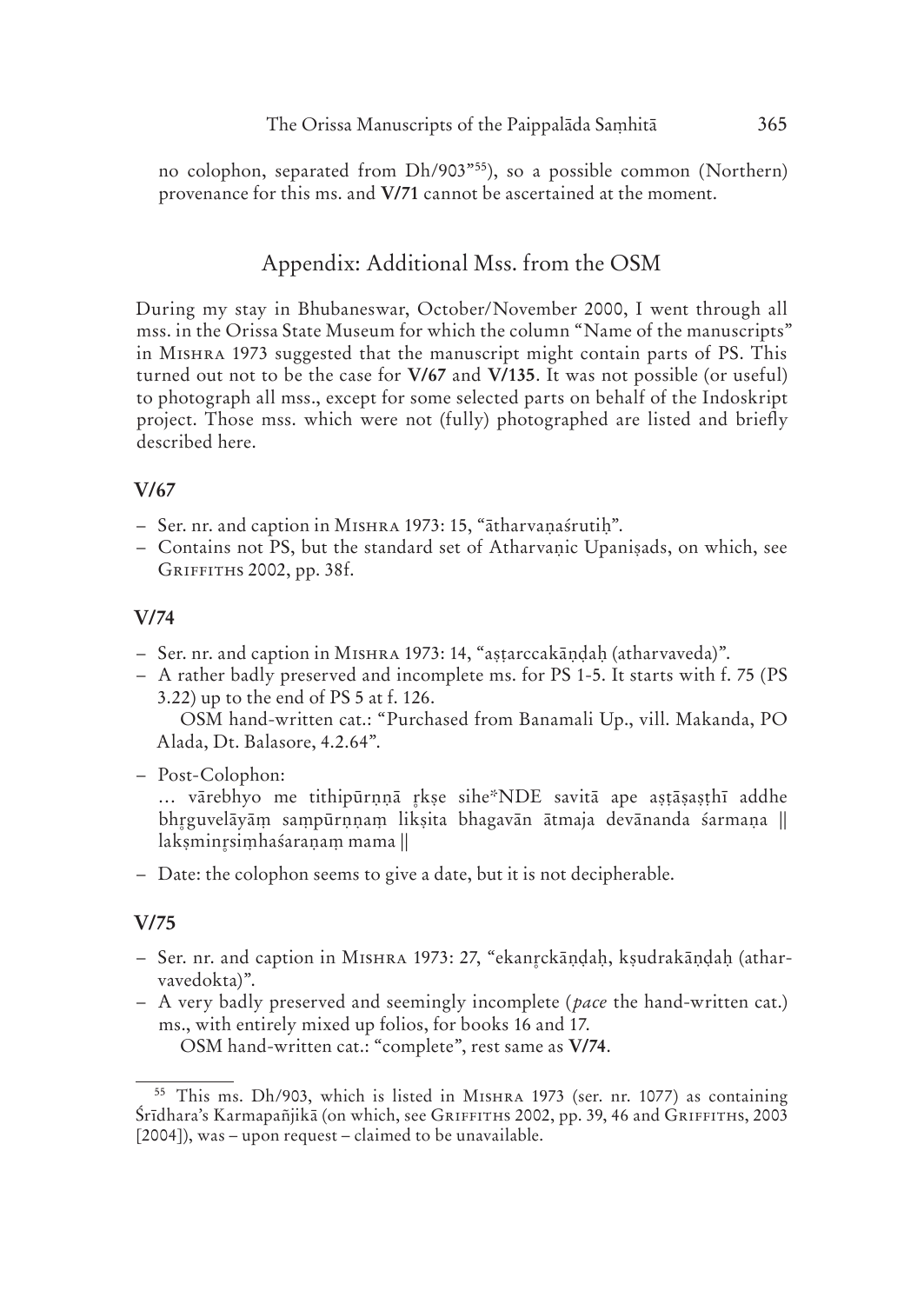### **V/94**

- Ser. nr. and caption in M 1973: 16, "ātharvaṇaśrutiḥ (aṣṭārcca kāṇḍa)".
- This is a relatively well preserved ms. (albeit with a good number of broken-off leaves), covering PS 1–5, almost complete.

 OSM hand-written cat.: "Purchased from Damodar Dash, Bhubaneshwar Dt., Puri, 23.3.65".

– Post-colophon:

… bhīmasyāpi … vidyate || bhagnapṣtha … paripālayet || śrī || pustakaṃ harateD VYas tu kāṇo duḥkhi bhaven naraḥ || mtāḥ svargaṃ na gachanti pitaraṃ narakaṃ naet || || granthakarttā munir vyāso lekhakas tu vināyakaḥ || tathāpi calitā buddhir manuṣyāṇāṃ ca kā kathāḥ || śrī viśvanātha adhamaviprajayakṣṇaku || pātu māṃ hariharātmajaḥ || *MAṄGALA*

# **V/125**

- Ser. nr. and caption in M 1973: 6, "atharvavedaḥ (aṣṭarcca kāṇḍa)".
- This badly preserved, worm-eaten ms., contains books 1–5, and also some extraneous material. It seems to be somewhat old. A character-set for this scribe's hand has been contributed to the Indoskript project.

OSM hand-written cat.: "Complete, Badly worm eaten", rest same as **V/121**.

– Post-colophon:

[f. 93 $r$ ] … bhīmasyāpi … vidyate  $|| 1 ||$  pustakam harate yas tu kāno duhkhī bhaven naraḥ | mtāḥ svargaṃ na gacchanti pitaraṃ narakaṃ nayet || 1 || gopināthasya devasya navāṅke kārttike budhau | dvijaṃ gaṅgādharaśarmaṇāṃ rakṣa māṃ sarvadā prabho || śrīḥ || [f. 93 v] pātu māṃ yaśodātmajaḥ ||

 – Date: the ninth *aṅka* (= 7th regnal year) of Gopīnāthadeva (1719–1726/7), thus ca. 1725, on a Wednesday in Kārttika.

## **V/130**

- Ser. nr. and caption in M 1973: 8, "atharvavedaḥ (mantra bhāga)".
- This is a well-preserved ms., not everywhere entirely inked and not numbered throughout, covering kāṇḍas 1–5. Folios somewhat mixed up, but mostly in right order. A character-set for this scribe's hand has been contributed to the Indoskript project.

 OSM hand-written cat.: "Complete up to aṣṭarccakāṇḍa. Purchased from Narasimha Mishra, Manikarnika Sahi, Puri".<sup>56</sup> Note that the same Jayakrsna Miśra, son of Harihara, from the village Māndhātā who is mentioned in the postcolophon, is also mentioned in the ms. **Ek2**.

<sup>56</sup> Under **V/133**, the hand-written cat. gives "At/PO Gadamanitri, Dt. Puri" as address for a man of the same name: Narasimha Mishra.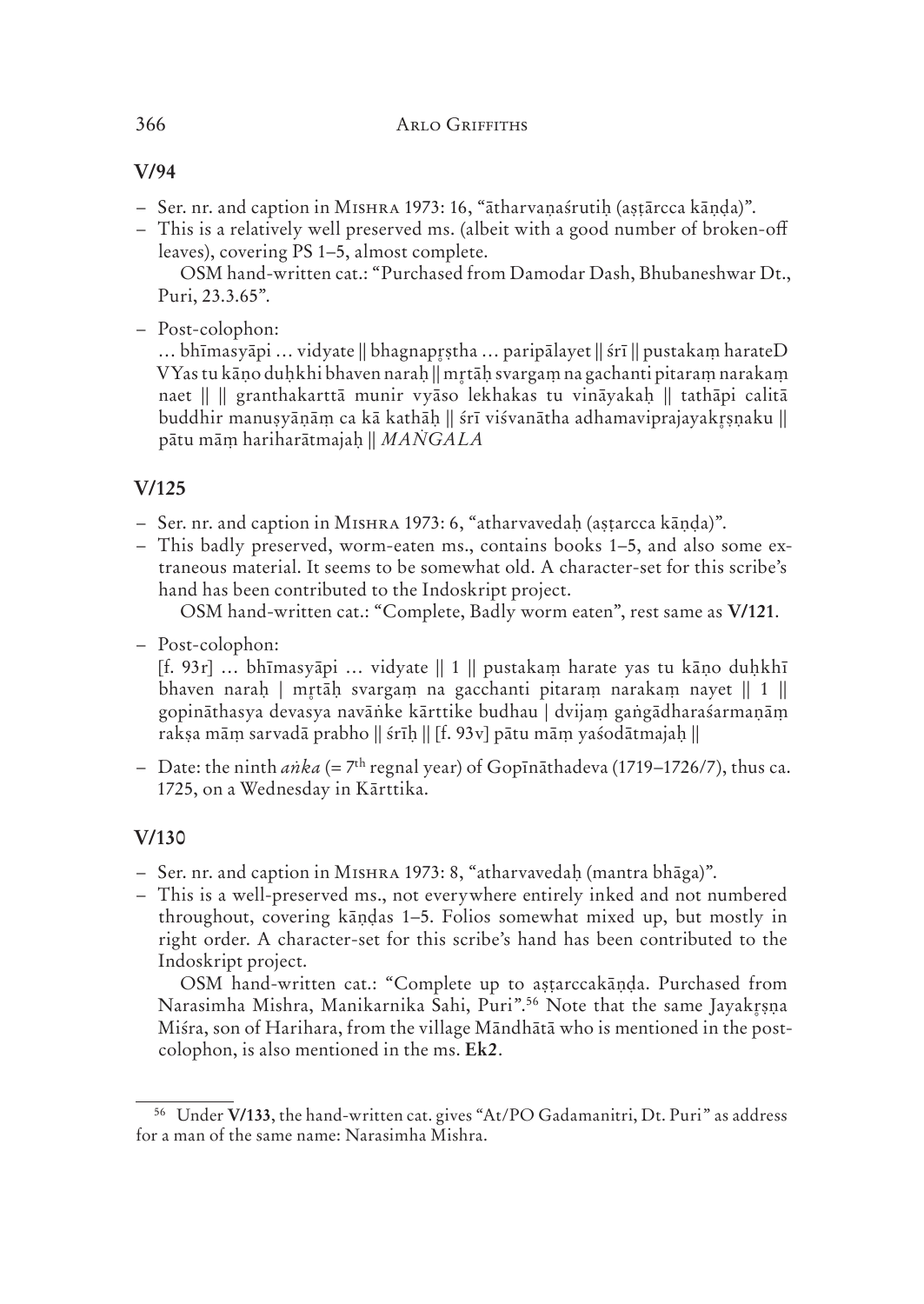– Post-colophon:

[f. #v] … yathā dṣṭaṃ … doṣaḥ || *MAṄGALA* || śrī lakṣmīnsiṃha uddharibe adhamabipra jayakrsnaku || samasta rāmacandradevamahārājāṅkara vijaya śubharājye a 3 ṅka meṣa di 22 neṅka vaiśākhaśuklasaptami śanivāre veḷapaha 3 ra pare nuāgaṛarājya māndhātāpuraśāsannara mahājana hariharātmajaḥ [f. #r] jayakrsna TA miśrenam idam pustakam samāptam || śrī bhīmasyāpi ... vidyate || O || bhagnapṣṭha … paripālayet || pustakaṃ harated yas tu kāṇo duḥkhi bhaven narah || mrtāh ... nayet || śrīlaksmīnrsimha raksā karibe jayakrsnaku || śrī sarasvatyai namaḥ || pātu māṃ narasiṃhātmajaḥ || *MAṄGALA* || śrī jagannātha śaraṇaṃ | śrī lakṣmīnsiṃha śaraṇaṃ ||

– Date: on a Saturday, the  $7<sup>th</sup>$  day of the bright half of lunar month Vaisakha, the 22<sup>nd</sup> day of the solar month Mesa, in the  $3^{rd}$  *anka* (=  $2^{nd}$  regnal year) of a king Rāmacandradeva (see under **Ek1**): of Rāmacandradeva I (1578–1607), Rāmacandradeva II (1623–1628), Rāmacandradeva III (1726/1727–1736), or Rāmacandradeva IV (1810–1857). According to Prof. YANO, the given indication of the lunar and solar date unfortunately yields no match with any of the years ca. 1579, 1624, 1728 or 1811. Since, however, the same Jayakrsna Miśra is mentioned in the ms. **Ek2** (probably dating to ca. 1844), it seems most likely that Rāmacandradeva IV is meant here, and that this ms. dates to the beginning of the second decade of the 19<sup>th</sup> century.

## **V/135**

- Ser. nr. and caption in M 1973: 9, "atharvavedaḥ (mantra bhāga)".
- Contains not PS, but Purāṇic material such as *matsyapurāṇoktaghapraveśavidhi* etc.

#### **V/150**

- Ser. nr. and caption in M 1973: 171 , "mantra saṃgrahaḥ (atharvavedokta)".
- This rather well preserved, seemingly modern ms., contains (in this order) kāṇḍas 16, 19, 20 (final leaves missing after 20.53.5). Post-colophon seems to be lost.

OSM hand-written cat.: "Purchased from N. Mishra, Manikarnika Sahi".

#### **V/151**

- Ser. nr. and caption in M 1973: 10, "atharvavedaḥ (mantrabhāga)".
- This is a jumbled ms., in good state of preservation, seemingly recent, covering most of books 1–5.

OSM hand-written cat.: "Incomplete, no colophon"; rest same as preceding.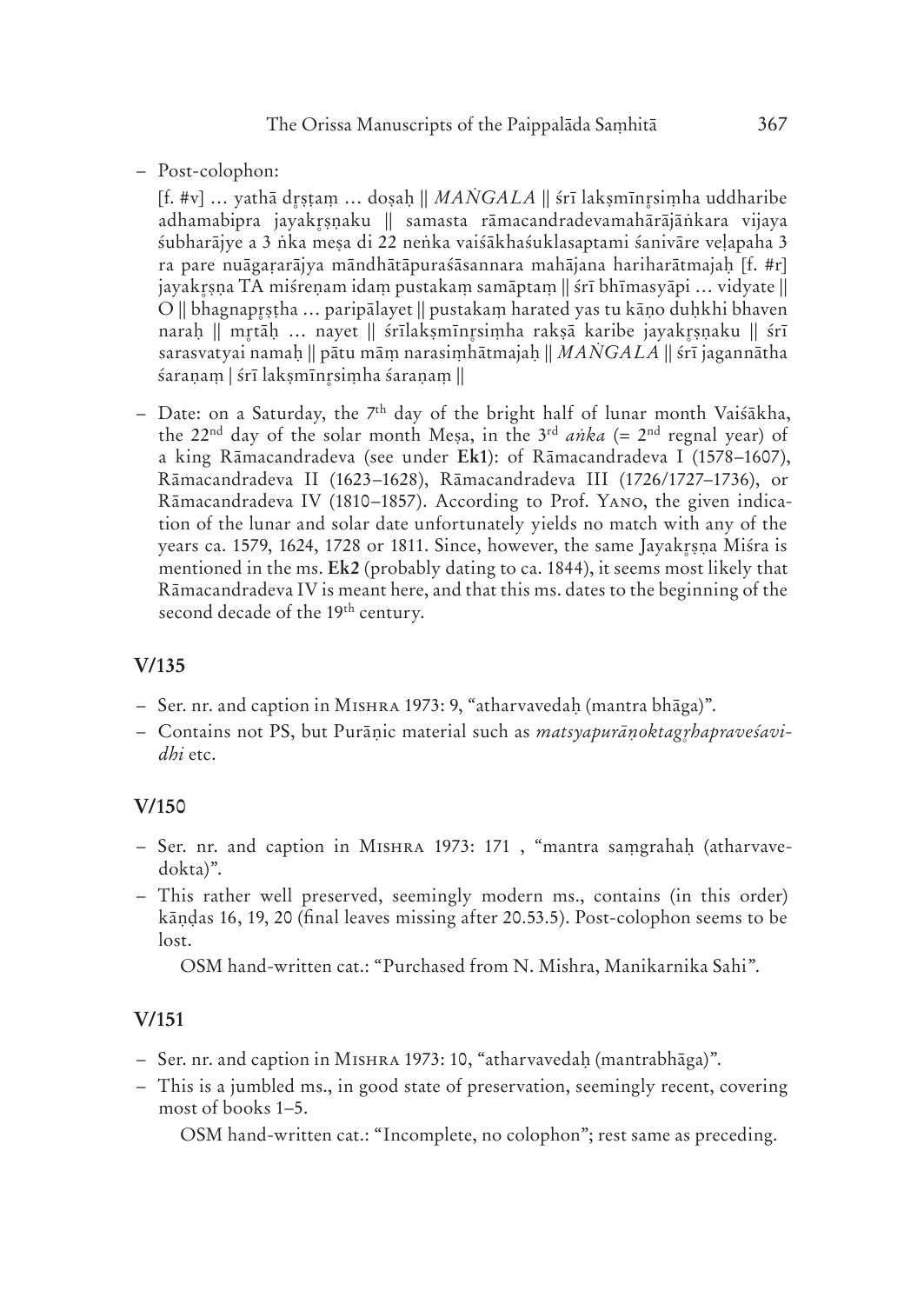#### $368$  ARLO GRIFFITHS

## References

- BARRET, LEROY CARR: "The Kashmirian Atharva Veda, Book One. Edited, with critical notes." In: JAOS 26 (1905), pp. 197–295. "Book Two." In: JAOS 30 (1910), 187–258. "Book Three." In: JAOS 32 (1912), 343–390. "Book Four." In: JAOS 35 (1915), 42-101. "Book Five." In: JAOS 37 (1917), 257-308. [FRANKLIN EDGERTON: "Book Six." In: JAOS 34 (1915), 374-411.] "Book Seven." In: JAOS 40 (1920), 145–169. "Book Eight." In: JAOS 41 (1921), 264–289. "Book Nine." In: JAOS 42 (1922), 105–146. "Book Ten." In: JAOS 43 (1923), 96–115. "Book Eleven." In: JAOS 44 (1924), 258–269. "Book Twelve." In: JAOS 46 (1926), 34–48. "Book Fourteen." In: JAOS 47 (1927), 238–249. "Book Thirteen." In: JAOS 48 (1928), 36–65. "Book Fifteen." In: JAOS 50 (1930), 43–73. *The Kashmirian Atharva Veda. Books Sixteen and Seventeen*. New Haven 1936 (AOS. 9). "Book Eighteen." In: JAOS 58 (1938), 571–614. *The Kashmirian Atharva Veda. Books Nineteen and Twenty.* New Haven 1940 (AOS. 18).
- —: "Note on Pāippalāda 6.18." In: JAOS 41 (1921), pp. 318–319.
- BHATTACHARYA, DIPAK: "A Problem in the Transcription of the Kashmir Manuscript of the Atharvaveda Paippalāda." In: Journal of the Oriental Institute Baroda 42 (1993), pp. 101–106.
- —: *The Paippalāda-Saṃhitā of the Atharvaveda. Volume one, consisting of the first fifteen Kāṇḍas*. Calcutta 1997.
- BHATTACHARYYA, DURGAMOHAN: "A Palm-Leaf Manuscript of the Paippalādasamhitā: Announcement of a Rare Find." In: *Our Heritage* 5 (1957), pp. 81–86.
- —: *Paippalāda Saṃhitā of the Atharvaveda. First Kāṇḍa. Edited from original manuscripts with critical notes*. Calcutta 1964.
- —: *Paippalāda Saṃhitā of the Atharvaveda. Volume Two. Edited from original manuscripts with critical notes*. Calcutta 1970.
- BLOOMFIELD, MAURICE: "A proposed photographic reproduction of the Tübingen Manuscript of the Kashmirian Atharva-Veda, the so-called Pāippalāda-Çākhā." In: JAOS 20 (1899), pp. 184–185.
- BLOOMFIELD, MAURICE/FRANKLIN EDGERTON: Vedic Variants. A Study of the *Variant Readings in the Repeated Mantras of the Veda.* Volume II: *Phonetics*. Philadelphia 1932.
- BLOOMFIELD, MAURICE/RICHARD GARBE: The Kashmirian Atharva-Veda (School *of the Pāippalādas).* Reproduced by Chromatography from the Manuscript in the University Library at Tübingen. Baltimore 1901.
- EDGERTON, FRANKLIN: "The Kashmirian Atharva Veda, Book Six. Edited, with critical notes." JAOS 34 (1915), pp. 374–411.
- F, E: *Einführung in die indischen Schriften. Teil II: Gujarātī, Gurmukhī, Bengālī, Oiā*. Hamburg 2002.
- G, G: *Standard Manual of the Kāshmīrī Language.* Vol. 1: *Grammar and Phrase-Book.* Oxford 1911.
- —: "On the Sarada Alphabet." In: JRAS 1916, pp. 677–708.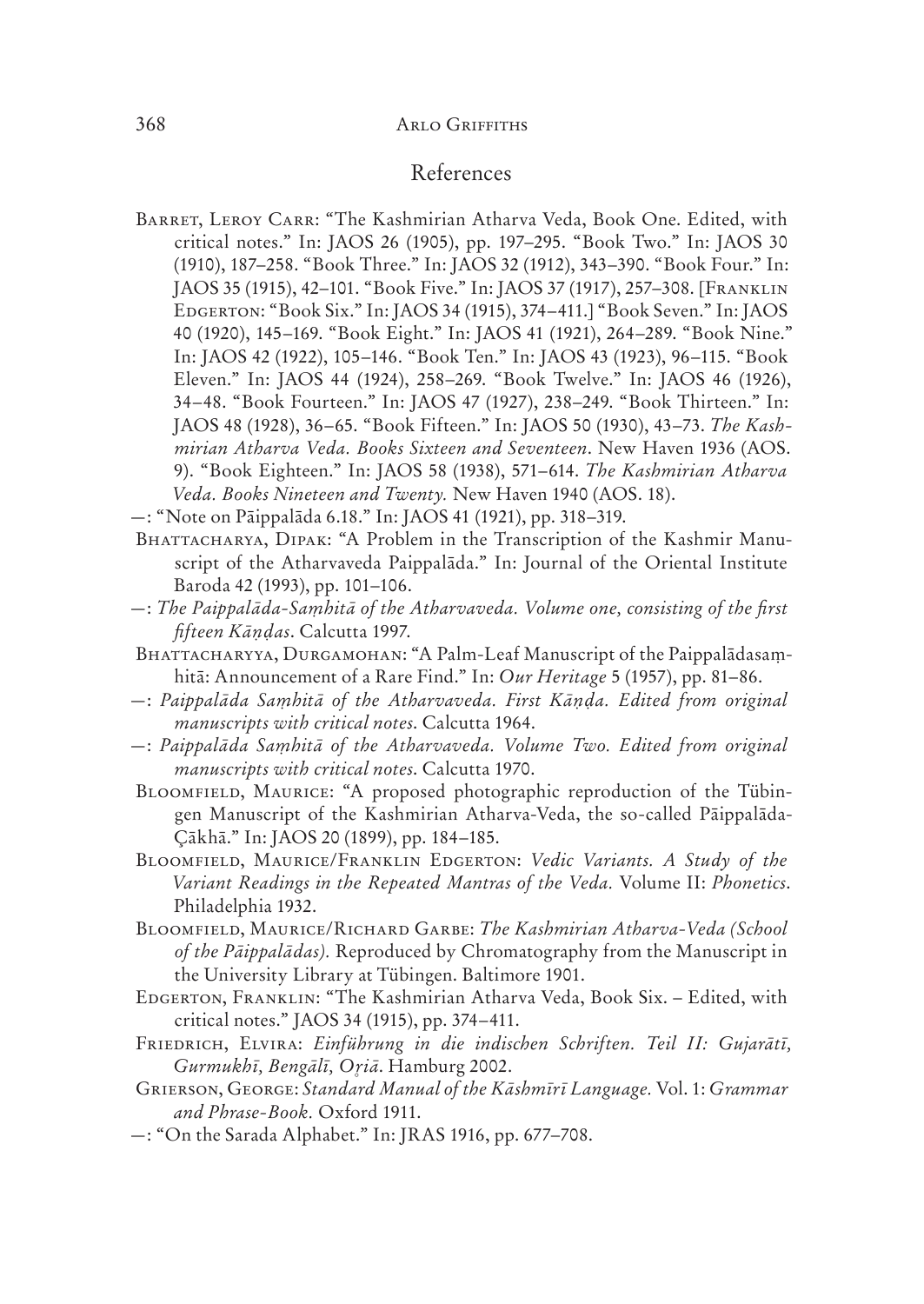- GRIFFITHS, ARLO: "Aspects of the Study of the Paippalāda AtharvaVedic Tradition." In: A G (ed.): *Ātharvaṇá (a collection of essays on the AtharvaVeda with special reference to its Paippalāda tradition)*. Kolkata 2002, pp. 35–54.
- —: "The Textual Divisions of the Paippalāda Saṃhitā." In: WZKS 47 (2003 [2004]).
- GRIFFITHS, ARLO/ALEXANDER M. LUBOTSKY: "Postscript on vedic *jangahe*." In: JAOS 119 (1999), pp. 480–481.
- H, R: *Ideologie eines Hindu-Königtums: Struktur undBedeutung der Rituale des "Königs von Puri" (Orissa/Indien).* Berlin 2000.
- KASHIKAR, C. G.: "A Tour in Orissa in Search of Manuscripts of the Paippalāda Literature." In: A G (ed.): *Ātharvaṇá (a collection of essays on the AtharvaVeda with special reference to its Paippalāda tradition)*. Kolkata 2002, pp. 156–166.
- L, C A: *The Paippalāda Saṃhitā of the Atharvaveda: A Critical Edition, Translation, and Study of Books 13 and 14.* Harvard University 2000 [Ph.D. Thesis].
- MAHAPATRA, K.N.: "Recokoning [sic] of Chāturmāsī, Lunar and Solar Months and Different Eras in Orissa." In: *Orissa Historical Research Journal* 11 (1962), pp. 135–146.

MASICA, COLIN P.: The Indo-Aryan languages. Cambridge 1991.

- MP, H: "The Oriya Alphabet." In: *Journal of the Bihar and Orissa Research Society* 10 (1924), pp. 168–170.
- M, N: *An Alphabetical Catalogue of Sanskrit Manuscripts in the Collection of the Orissa State Museum, Bhubaneswar. Part-1*. Bhubaneswar 1973.
- P, P. K.: *A Forgotten Chapter of Orissan History (with special reference to the Rajas of Khurda and Puri), 1568–1828*. Calcutta 1979.
- R, W: "Notiz zum cerebralen *ḷ* in südindischen Sanskrit-Handschriften." In: MSS 42 (1983), pp. 187–189.
- RENOU, LOUIS/JEAN FILLIOZAT: L'Inde classique: Manuel des études indiennes. Paris/Hanoi 1953.
- R, R.: *Der Atharvaveda in Kaschmir*. Tübingen 1875.
- —: "Un Manuscrit de l'Atharvaveda." In: *Atti del IV Congresso degli Orientalisti tenuto in Firenze nel Settembre 1878*. Vol. II. Firenze 1880, pp. 89–96.
- S, D. C.: *Indian Epigraphy*. Delhi 1965 [reprint: Delhi 1996].
- S, R.: *Inscriptions of the Sūryavaṃśi Gajapatis of Orissa*. Delhi 1986.
- T, P: *The Regents of Nations. Systematic Chronology of States and Their Political Representatives in Past and Present. A Biographical Reference Book.* Part II: *Asia / Australia-Oceania*. München/New York/London/Paris 1985.
- WHITNEY W.D./C.R. LANMAN: Atharva-Veda-Samhitā. 2 Vols. Cambridge (Mass.) 1905.
- WITZEL, MICHAEL: "On the Reconstruction of the Authentic Paippalāda-Samhitā." In: *Journal of the Ganganatha Jha Kendriya Sanskrit Vidyapeetha* 29 (1973), pp. 463–488, 32 (1976), pp. 137–168.
- —: "Anunāsika in Medieval Veda Tradition." In: IIJ 25 (1983), p. 180.